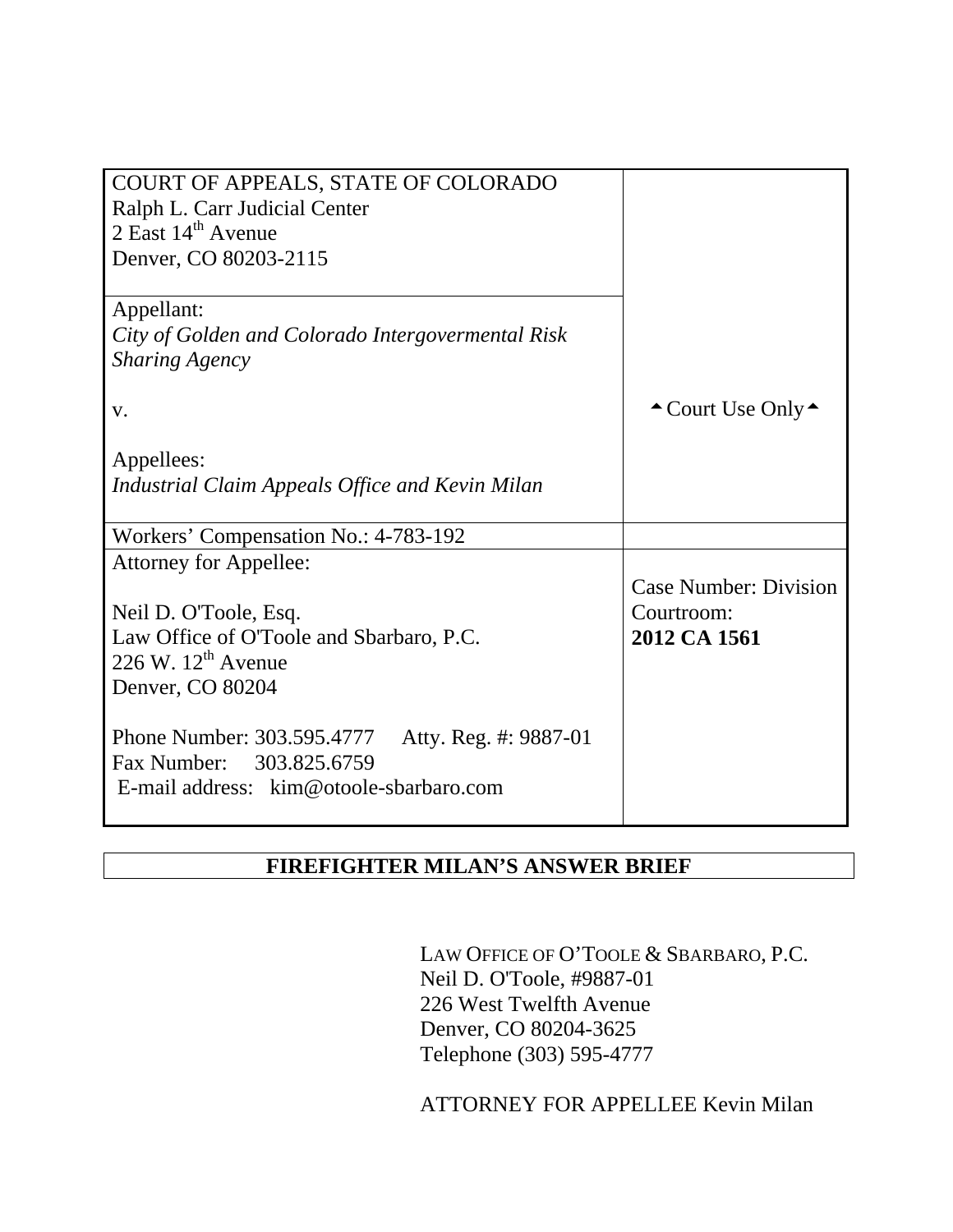| COURT OF APPEALS, STATE OF COLORADO                 |                                        |  |  |  |
|-----------------------------------------------------|----------------------------------------|--|--|--|
| Ralph L. Carr Judicial Center                       |                                        |  |  |  |
| $2$ East $14th$ Avenue                              |                                        |  |  |  |
| Denver, CO 80203-2115                               |                                        |  |  |  |
| Appellant:                                          |                                        |  |  |  |
| City of Golden and Colorado Intergovermental Risk   |                                        |  |  |  |
| <b>Sharing Agency</b>                               |                                        |  |  |  |
|                                                     |                                        |  |  |  |
| V.                                                  |                                        |  |  |  |
|                                                     |                                        |  |  |  |
| Appellees:                                          | $\triangle$ Court Use Only $\triangle$ |  |  |  |
| Industrial Claim Appeals Office and Kevin Milan     |                                        |  |  |  |
| Workers' Compensation No.: 4-783-192                |                                        |  |  |  |
| Attorney for Appellee:                              |                                        |  |  |  |
|                                                     | <b>Case Number: Division</b>           |  |  |  |
| Neil D. O'Toole, Esq.                               | Courtroom:                             |  |  |  |
| Law Office of O'Toole and Sbarbaro, P.C.            | 2012 CA 1561                           |  |  |  |
| 226 W. $12^{th}$ Avenue                             |                                        |  |  |  |
| Denver, CO 80204                                    |                                        |  |  |  |
|                                                     |                                        |  |  |  |
| Phone Number: 303.595.4777<br>Atty. Reg. #: 9887-01 |                                        |  |  |  |
| Fax Number: 303.825.6759                            |                                        |  |  |  |
| E-mail address: kim@otoole-sbarbaro.com             |                                        |  |  |  |
| <b>CERTIFICATE OF COMPLIANCE</b>                    |                                        |  |  |  |

I hereby certify that this brief complies with all requirements of C.A.R. 28, 31 and 32 C.A.R., including all formatting requirements set forth in these rules. Specifically, the undersigned certifies that:

This brief complies with C.A.R. 28(g).

Choose one:

 $\boxtimes$  It contains 8,727 words.

It does not exceed 30 pages.

The brief complies with C.A.R. 28(k).

 $\Box$  For the party raising the issue: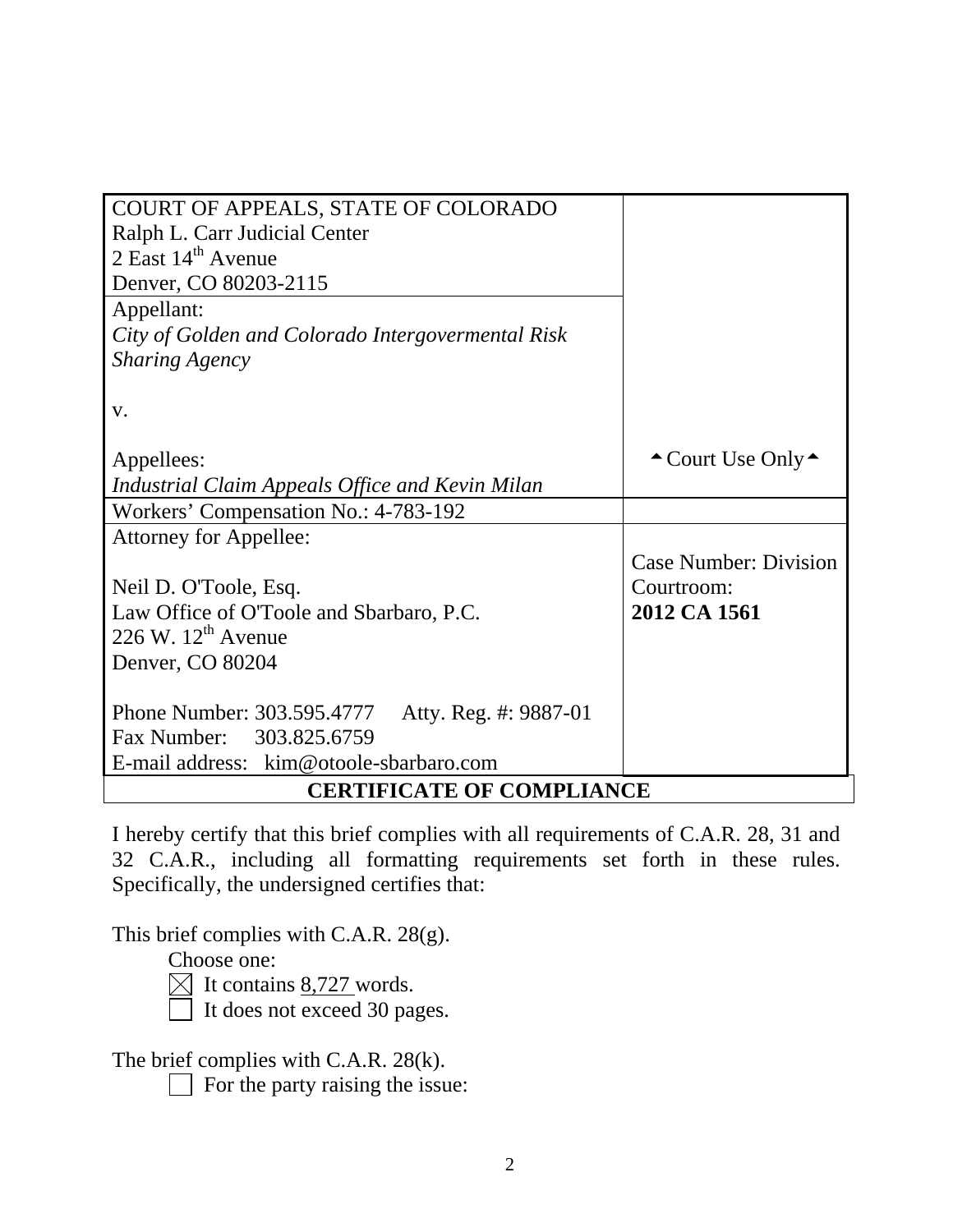It contains under a separate heading (1) a concise statement of the applicable standard of appellate review with citation to authority; and (2) a citation to the precise location in the record  $(R_{\cdot}, \ldots, p_{\cdot}, \ldots)$ , not to an entire document, where the issue was raised and ruled on.

 $\boxtimes$  For the party responding to the issue:

It contains, under a separate heading, a statement of whether such party agrees with the opponents' statements concerning the standard of review and preservation for appeal, and if not, why not.

Dated this \_\_\_\_\_ day of \_\_\_\_\_\_\_\_\_\_\_\_\_\_\_, \_\_\_\_\_\_\_.

Respectfully submitted,

# **LAW OFFICE OF O'TOOLE & SBARBARO, P.C.**

\_\_\_\_\_\_\_\_\_\_\_\_\_\_\_\_\_\_\_\_\_\_\_\_\_ By: Neil D. O'Toole, #9887-01 226 West Twelfth Avenue Denver, CO 80204-3625 Telephone (303) 595-4777

ATTORNEY FOR APPELLEE Kevin Milan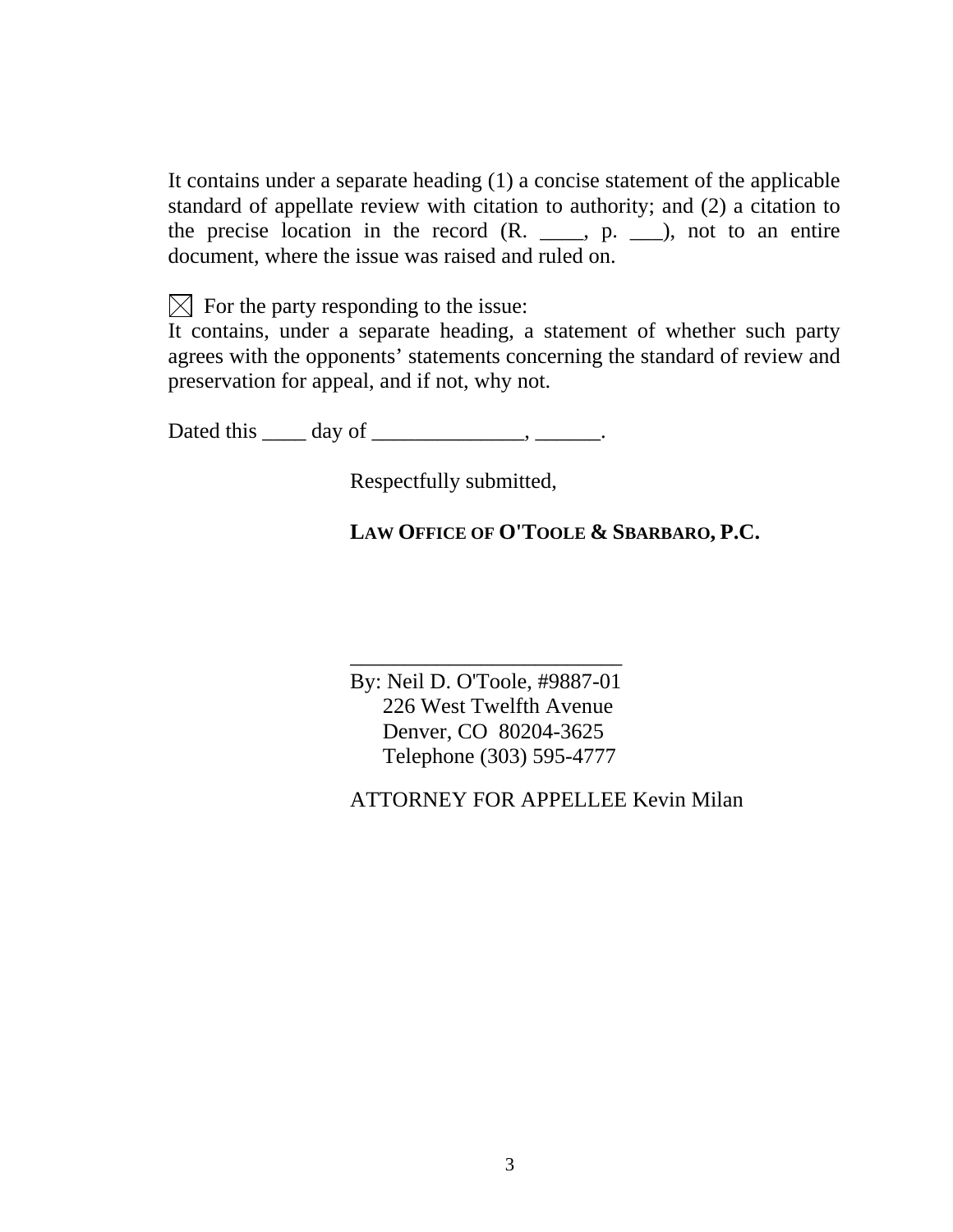### TABLE OF CONTENTS

|                | Page                                                                                                                                                                                                                                                                                                                                                                                                                                                                                                                                                                                                                                                                                                             |
|----------------|------------------------------------------------------------------------------------------------------------------------------------------------------------------------------------------------------------------------------------------------------------------------------------------------------------------------------------------------------------------------------------------------------------------------------------------------------------------------------------------------------------------------------------------------------------------------------------------------------------------------------------------------------------------------------------------------------------------|
|                |                                                                                                                                                                                                                                                                                                                                                                                                                                                                                                                                                                                                                                                                                                                  |
| $\mathbf{I}$ . | STATEMENT OF ISSUE PRESENTED ON APPEAL BY APPELLANTS 1                                                                                                                                                                                                                                                                                                                                                                                                                                                                                                                                                                                                                                                           |
| II.            | C. CASE AT ISSUE $\dots \dots \dots \dots \dots \dots \dots \dots \dots \dots \dots \dots \dots \dots \dots \dots$                                                                                                                                                                                                                                                                                                                                                                                                                                                                                                                                                                                               |
| Ш.             |                                                                                                                                                                                                                                                                                                                                                                                                                                                                                                                                                                                                                                                                                                                  |
| IV.            | A. CLAIMANT MET THE THRESHOLD TO TRIGGER<br><b>COLORADO'S FIREFIGHTER CANCER PRESUMPTION</b><br>B. CITY OF LITTLETON V. ICAO, 12CA1494 (11/01/2012) 24<br>C. COLDEN FAILED TO OVERCOME THE STATUTORY<br>PRESUMPTION BY PRESENTING EVIDENCE THAT<br>SCIENCE DID NOT SUPPORT THE PREMISE OF THE<br>PRESUMPTION; OR THAT FIREFIGHTER MILAN HAD A<br><b>FAMILAIL PRE-DISPOSITION TO PROSTATE CANCER</b><br>27<br>D. ESTABLISHING "RISK" OR "PRESCURSORS" DOES NOT<br>E. GOLDEN'S CHALLENGE TO THE SCIENTIFIC VALIDITY<br>OF THE PRESUMPTION IS NOT MEDICAL EVIDENCE32<br>F. GOLDEN FAILED TO PRESENT A PROPONDERENCE OF<br>MEDICAL EVIDENCE THAT FIREFIGHTER MILAN'S<br>PROSTATE CANCER DID NOT OCCUR "ON THE JOB"38 |
| VI.            |                                                                                                                                                                                                                                                                                                                                                                                                                                                                                                                                                                                                                                                                                                                  |
|                |                                                                                                                                                                                                                                                                                                                                                                                                                                                                                                                                                                                                                                                                                                                  |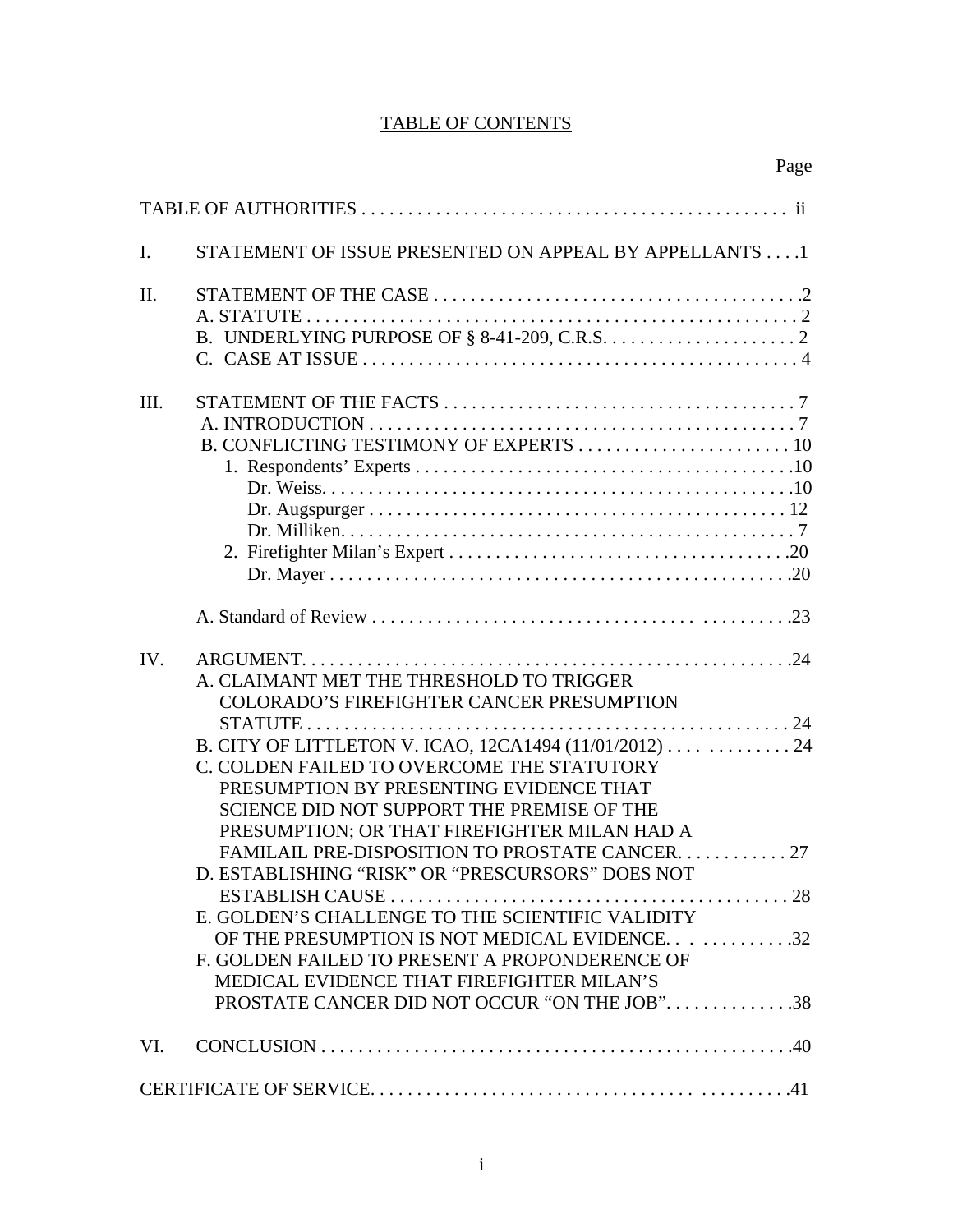# **TABLE OF AUTHORITIES**

# CASES PAGE(S)

| Christ v. Littleton Fire and Rescue, (W.C. No, 4-745-560)(ICAO, June 9, 2009), aff'd, 10   |  |
|--------------------------------------------------------------------------------------------|--|
| CA 1494 $(11/01/2012)$                                                                     |  |
| Cordova v. Industrial Claim Appeal Office, 55 P. 3d 186 (Colo. App. 2002) 40               |  |
| <i>Dreckman v. Poudre Valley, W.C. No. 4-765-692 (Findings of Fact, Conclusions of Law</i> |  |
| -14                                                                                        |  |
| Durocher v. Industrial Claim Appeals Office, 905 P. 2d 4 (Colo. App. 1995)  40             |  |
|                                                                                            |  |
|                                                                                            |  |
| Robertson v. North Dakota Workers' Compensation Bureau, 616 N.W. 2d. 844 (N.D.             |  |
| -32                                                                                        |  |
| Sperbeck v. Dept. of Industry, Labor and Human Relations, 174 N.W. 2d 546, 549 (Wisc.      |  |
| 33                                                                                         |  |
|                                                                                            |  |
| Wanstrom v. North Dakota Workers' Compensation Bureau, 621 N.W. 2d 864 (N.D.               |  |
| 33, 37                                                                                     |  |

## **Statutes**

# **Legislative History**

| Legislative History of Bill No.HB07-1008, Transcript of Colorado House Committee on |  |
|-------------------------------------------------------------------------------------|--|
|                                                                                     |  |

#### **Other Authorities**

| Cancer Epidemiology and Prevention (Third Edition), Schottenfield, M.D., and      |  |
|-----------------------------------------------------------------------------------|--|
|                                                                                   |  |
| LeMasters et al, Cancer Risk Among Firefighters: A Review and Meta-analysis of 32 |  |
|                                                                                   |  |
|                                                                                   |  |
| Dr. S. Mukherjee, The Emperor of All Maladies: A Biography of Cancer              |  |
|                                                                                   |  |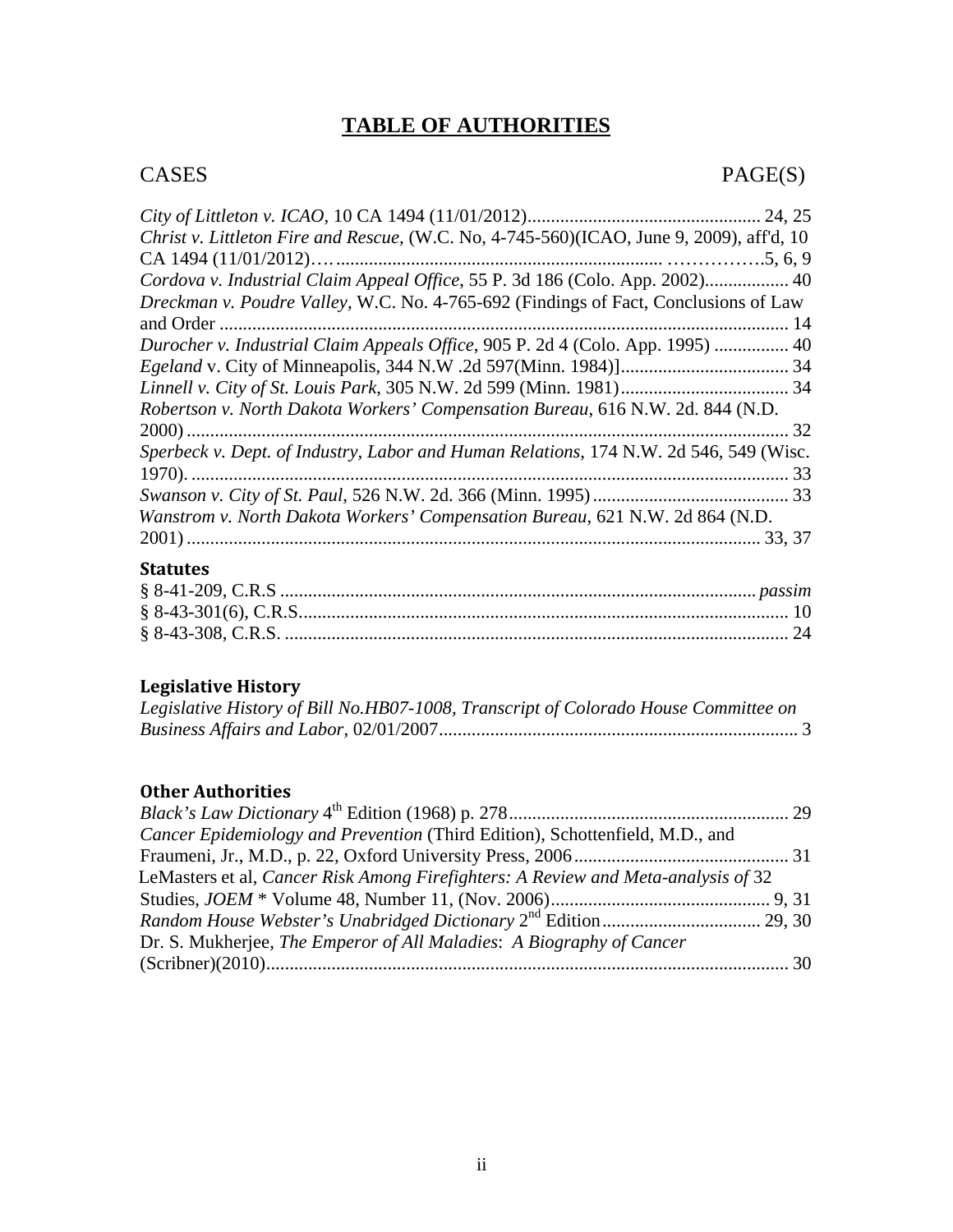## **I. STATEMENT OF ISSUES PRESENTED ON APPEAL BY APPELLANTS**

- Whether the Administrative Law Judge ("ALJ") correctly applied the law set forth in § 8-41-209, C.R.S., by finding that Appellant City of Golden ("Golden") failed to meet its burden of proof by overcoming the statutory presumption of Firefighter Milan's prostate cancer causation by arguing that non-occupational "risk" or "precursor" factors could overcome § 8-41-209's causation presumption?
- Whether the ALJ correctly applied the law set forth in § 8-41-209, C.R.S, by requiring Golden to overcome the presumed causal connection between Firefighter Milan's firefighting and prostate cancer under § 8-41-209, C.R.S., by a preponderance of medical evidence?
- Whether the ALJ correctly applied the presumption set forth in § 8-41-209, C.R.S, by rejecting evidence submitted by Appellant Golden challenging both the causal connection and scientific validity of the legislative presumption found at § 8-41-209, C.R.S, causally connecting firefighting with prostate cancer?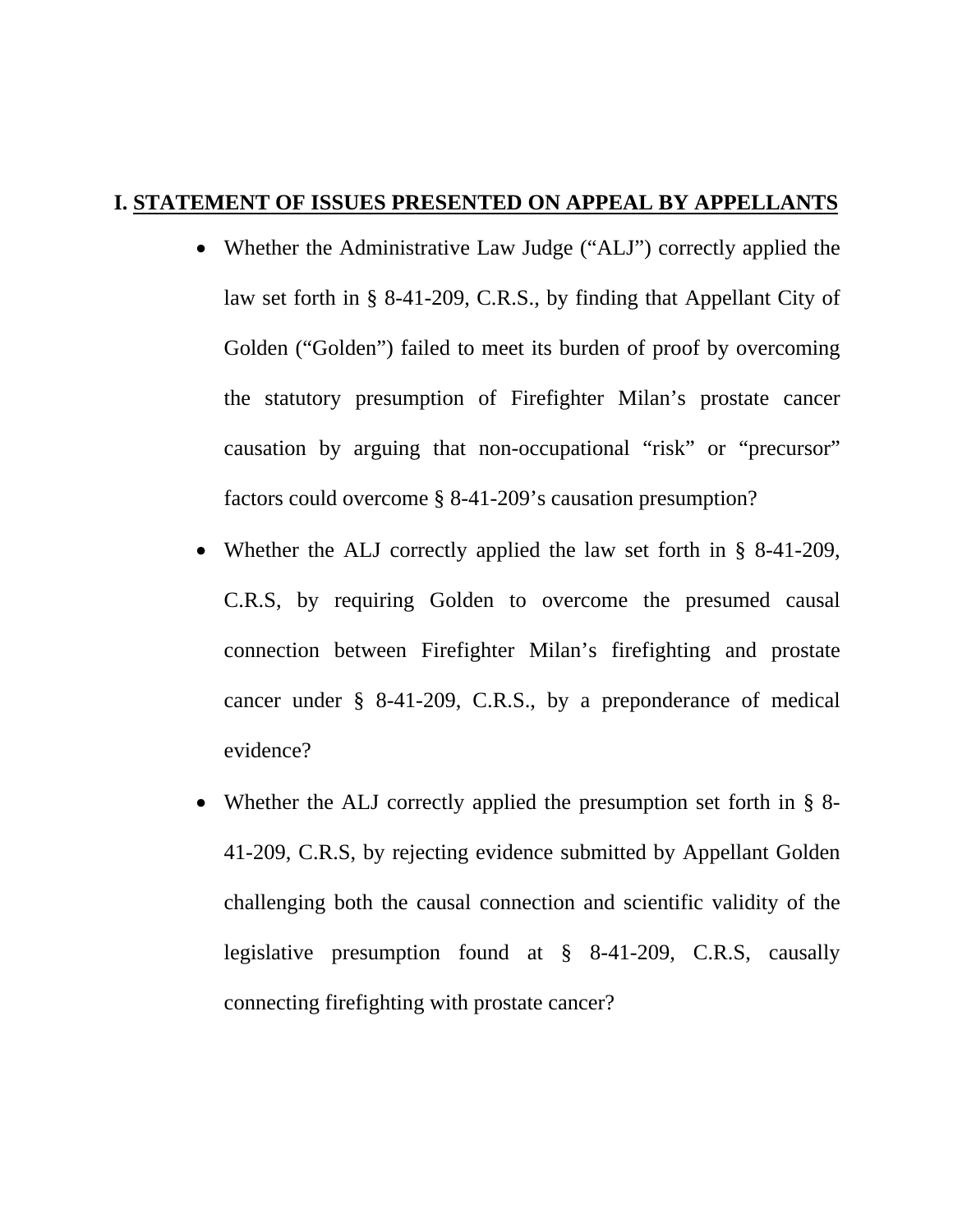## **II. STATEMENT OF THE CASE**

The Claimant incorporates by reference the Statement of Case found on page

2 of Golden's Opening Brief.

# **A. STATUTE**

This case involves the application of § 8-41-209, C.R.S., which provides:

 (1) Death, disability, or impairment of health of a firefighter of any political subdivision who has completed five or more years of employment as a firefighter, caused by cancer of the brain, skin, digestive system hematological system or genitourinary system and resulting from his or her employment as a firefighter, shall be considered an occupational disease.

(2) Any condition or impairment of health described in subsection (1) of this section:

(a) Shall be presumed to result from a firefighter's employment if, at the time of becoming a firefighter or thereafter, the firefighter underwent a physical examination that failed to reveal substantial evidence of such condition or impairment of health that preexisted his or her employment as a firefighter; and

(b) Shall not be deemed to result from the firefighter's employment if the firefighter's employer or insurer shows by a preponderance of the medical evidence that such condition or impairment did not occur on the job.

(ROA, pp. 752 – 743)

# **B. UNDERLYING PURPOSE OF § 8-41-209, C.R.S.**

The purpose of § 8-41-209, C.R.S., was declared by its Colorado House of

Representative sponsor Representative Mike Cerbo to be as follows: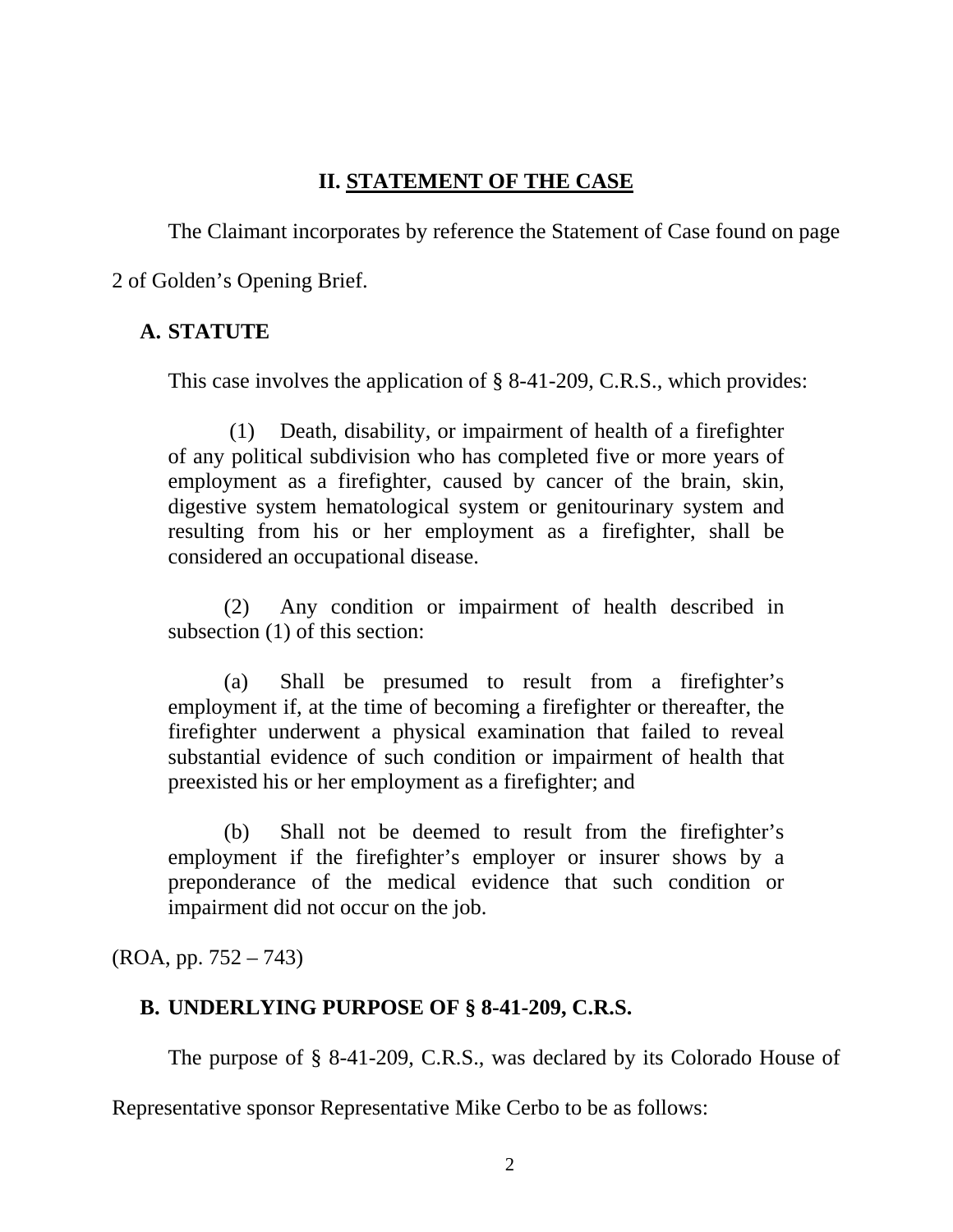Members, here's what this bill's all about. House bill 1008 amends our workers' compensation statute that a new section, the Part 2 of Article 8, Section 41. This new section basically shifts the presumption of an on-the-job injury relating to cancer from the near impossible standard that we now have.

It shifts this burden from the injured firefighter to prove that he or she contracted the cancer on the job to the insurance (audible) to prove that the firefighter didn't contract cancer on the job. It's about shifting that burden, plain and simple.

Now, some of the stories that have been out in the press have really mischaracterized this bill into something it really isn't. And I just wanted to lay that out that it's a simple matter of burden shifting in a workers' comp claim on certain cancers for certain job classifications. It's about covering firefighters. It's about helping our heroes in their effort to get the medical attention and financial protection they should rightfully be afforded under our workers' compensation system.

*Legislative History of Bill No.HB07-1008, Transcript of Colorado House Committee on Business Affairs and Labor*, 02/01/2007, p. 3 line 17 though p. 4, line 12. (ROA, pp. 2614 – 2916).

Its social policy purpose of § 8-41-209, C.R.S., was also unambiguously

detailed by Representative Cerbo:

Firefighters, their business locations, where they work every day, is unlike anybody else's business location. Firefighters'' business locations are basically uncontrolled environments, the kind of environments you can't go in and test before they enter these environments, the kind of environments that are difficult to test after they leave, and to follow-up.

Firefighters go into burning buildings. They save lives. They save property. They don't have time when they're entering their workplace to measure carcinogens and what's going on in that building. And it's not their job to worry about or even think about. It's their job to get in those buildings and get their job done, unlike any other workplace that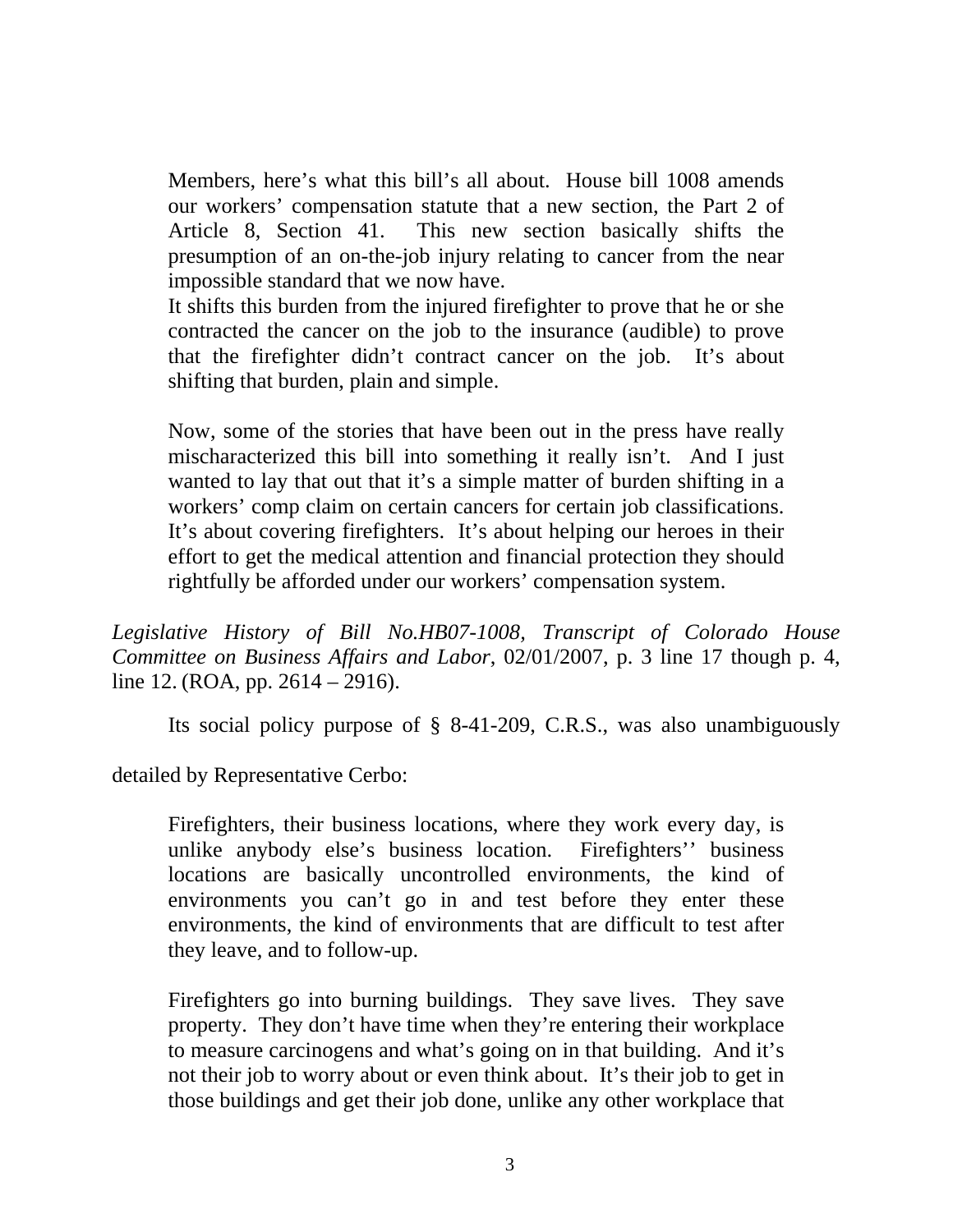I know of. Maybe there's some others. We could think about them here for a while, but I can't think of any right now. They work in uncontrolled conditions - - uncontrolled hazardous conditions of employment unlike any other job, so this is not a slippery slope we're going down. This is about contracting cancer in the workplace and making people whole who do contract cancer.

*Id.*, p. 5, lines 3 through 23 (ROA, pp. 2619 – 2620).

Finally, with regard to the burden of proof, the intent of the Legislature was

to initiate a **profound** shift in the burden of proof for firefighter cancers and was

specific to the needs of firefighters. Thus, Representative Cerbo stated:

Yes, Representative Stephens I just wanted to clarify. I don't think I said small shift of burden. It's a large shift of burden for a small group of workers. That's what I meant.

*Id.*, p. 10, lines 16 through 19 (ROA, p. 2624.)

#### **C. CASE AT ISSUE**

Golden challenges the decision of the Industrial Claim Appeals Office ("ICAO") dated July 12, 2012, upholding the ruling of the Administrative Law Judge ("ALJ") of January 18, 2012, by arguing that the ALJ failed to thoroughly weigh the evidence and by misconstruing the application of § 8-41-209, C.R.S. ("Firefighter Cancer Presumption Statute").

As is evident from her Findings of Fact, Conclusions of Law and Order, the ALJ's well-reasoned decision was supported by substantial evidence in the record and the proper application of § 8-41-209, C.R.S.: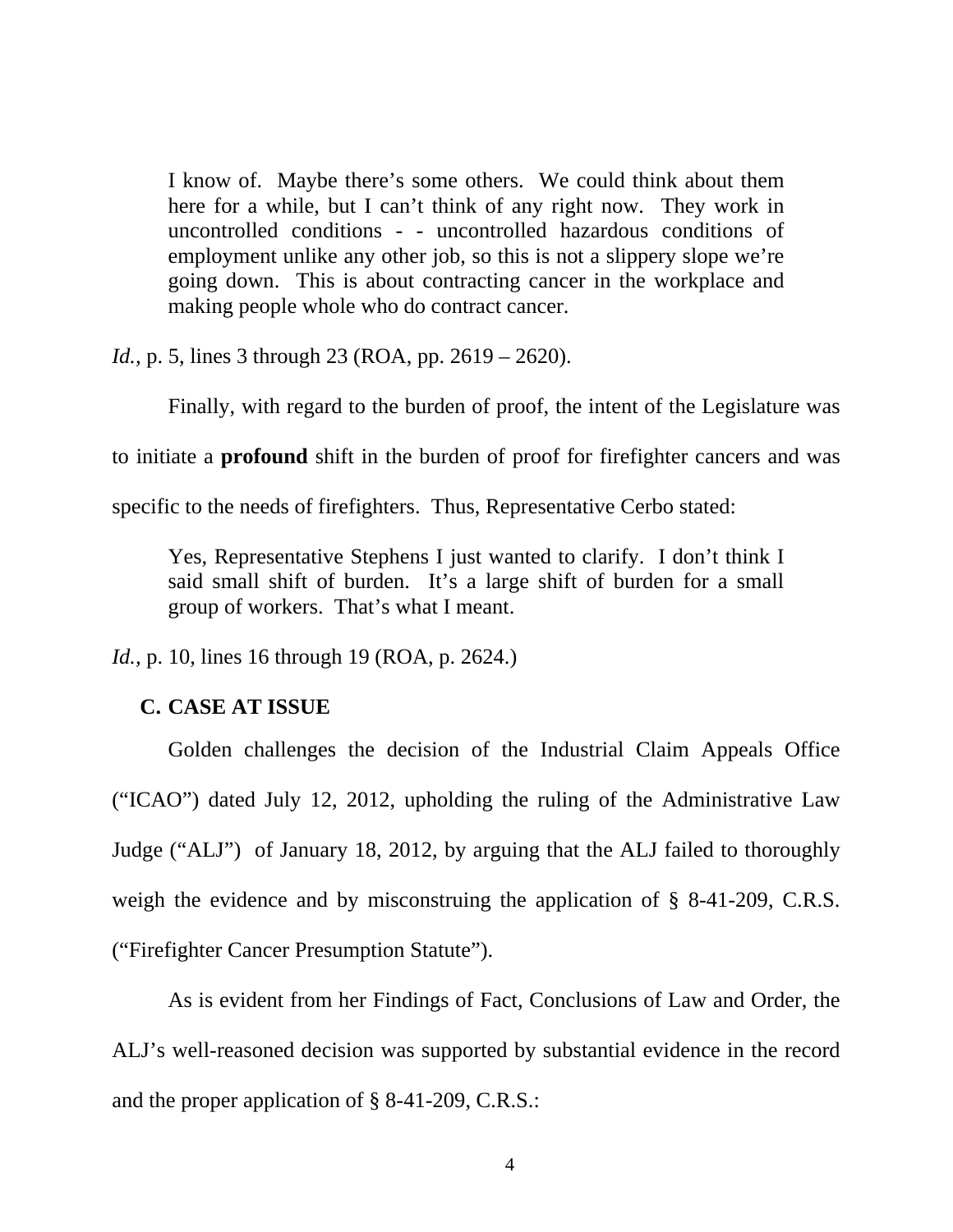9. The Colorado Industrial Claim Appeals Office ("ICAO") in *Christ v. Littleton Fire and Rescue,* (W.C. No, 4-745-560)(June 9, 2009) was called upon to evaluate the applicability of the presumption legislatively mandated by Section 8-41-209, C.R.S. The ICAO acknowledged that the purpose of the statute was to remove the initial burden from the firefighter to establish causation, and that causation could not be rebutted by the opinion of medical experts that there is no causal connection between the occupational firefighting in general and the firefighter's cancer.

10. The ICAO recognized that Colorado Legislature by creating Section 8-41-209. C.R.S., generally intended to confer substantial benefit on firefighters, and the statute's purpose was to shift the burden the firefighters were required to meet prior to its passage to so that a particular cancer occurred on the job. The presumption was needed because firefighters, in the course of their profession, were routinely exposed to burning toxic chemicals/carcinogens. Unless the Respondents could prove that the firefighter's cancer was the result of exposures outside of firefighting, they could not overcome the presumptions.

11. In *Christ, supra*, The Industrial Claim Appeals Panel stated, "in essence the claimant contends that the respondents did not show by a preponderance of the medical evidence that his brain cancer did not occur on the job by presenting medical opinions that the cause of the claimant's cancer is unknown. We agree." ICAP concluded, "In our view the plain and ordinary meaning of the language of the presumption in Section 8-41-209 cannot be rebutted by the opinions of medical experts that there is no causal connection between the occupation *in general* and the disease in question."

Findings of Fact, Conclusions of Law and Order ("FFCLO"), January 18, 2012, ¶ 9 - 11. (ROA, p. 2944).

The ICAO, in upholding the ALJ, stated that the parties had introduced

conflicting evidence, (ROA, p. 3081), but not that the ALJ's Order placed a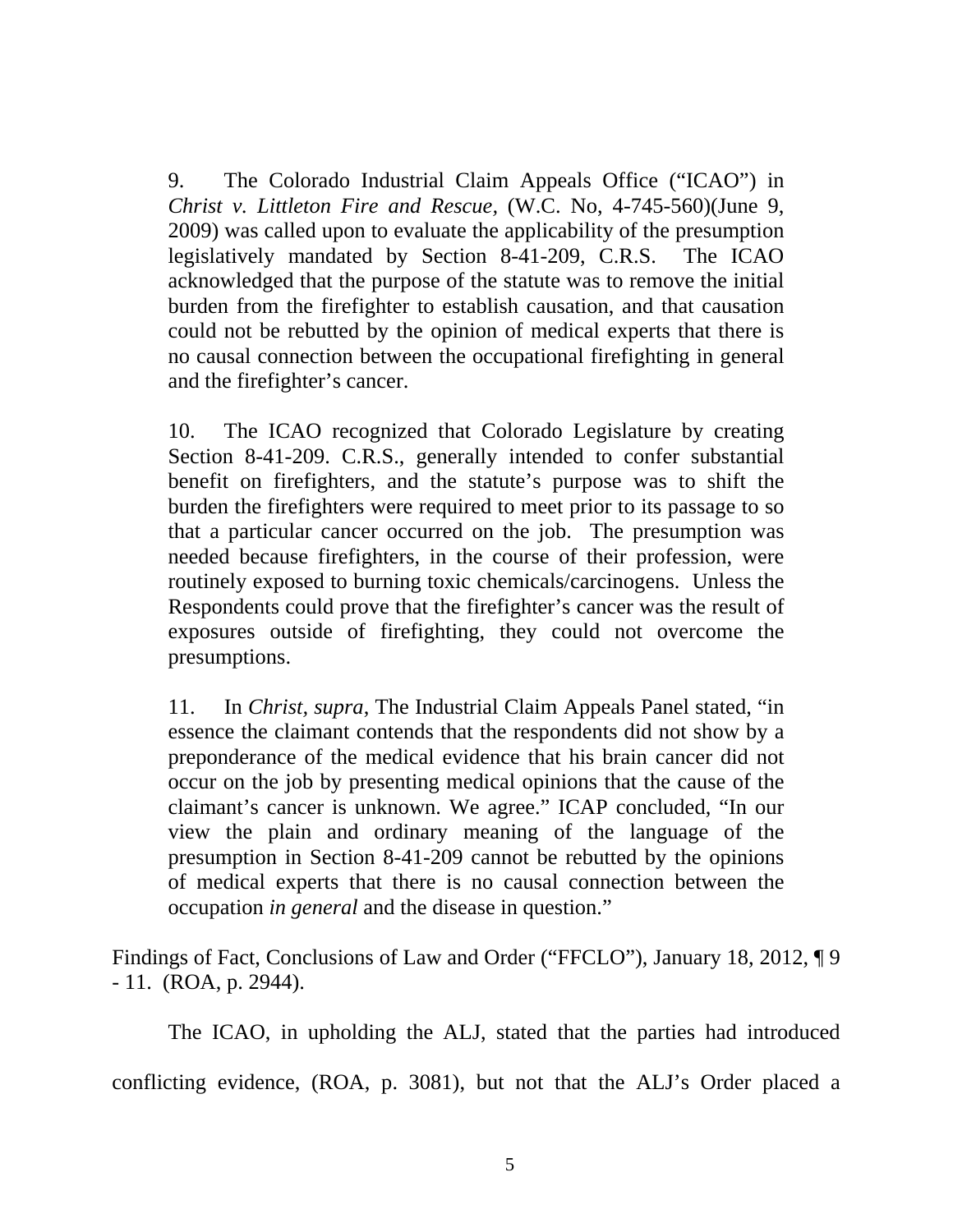Sisyphean burden of proof on Golden beyond that required by § 8-41-209, C.R.S. (ROA, p. 3084).

 As it argued below, Golden asserts that the ALJ erred in not accepting the testimony of its experts by rejecting alleged "medical evidence" which Golden presented concerning the extent of Firefighter Milan's pre-existing "risk" or "precursor" factors as evidence of causation. The ALJ also rejected Golden's challenge to the scientific validity of the Legislature's establishment a causal connection between firefighting and prostate cancer.

 The ICAO below found that the ALJ had considered "risk" factors as evidence of causation and rejected them in favor of the application of the presumption found at  $\S$  8-41-209, C.R.S. (ROA pp. 3085 – 3086). In rejecting Golden's argument, the ICAO stated that the presumption found at § 8-41-209, C.R.S., cannot be rebutted "by the opinions of medical experts that there is no causal connection between firefighting and the disease in question." (ROA, p. 3087). The ICAO correctly declared:

Here, we agree with the Panel's Order in *Christ* that the presumption in § 8-41-209, C.R.S. cannot be rebutted by the opinions of medical experts that there is no causal connection between firefighting and the disease in question. A showing of an absence of medical evidence linking firefighting with a particular type of caner merely represents a void of information, and cannot be considered evidence sufficient to overcome the presumption enumerated in § 8-41-209, C.R.S. As stated by the Panel in *Christ,* the General Assembly has decided that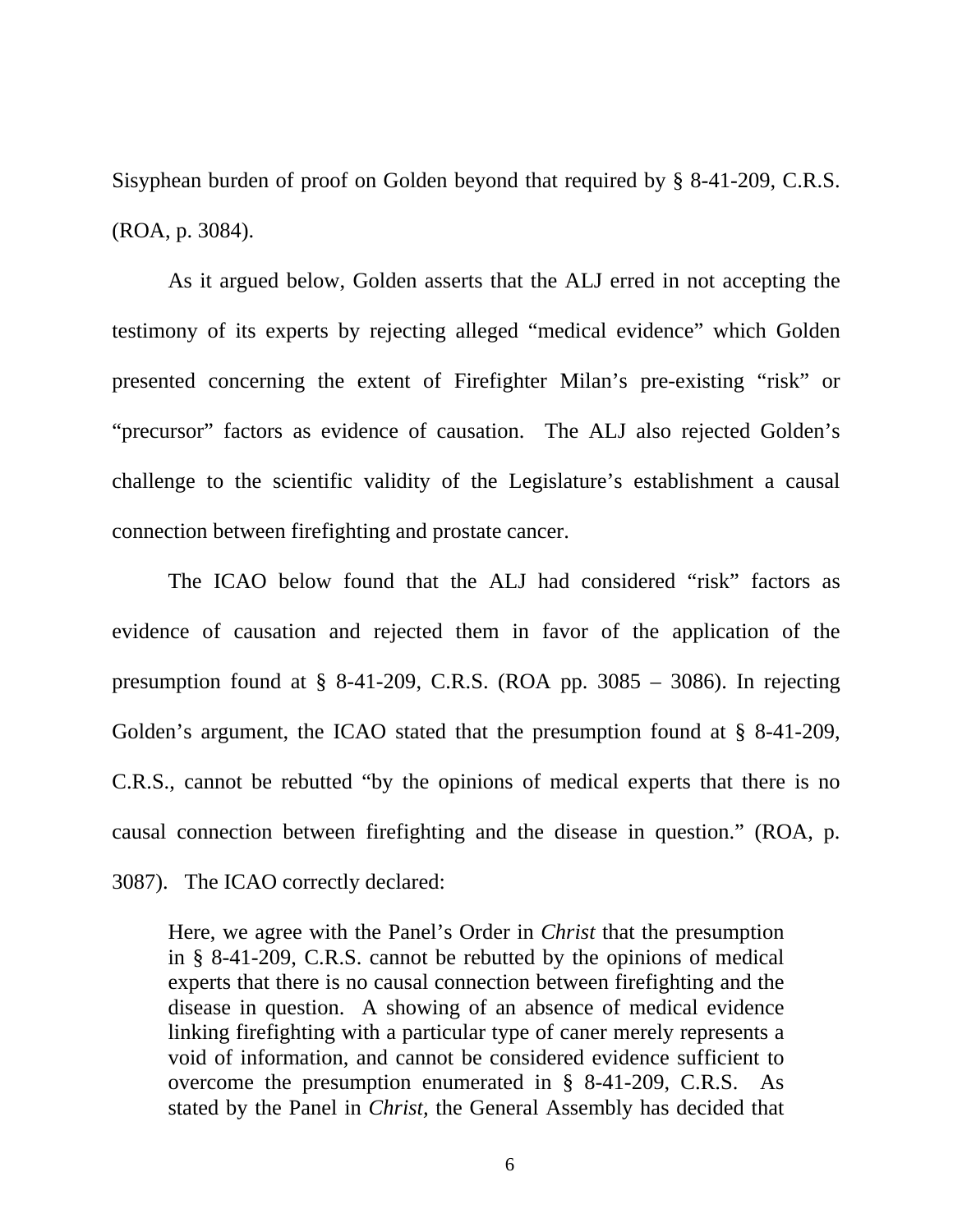work common to firefighting contributes causally to certain cancers, such as cancer of the genitourinary system, when the firefighter has completed five or more years of employment and at the time of becoming a firefighter or thereafter, the firefighter underwent a physical examination that failed to reveal substantial evidence of such cancer that preexisted his or her employment as a firefighter, Under such circumstances, therefore, legal causation is established. Consequently, we conclude that the ALJ did not incorrectly apply the presumption set forth in § 8-41-209, C.R.S.

(ROA, p. 3087).

In sum, both the ALJ and the ICAO rejected Golden's argument only after extensive consideration and analysis of all evidence.

#### **III. STATEMENT OF THE FACTS**

#### **A. INTRODUCTION**

Firefighter Milan agrees with Golden's statement describing his twenty year employment as a firefighter.

In 2007 Firefighter Milan underwent a digital rectal examination. No clinical evidence of prostate cancer was found at that examination. Thereafter, he underwent a check for prostate specific antigen ("PSA") and was eventually referred to Dr. Brett Abernathy who diagnosed a 49 years old Firefighter Milan of suffering from clinically significant prostate adenocarcinoma on December 18, 2008.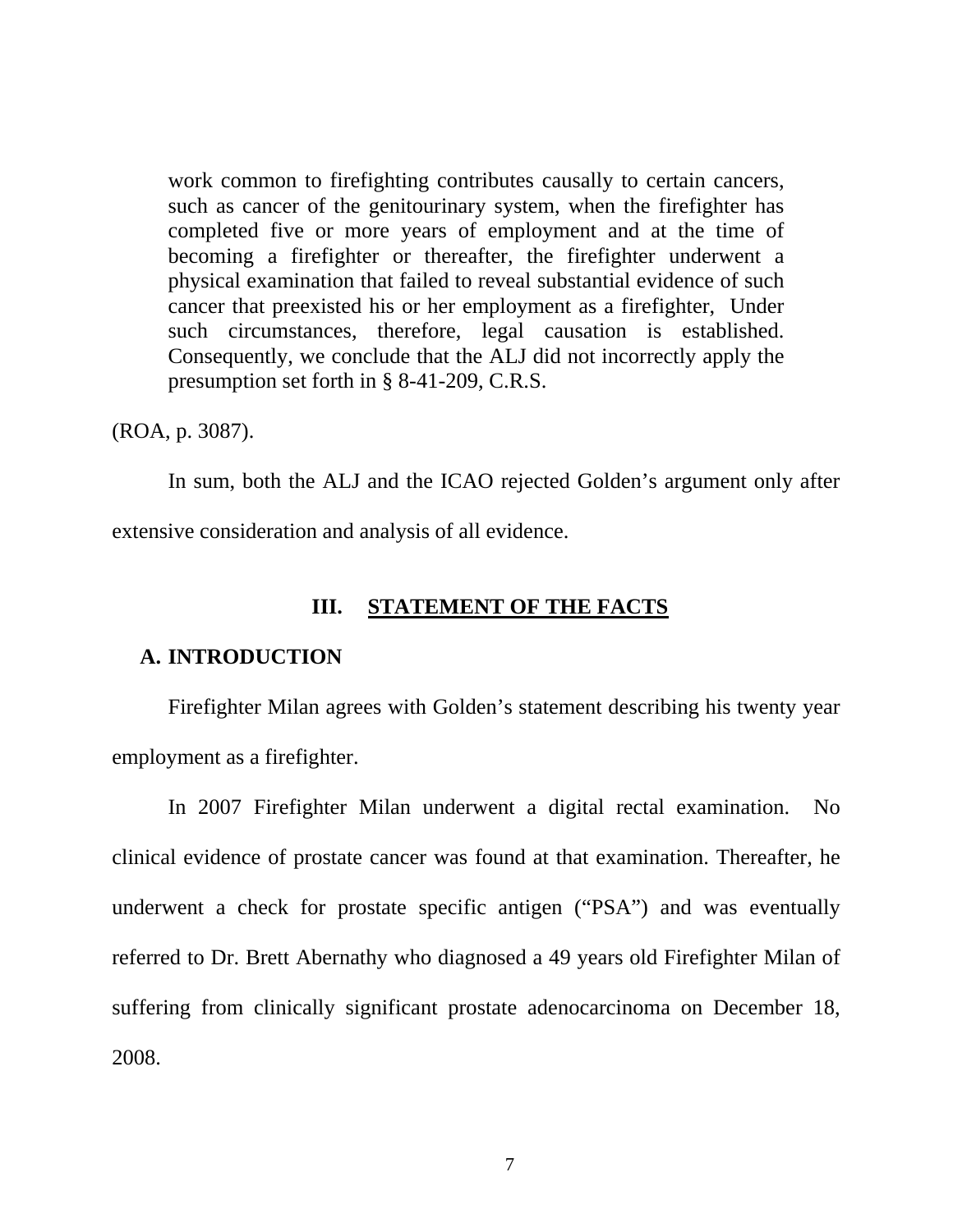Eventually Firefighter Milan was referred to Johns Hopkins University and underwent extensive prostate surgery on April 8, 2009.

At hearing it was uncontested that Firefighter Milan had been diagnosed with prostate cancer, that he has completed five or more years of employment as a firefighter, and that at the time of becoming a firefighter his physical examination had failed to reveal substantial evidence of prostate cancer. Firefighter Milan therefore met the threshold requirements for the application of § 8-41-209, C.R.S. The burden than shifted to Golden to present a "preponderance of medical evidence" that Firefighter Milan's prostate cancer did not occur on the job. § 8-41- 209(2)(b), C.R.S.

All parties introduced medical expert testimony. Golden's argued that predisposing "risk" or "precursor" factors established **medical evidence** of causation. Thus, Firefighter Milan's cancer "did not occur on the job". Although the other defense experts differed somewhat over the general scientific validity of the presumption, each opined that science did not support Firefighter Milan's prostate cancer claim under § 8-41-209, C.R.S. The ALJ properly rejected Golden's arguments.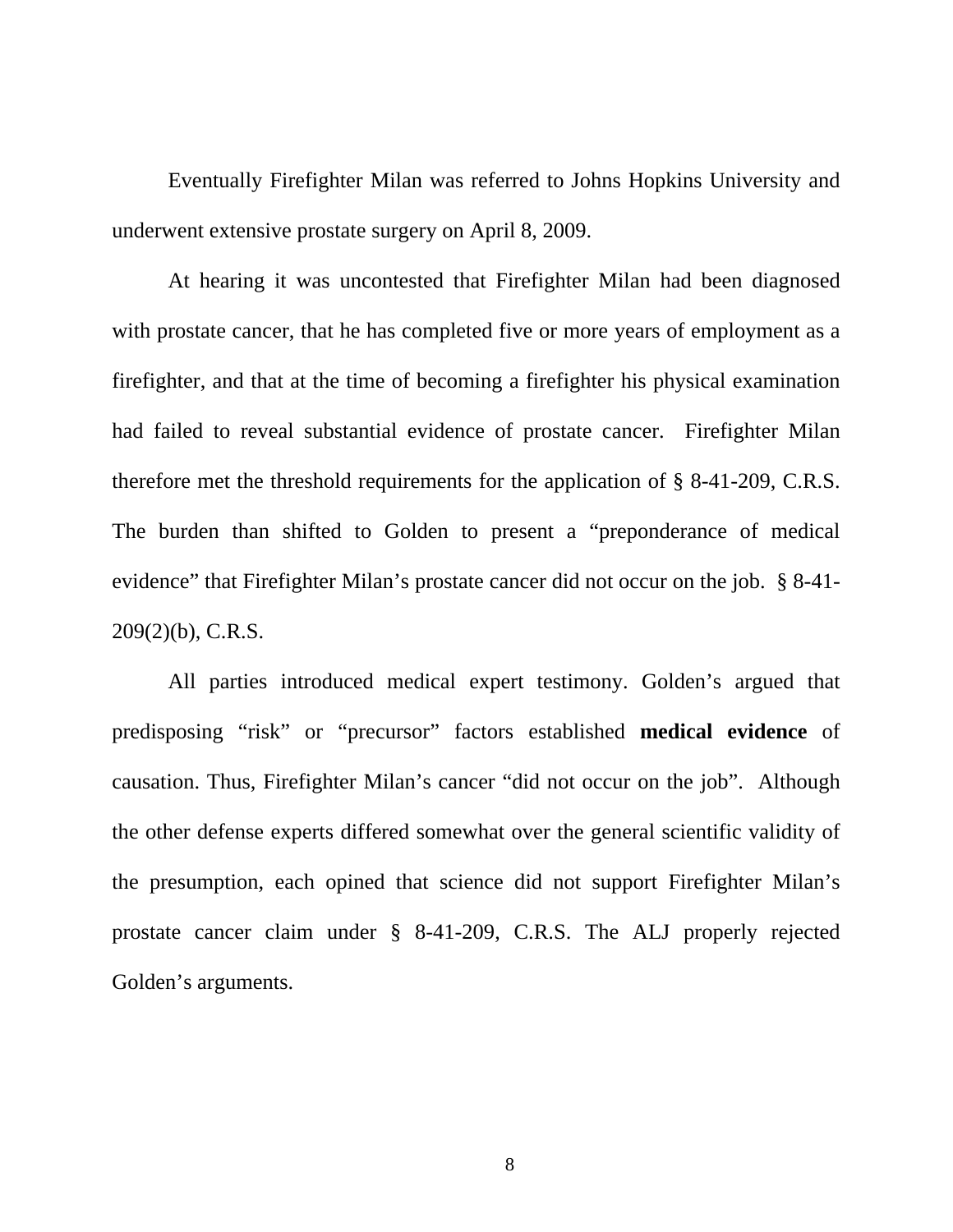Firefighter Milan relied on the testimony of Dr. Annyce Mayer. Respondents

relied on the testimony of Drs. Noel Weiss, Richard R. Augspurger, and William

Milliken.

After receiving all of the evidence, the ALJ concluded:

12. In the present matter, Respondents presented the expert testimony from Drs. Weiss, Augspurger, and Milliken that the cause of prostate cancer is unknown. This testimony is not sufficient medical evidence to overcome the statutory presumption.

13. Additionally, Drs. Weiss and Augspurger dispute the scientific validity of the Colorado Legislature's presumption that firefighting could give rise to an occupational disease claim. Dr. Milliken conceded the validity of the Legislature's presumptive language but did not agree that prostate cancer should be included. Despite *LeMasters*, Dr. Milliken disputes the scientific/medical validity of Colorado Legislature's conclusion that genitourinary problems, particularly prostate cancer, are at a heightened risk due to firefighting exposure. Again, as found by ICAO in *Christ, supra*, this testimony is not sufficient to overcome the presumption.

14. Dr. Mayer persuasively testified that the presence of Claimant's "familial" predisposition did not constitute a preponderance of the medical evidence that his cancer did not occur on the job. Her opinion was that to do so erroneously assume that predisposing factors equal medical causation. The ALJ agrees. The medical experts all agree that familial predisposition is risk factor. The experts testified to several risk factors for prostate cancer. And familial predisposition has a higher risk factor than other risk factors. But predisposition and risk factors do not equate to medical causation. And simply because a person has a familial predisposition to cancer does not mean he or she will get cancer. The medical testimony that Claimant's familial predisposition is a significant risk factor in the development of Claimant's prostate cancer is not sufficient to overcome the statutory presumption. Respondents have not proven that it is more likely than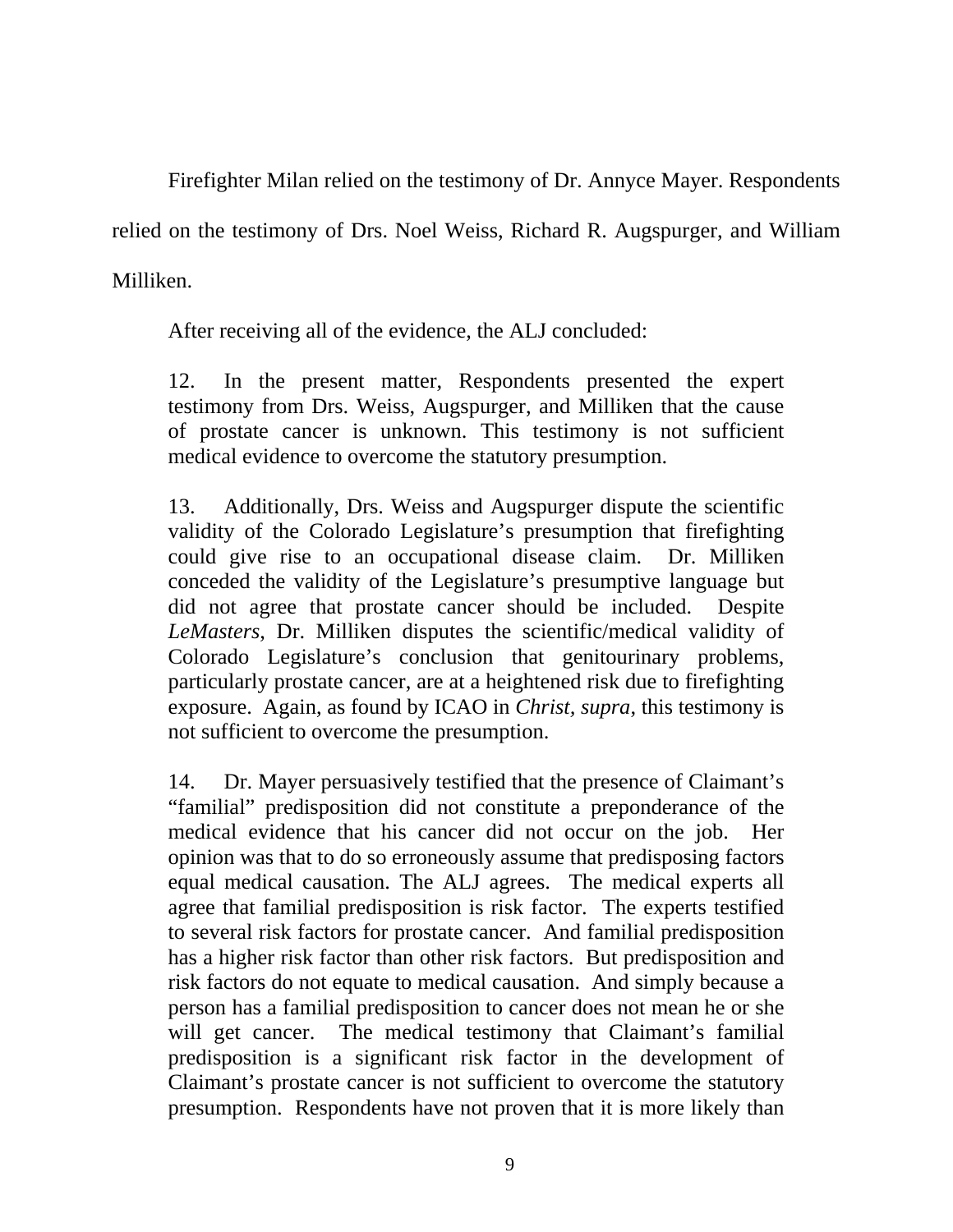not that Claimant's cancer is not the result of his firefighting occupation. Therefore, Claimant's prostate cancer is occupationally related and compensable under Section 8-41-209, C.R.S.

(ROA, pp. 2944 – 2946).

 These conclusions were amply supported by substantial evidence in the record. §8-43-301(6), C.R.S.

#### **B. CONFLICTING TESTIMONY OF EXPERTS**

#### **1. Respondents' Experts**

#### **Dr. Weiss**

Dr. Weiss testified for Respondent Parker Fire Protection District. He had earlier testified against a firefighter cancer presumption statute in Oregon because, in his opinion, the cause of cancers of the prostate were unknown.

Dr. Weiss candidly testified that "[i]t was true then and it is true now that strong family history predisposes the incidence of prostate cancer. The specific means by which that operates **is not known**." Electronic Transcript ("TR") August 12, 2011, p. 46, lines 19 - 21 (emphasis)(ROA, p. 2328).

Dr. Weiss also acknowledged that the large majority of men age forty-nine, Firefighter Milan's age, have never been diagnosed with prostate cancer. *Id.*, p. 51, lines 17 – 19 (ROA, p. 2333). He could not answer why Firefighter Milan's brother, who is older than the Firefighter Milan, had not contracted prostate cancer,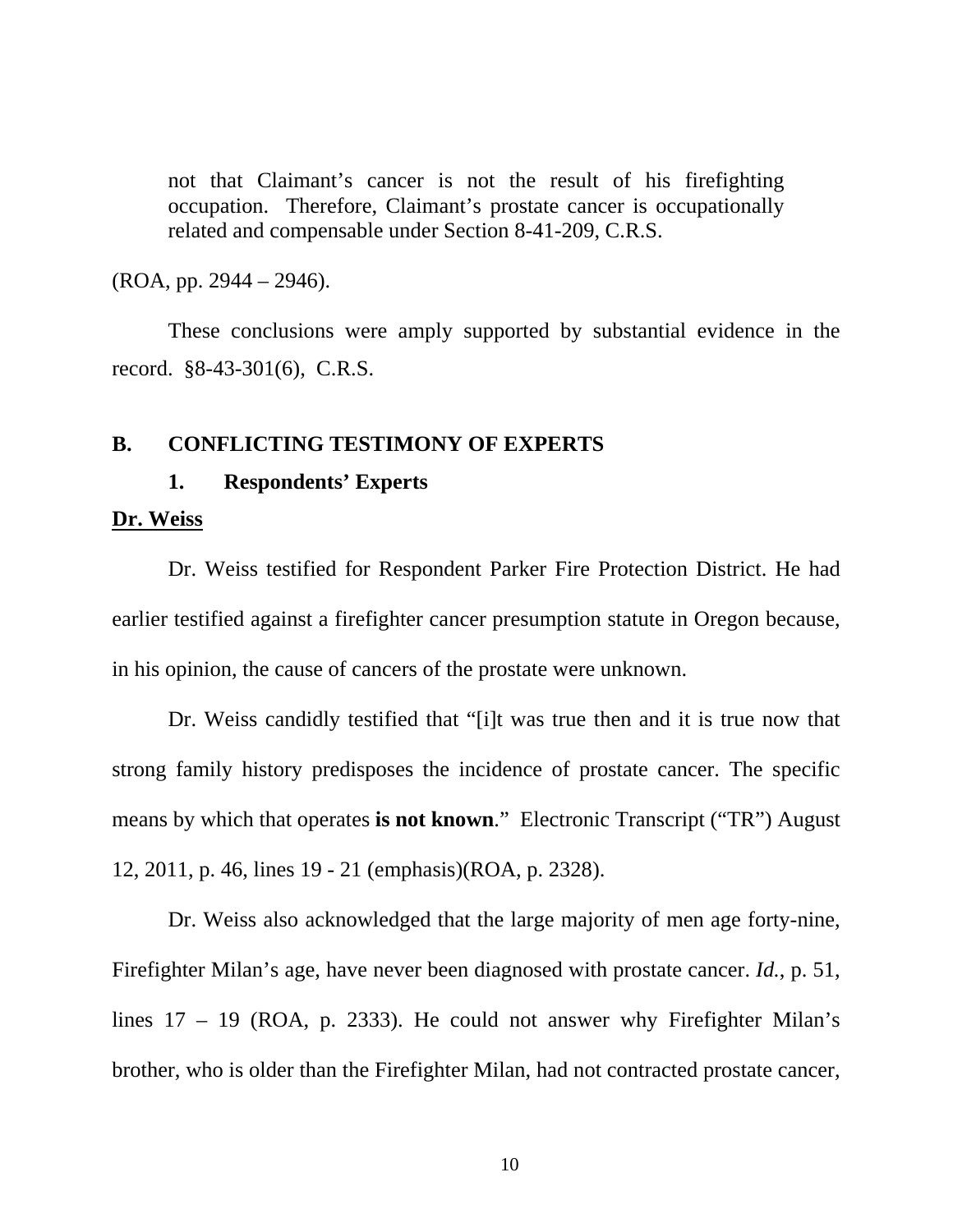even though he may have had the same familial predisposition as Firefighter Milan. Further, Firefighter Milan has a cousin who has prostate cancer, but whose paternal uncle does not. Dr. Weiss candidly admitted he does not know why this would be the case. *Id.*, p. 52, lines  $9 - 21$  (ROA, p. 2334). He stated: "We don't know in most incidences why they get it [prostate cancer] and we therefore, we don't know why you don't get it. It's just the opposite side of the same coin." *Id*., p. 53, lines 15 – 18 (ROA, p. 2335).

Dr. Weiss believes that the presumption of an occupational relatedness of prostate cancer to firefighting, as set forth in § 8-41-209, is not scientifically supportable. *Id*., p. 54, lines 19 – p. 55, line 4 (ROA, pp. 2335 – 2336). In his report he stated:

In summary, though in aggregate the results of epidemiological studies suggest an approximately 30% increase in the occurrence of prostate cancer among firefighters, it is unclear whether exposures sustained during firefighting actually have the capacity to cause these tumors to develop. Furthermore, even if one were to assume that such a capacity does exist, it is likely that a given firefighter with cancer of the prostate developed it for reasons – unknown to us at presenthaving nothing to do with work.

Exhibit N, BS 241 – 242 (ROA, pp. 1157 - 1158).

In light of § 8-41-209's legislative presumption of firefighting prostate cancer causation, Dr. Weiss's opinion that the presumption of cancer causation in §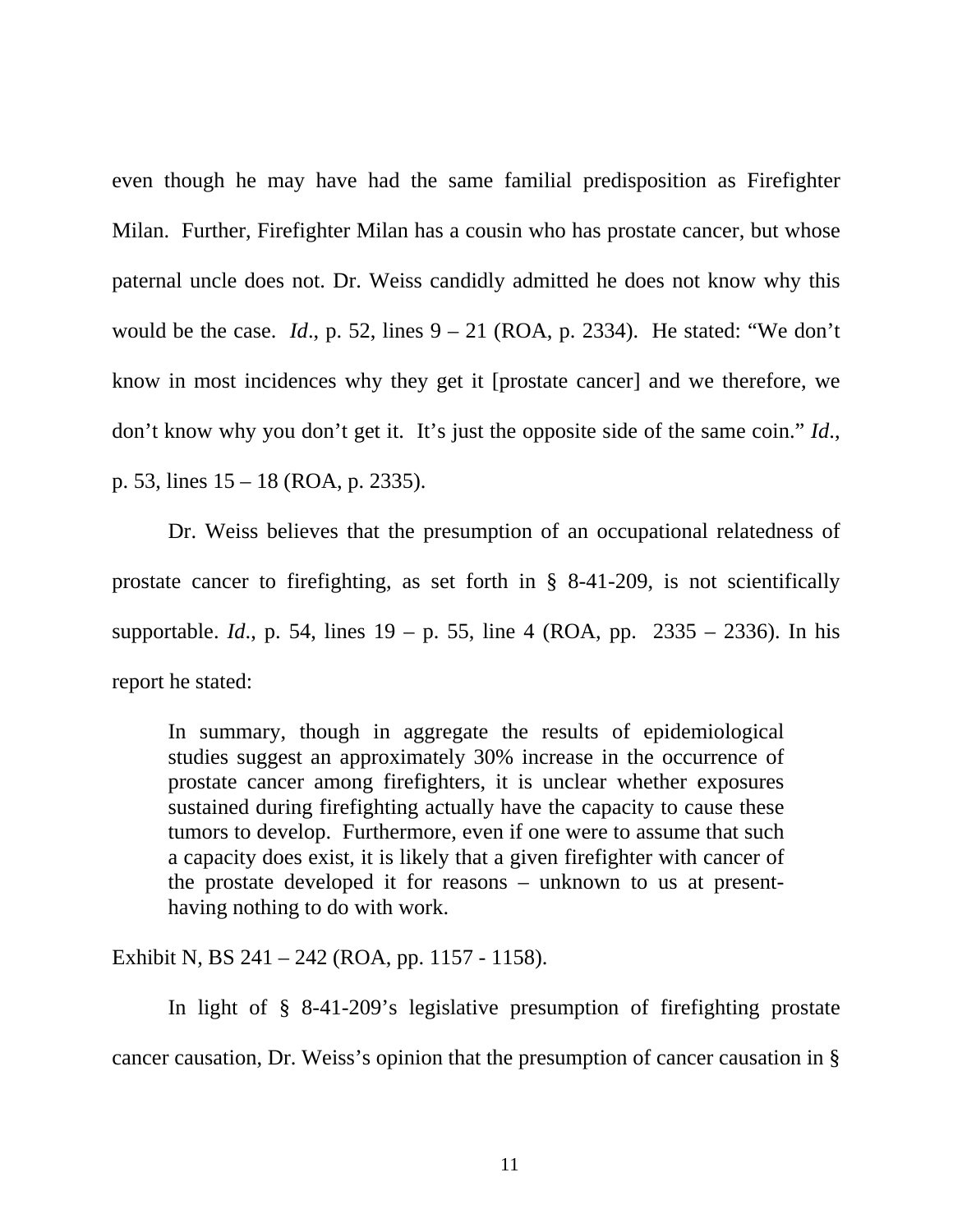8-41-209, is not scientifically supportable "medical evidence" that Firefighter Milan's prostate cancer did not occur on the job.

#### **Dr. Augspurger**

Respondent Parker Fire Protection District and Pinnacol Assurance also relied on the expert testimony of Dr. Richard B Augspurger, a urologist. Golden argues that Dr. Augspurger's testimony proved by a preponderance of **medical evidence** that Firefighter Milan's family history, not his firefighting, was sufficient to overcome § 8-41-209's presumption.

At hearing Dr. Auspurger stated:

Q. Now, a heightened PSA, you've told us as an expert in the field of urology, does not mean that there is a cancer which should be surgically approached, correct?

#### **A. That's correct.**

Q. Okay. You would agree up to the date of the biopsy there was no medical evidence in the records of a diagnostic – diagnosis of prostate cancer?

#### **A. Yes.**

TR, p. 81, lines 17 – 24 (ROA, p. 2363).

He opined that simply because one has a gene which may suggest a predisposition the prostate cancer does not mean that prostate cancer will be manifest. *Id*., P. 83, lines 3 – 8 (ROA, p. 2365).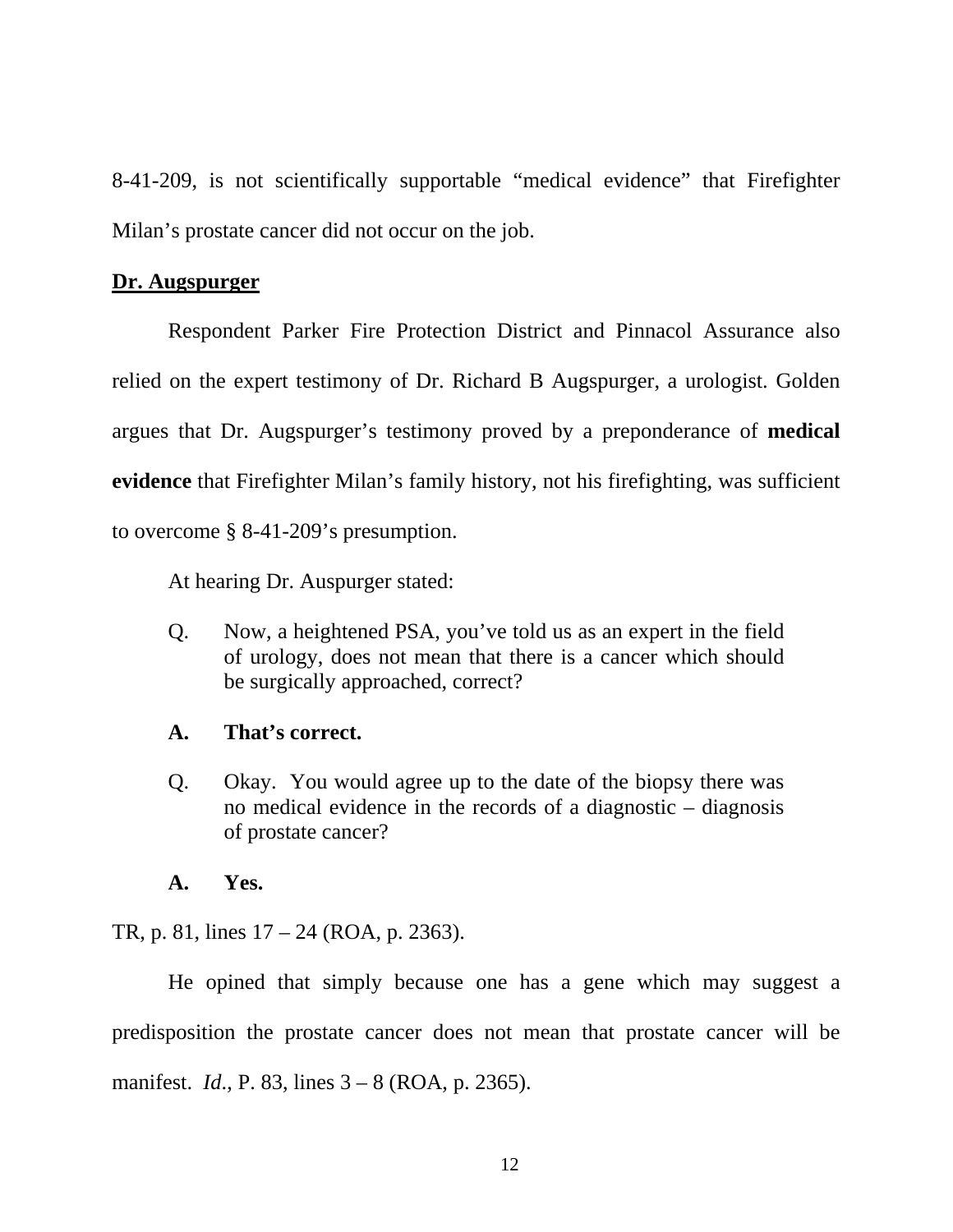In response to the question of whether a statute should presume an occupational relationship between prostate cancer and exposure to carcinogens in firefighting in light of scientific knowledge, Dr. Augspurger stated: "I would just say – and I surveyed my partners as well—that none of them have said that they would make somebody change an occupation based on the presence of cancer." *Id.*, P. 88, lines  $4 - 12$  (ROA, p. 2370). He also stated that he was unaware of what, if any, interaction there was between carcinogens in firefighting and familial cancer. *Id*., p. 82, line 25 through p. 83, line 2 (ROA, pp. 2363 – 2364). Dr. Augspurger also agreed there was no way to determine what percentage of the population has familial factors predisposing them to prostate cancer. *Id.*, p. 90 lines 3 – 6 (ROA, p. 2372).

Regarding the etiology of prostate cancer, Dr. Augspurger had testified in an earlier case as follows:

In most cases, we don't know the reason why people get prostate cancer.

\*\*\*\*

Most cases, 85 percent of the cases of prostate cancer, we do not know the etiology. It happens sporadically. So, it can happen in every man.

\*\*\*\*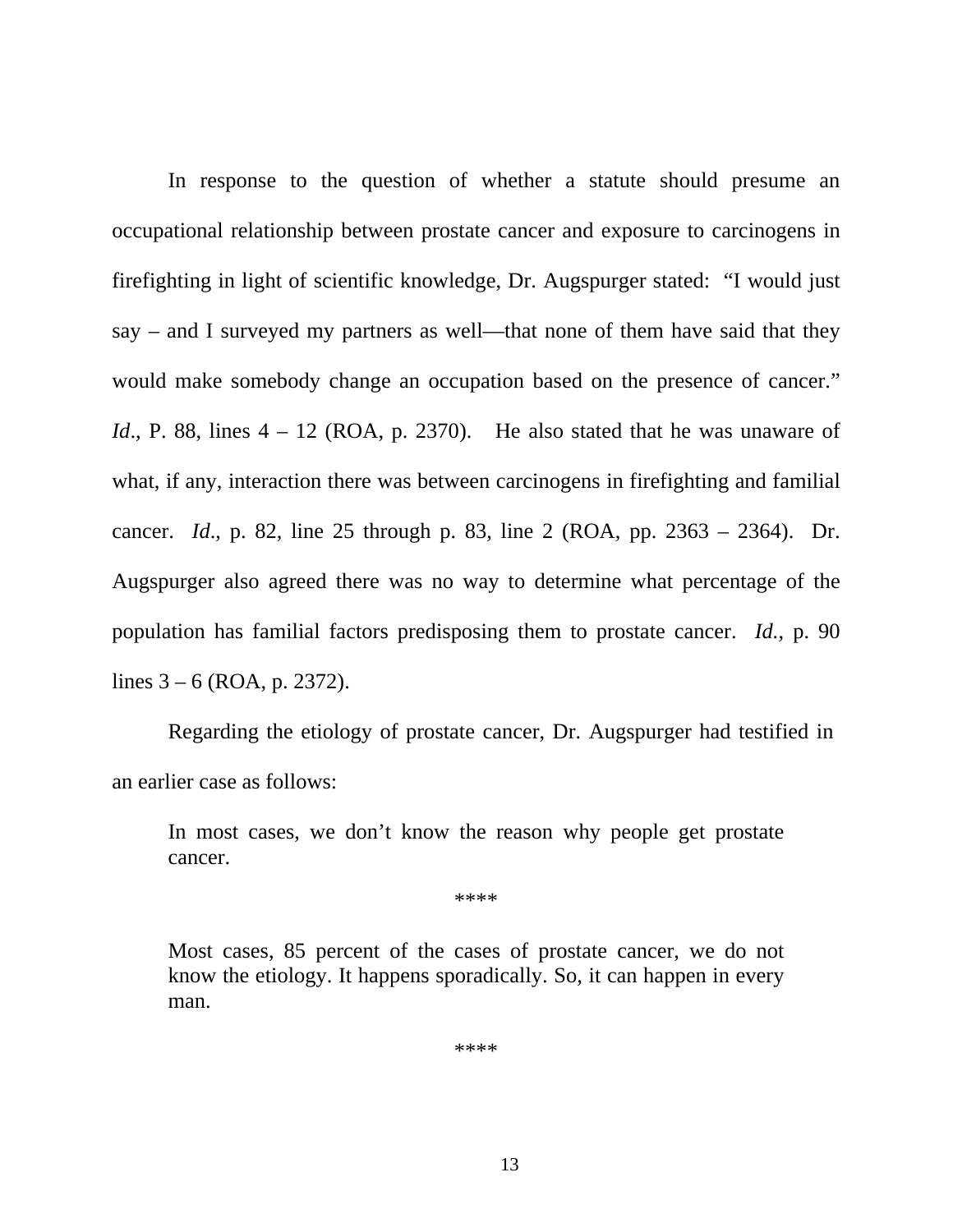[A]most all the people who come to our office have sporadic prostate cancer. And then, there's a group of people which count for 15 percent, and that's the familial, the ones that run in families. So, the one's that go in families is about 15 percent. And then there's a little smaller group here, which are the hereditary ones.

\*\*\*\*

And hereditary means there's some genes associated with it, and there's at least seven genes, and probably more today, that have been identified as a link to prostate cancer*.* 

*Dreckman v. Poudre Valley,* Findings of Fact, Exhibit 23, ¶ 8 (ROA, p. 833).

 Dr. Augspurger's opinion at hearings below on July 1 and August 12, 2011, was consistent with his opinion in *Dreckman.*

Dr. Augspurger opined that there is statistical support of the increased relative risk of developing prostate cancer if an individual has a father and a brother with prostate cancer, i.e. a "familial" predisposition.

According to Dr. Augspurger, Firefighter Milan has "familial" predisposition, an opinion shared by Firefighter Milan's medical expert, Dr. Mayer. However, Dr. Augspurger testified that for each individual treated for prostate cancer a specific causative factor is **unknown**. Yet, by relying on percentages only, he felt the most likely relationship for Firefighter Milan's cancer would be his family history. In essence, he equated "risk" with **cause** while acknowledging that **he did not know** the the **cause** of Firefighter Milan's prostate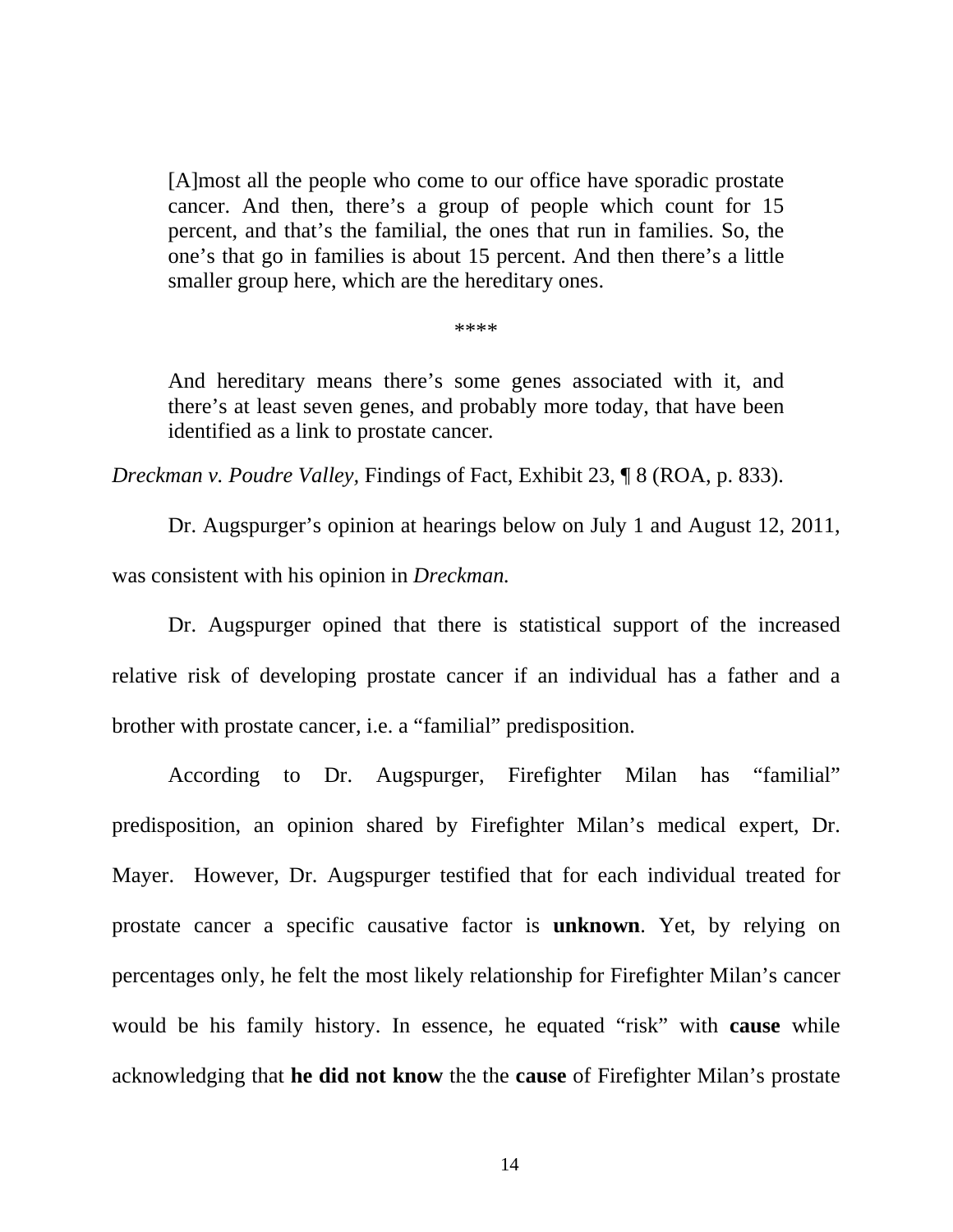cancer. He admitted that familial association is most useful when advising a patient to undergo prophylactic testing, **not for determining the medically probable cause of prostate cancer**. Thus, he opined that there was no evidence that the Claimant suffered disability from an elevated PSA prior to his surgery on April 8, 2009. Further, he begrudgingly agreed that the diagnosis of prostate cancer could not have been be made without benefit of the biopsy performed on December 18, 2008.

Ultimately, Dr. Augspurger opined that the **cause**, or etiology, of Firefighter Milan's prostate cancer is beyond the reach of current medical science, although Firefighter Milan's family history establishes a heightened risk of his developing prostate cancer. He opined that once a prostate cell has undergone malignant transformation "it is unclear if exposure to carcinogens has a direct effect on the cells. . . or has any influence on the progression of the disease." Exhibit G, p. 2 (ROA, p. 957)*.*

Although Dr. Augspurger speculated that Firefighter Milan's prostate cancer may have been present prior to December 2008 biopsy, he could not state when Firefighter Milan's prostate cancer had developed, or even if Firefighter Milan likely had some cancer cells because of his age. The clear impact of this evidence

15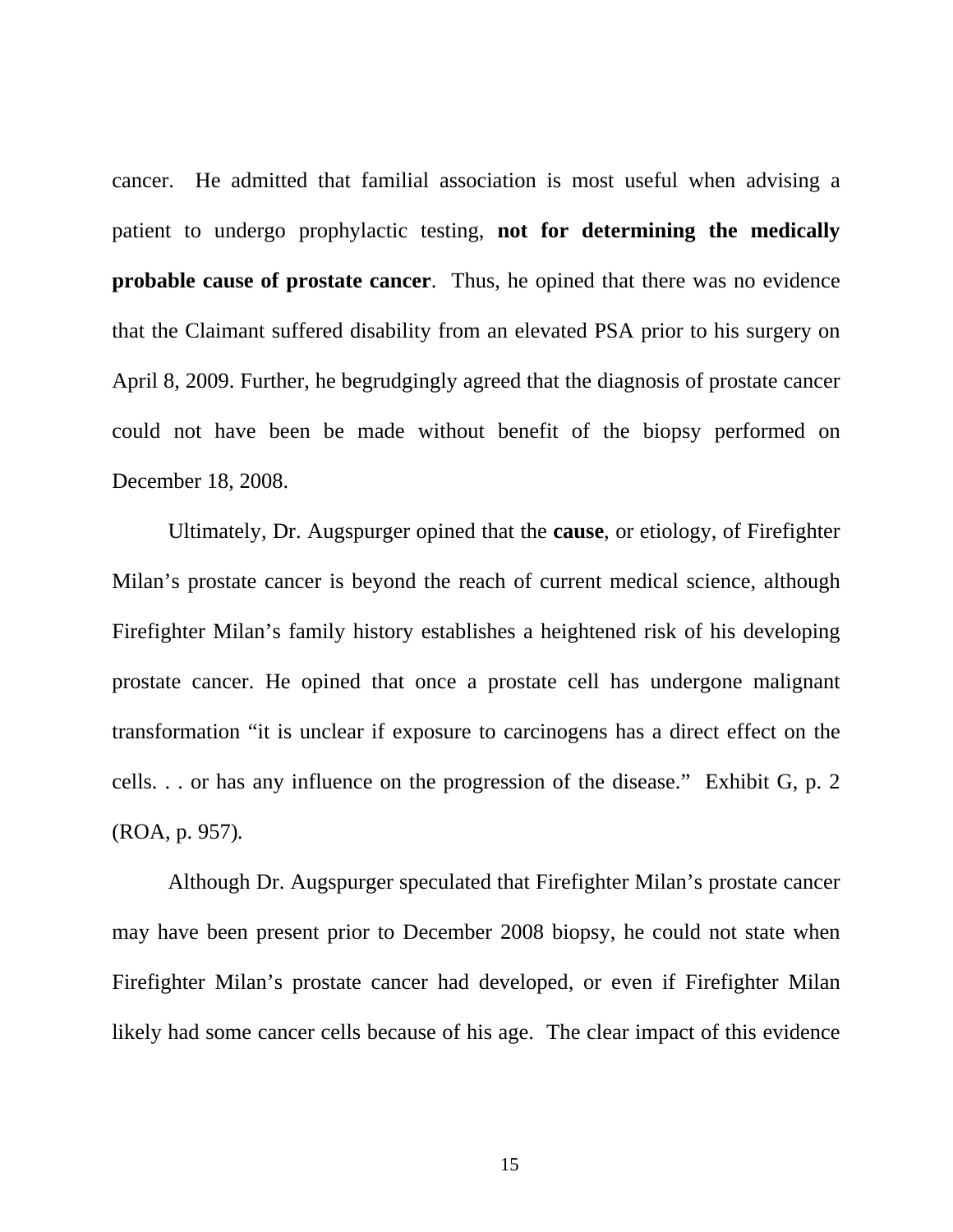is that prior to December 2008 Firefighter Milan **had not been diagnosed** with clinically significant prostate cancer, or any cancer, for that matter.

When Dr. Augsburger was asked whether he could establish the percentage of individuals who had never been diagnosed with prostate cancer but had "familial" predisposition, he could not. Nor could Dr. Augspurger state why these similarly situated individuals had not contracted prostate cancer. Dr. Augspurger opined that the increase PSA velocity from 2.5 in 2007 to 3.6 in 2008, in Firefighter Milan was a red-flag suggesting the need for further testing. The fact that Firefighter Milan's primary care physician, Dr. Pattridge, did not suggest further testing after his digital rectal examination of Firefighter Milan in 2007 did not either suggest a lack of diligence by Dr. Pattridge or the presence of clinically significant prostate cancer.

Dr. Augspurger discussed the presence of various genes which **may** predispose an individual to prostate cancer and that the number of known genes is increasing. However, he acknowledged that there is no evidence that Firefighter Milan underwent genetic testing to identify the presence of predisposing genes. TR, p. 84, lines 11 – 20 (ROA, p. 2366).

As the ALJ found, Dr. Augspurger's testimony did not amount to medical evidence overcoming the presumption found at § 8-41-209, C.R.S.; and he failed to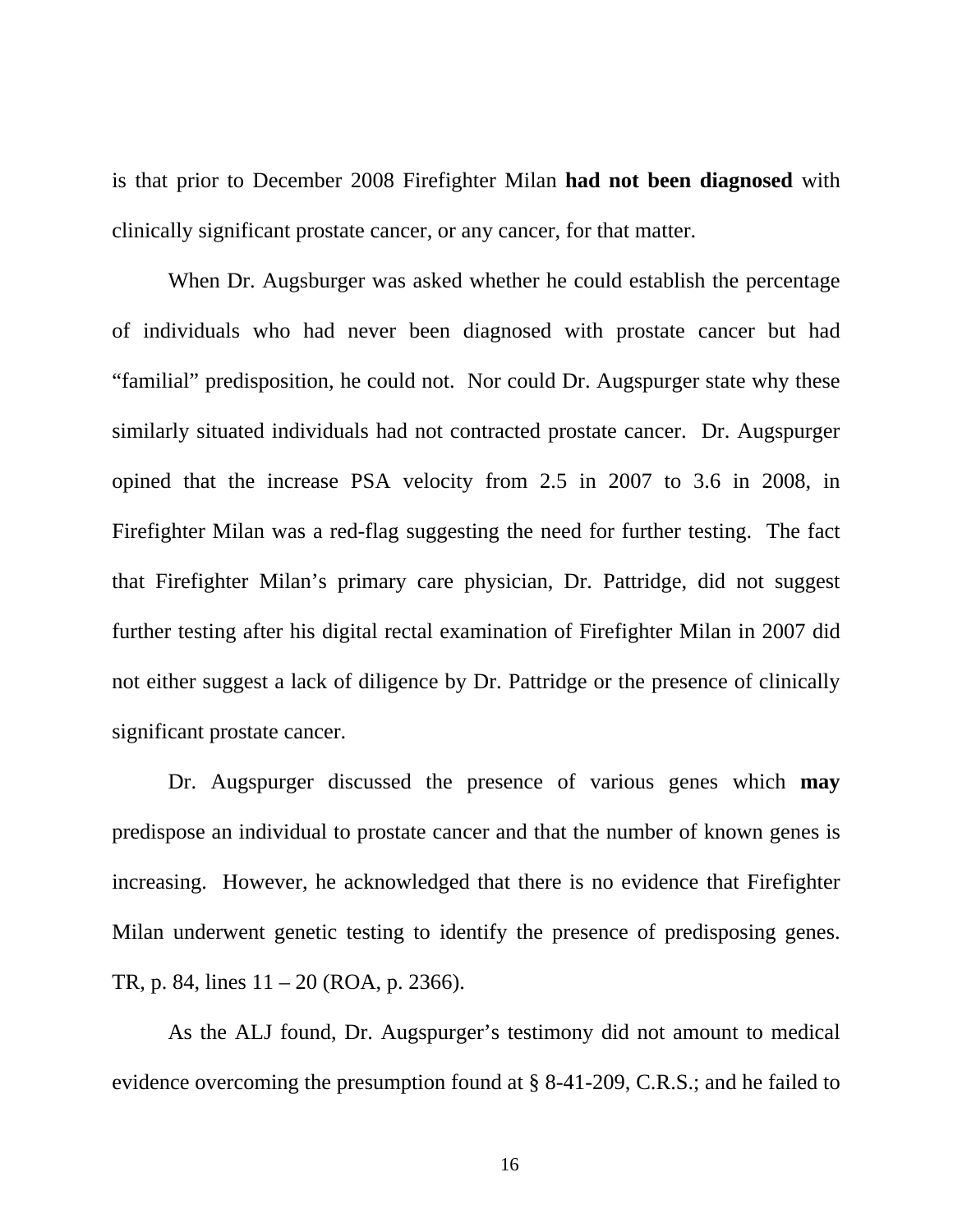establish a non-speculative **cause** that Firefighter Milan's prostate cancer did not occur on the job.

#### **Dr. Milliken**

 Dr. Michael Milliken testified as an expert on behalf of South Metro Fire Rescue Authority. Dr. Milliken stated the purpose of his evaluation "was to determine whether the presumption is supported by medical evidence or not." Exhibit K, BS 162 (ROA, p. 1075).

Dr. Milliken did not fully share Dr. Weiss' negative view concerning the scientific validity of § 8-41-209, C.R.S.'s, presumption; and, testified that the statute may be warranted for certain types of cancers. Nevertheless, he opined that § 8-41-209's application should be limited to certain genitourinary cancers, such as kidney and/or bladder cancer, but not prostate cancer. This is because, in his opinion, the path of destruction from the chemicals involved in firefighting should not impact the prostate. Exhibit K, BS 156, 165 (ROA, pp. 1069, 1078). **Thus, in his opinion, the presumption is not scientifically supportable of causation for prostate cancer.** 

Dr. Milliken disputes § 8-41-209, C.R.S.'s, coverage of prostate cancer absent specific a firefighters carcinogen exposure. Exhibit K, BS 166 (ROA, p. 1079). Thus, he opined that the scientific evidence to support a possible cause and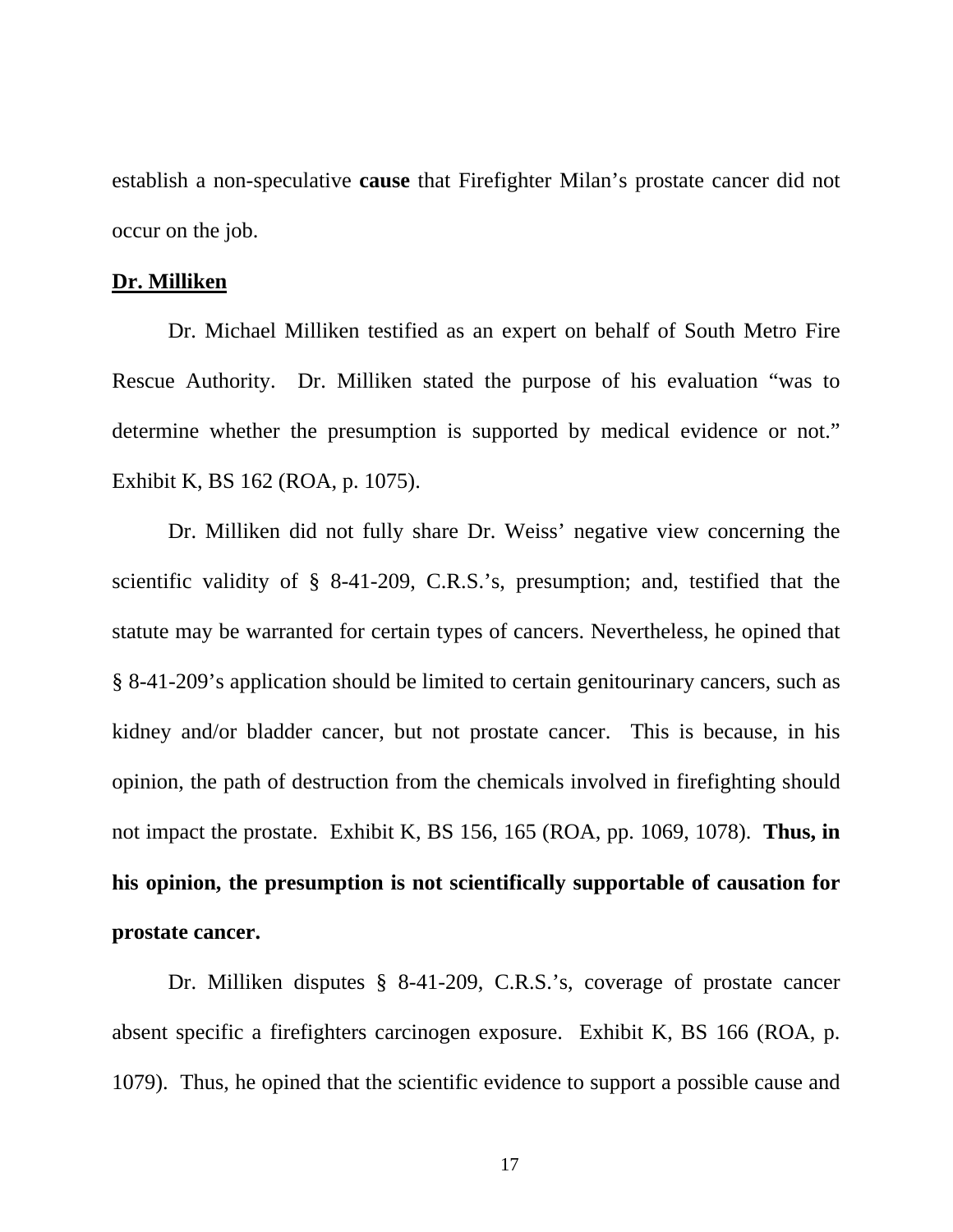effect for toxin induced cancer, specifically prostate cancer, is absent. *Id.* In effect, he criticized the Colorado Legislature's inclusion of the genitourinary system as a covered cancer because this included the prostate gland, he asserted, which is not significantly exposed to an excretory function (urine). Thus, since the prostate gland is not significantly exposed, the statute's presumption for prostate cancer is not scientifically supportable due to a lack of cellular interaction with prostate cell DNA. *Id*. BS 163 (ROA, p. 1076). Further, he disagreed with Dr. Mayer that Firefighter Milan's exposure to carcinogens synergistically impacted Firefighter Milan's development of prostate cancer.

Dr. Milliken, as an occupational medicine doctor, agreed that Firefighter Milan had not suffered an industrial disability until he underwent surgery and experienced subsequent absences from work in 2009. Yet, he speculated that Firefighter Milan likely had cancer genes coursing through his body even though he was not suffering its disabling effects. Like Dr. Augspurger, Dr. Milliken acknowledged that no gene testing had been performed to demonstrate the Claimant had acquired prostate cancer specific genes.

Dr. Milliken's opinion was that prostate cancer should be excluded from § 8- 41-209's purview, although he did acknowledge a "weakly possible" occupational exposure contributing effect. Exhibit K, BS 166 (ROA, p. 1079). He concluded

18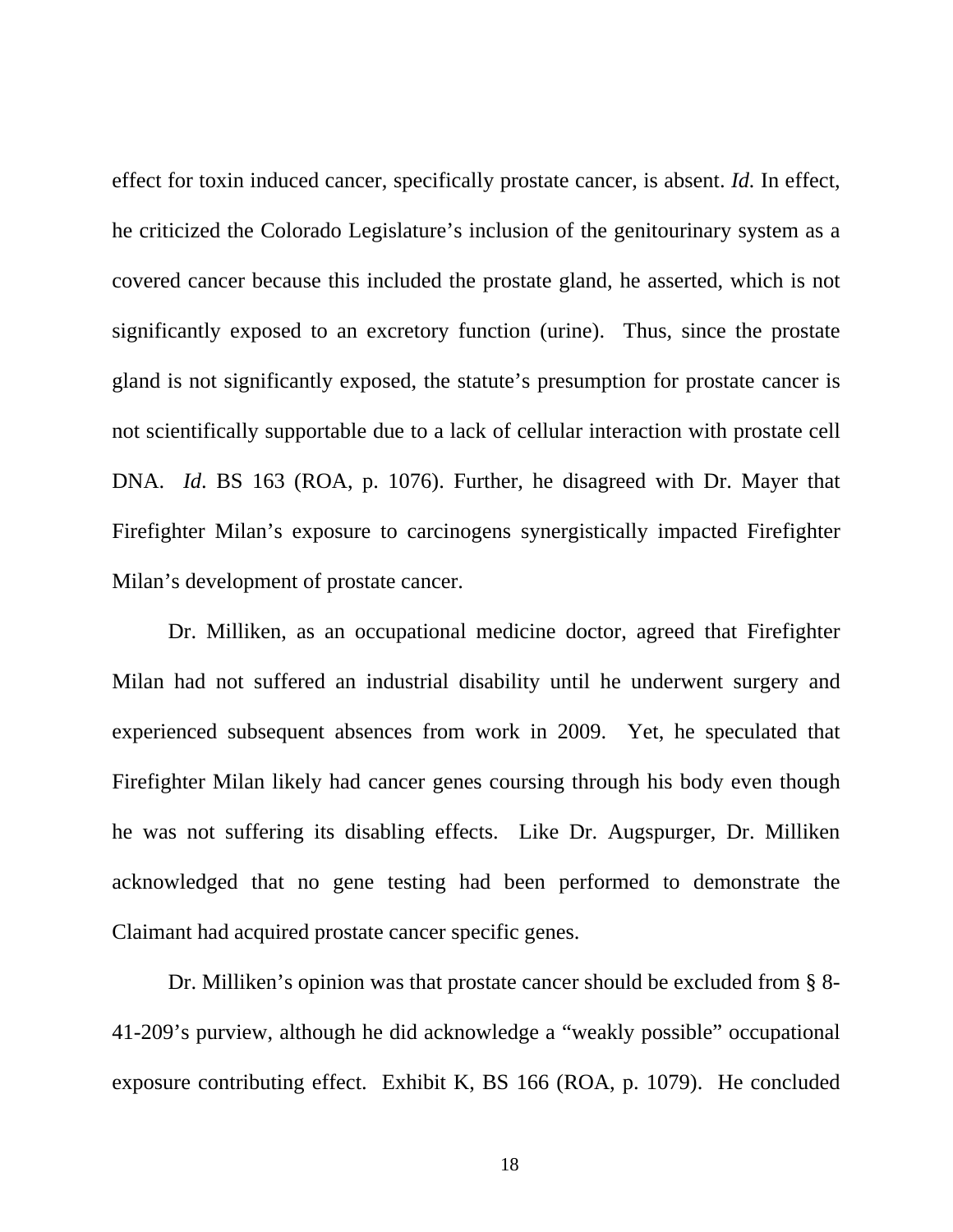that Firefighter Milan's carcinogenic exposure was not related to his occupation because he did not believe that carcinogens found in firefighting could impact the prostate. In other words, in the absence of a positive dose-response analysis, Dr. Milliken does not believe that Firefighter Milan should be able to demonstrate that his prostate cancer is related to his occupation. However, this is not Firefighter Milan's obligation, since the presumption favors him and places the burden of overcoming causation on the fire district.

Dr. Milliken was also unaware of studies referenced by Dr. Mayer making a connection between familial factors and the exposure to carcinogens giving rise to risk of a development of prostate cancer.

Like Dr. Augspurger, Dr. Milliken agreed that there were individuals who had not been diagnosed with prostate cancer but who had a "familial" predisposition. He could not explain why individuals similarity situated to Firefighter Milan had not contracted cancer while Firefighter Milan had. For example, Firefighter Milan's older brother, who had the identical familial risk, has not contracted prostate cancer while Firefighter Milan has this disease.

Dr. Milliken's dispute with the scientific validity of § 8-41-209's coverage of prostate cancer was correctly rejected by ALJ Henk.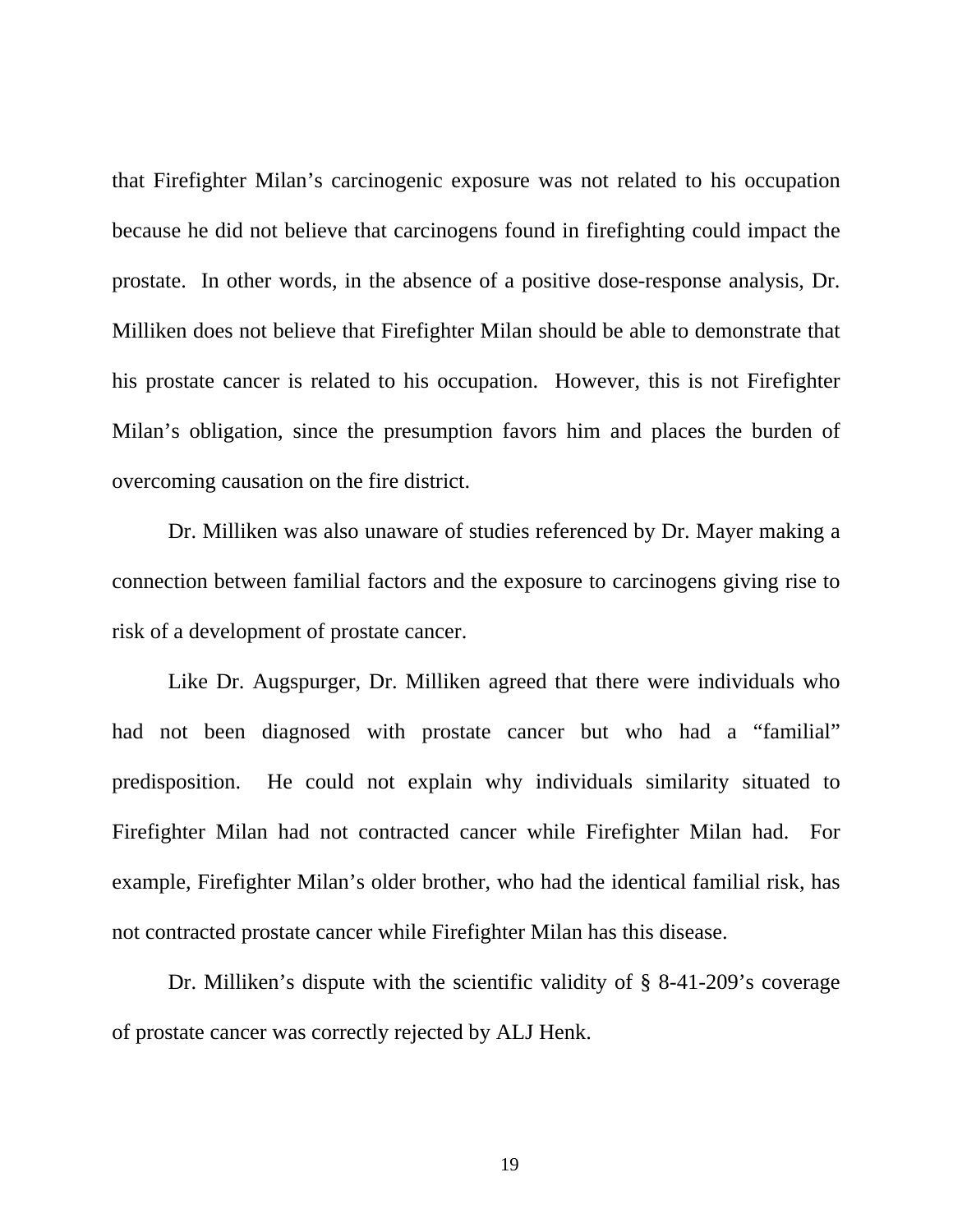#### **2. Firefighter Milan's expert**

#### **Dr. Mayer**

 Dr. Annyce Mayer testified as an expert for Firefighter Milan and was found credible by the ALJ.

 Dr. Mayer opined that the medical evidence presented by Golden failed to demonstrate that Firefighter Milan's prostate cancer "did not occur on the job". § 8-41-209(2)(b), C.R.S. Exhibit 15, BS 341 (ROA, p. 750). Although Dr. Mayer testified that the precise cause of the Claimant's prostate cancer is unknown, she opined the preponderance medical evidence failed to show his cancer and did not occur on the job. Exhibit 15, BS 341 (ROA, p. 750).

 On cross-examination Dr. Mayer was asked whether she could establish the cause of Firefighter Milan's prostate cancer. Dr. Mayer candidly stated that there was no medical evidence which would support a medical opinion on his prostate cancer's cause. When asked to speculate when Firefighter Milan had first contracted prostate cancer, Dr. Mayer testified that the medical evidence showed that this occurred when he underwent a biopsy on December 18, 2008, establishing its clinical presence. Further, she stated that the absence of earlier clinical findings could not permit speculation that his cancer had existed prior to the biopsy of December 18, 2008.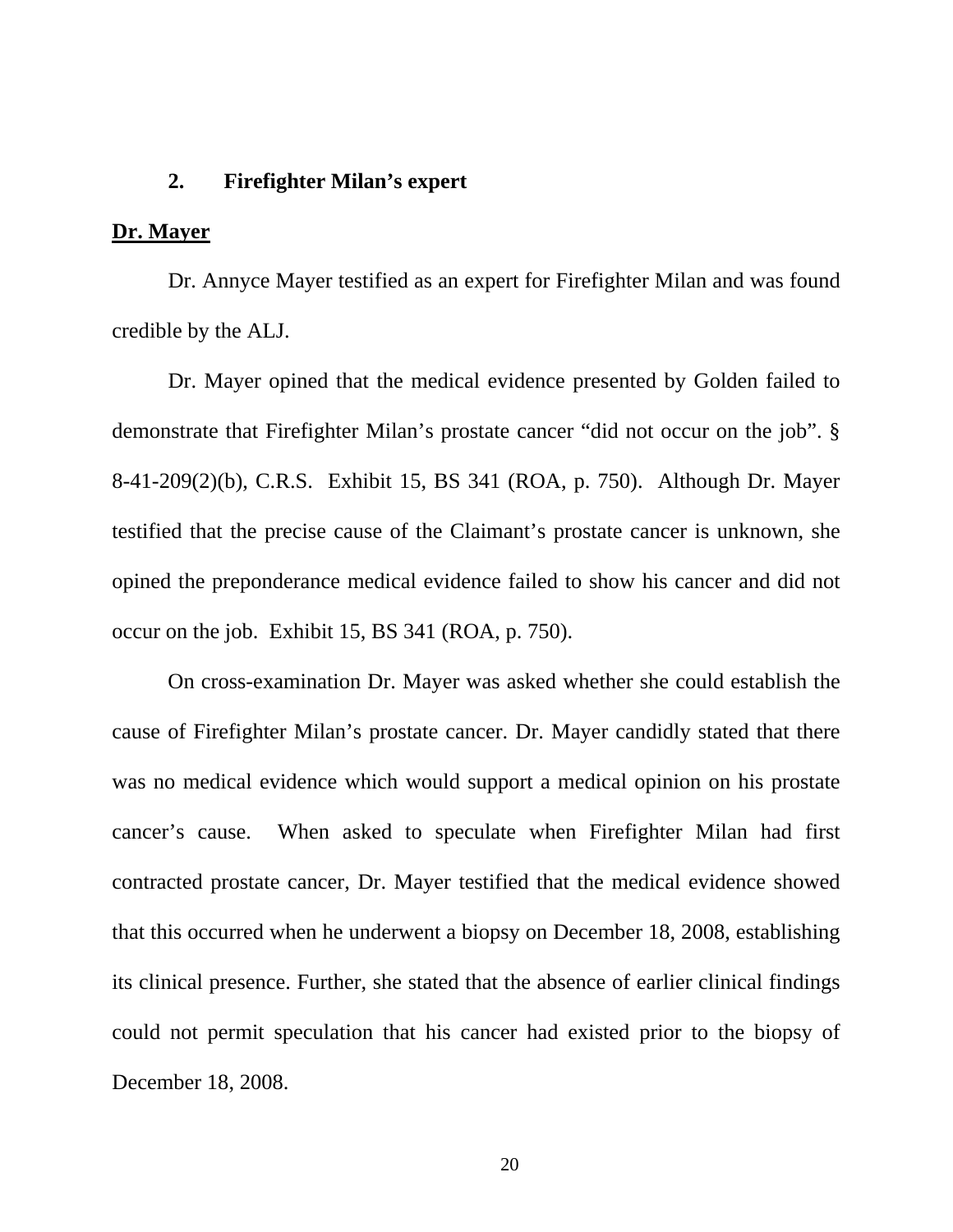On rebuttal Dr. Mayer testified that Firefighter Milan's "familial" predisposition likely combined with his occupation to create synergistic interaction with other contributing factors. Due to this synergistic interaction, Respondent could **not** establish, **by a preponderance of the medical evidence**, that Firefighter Milan's prostate cancer was "caused" by his familial predisposition. TR, p. 195 line 18 to p. 196, line 1 (ROA, pp. 2477, 2478); p. 188, line 11 through p. 189, line 3 (ROA, pp. 2469 – 2470).

 Firefighter Milan's father was seventy when he was diagnosed with prostate cancer, his uncle was approximately seventy when he was diagnosed and his grandfathers had been diagnosed when they were approximately sixty-nine or seventy. His younger (age 49) onset of prostate cancer was inconsistent with a familial history of his other first degree relatives. Additionally, of forty-two relatives in the first and second degree to Firefighter Milan only seven had some level of prostate cancer; while his older brother does not have prostate cancer, and his sister has not suffered from any type of cancer. TR., p. 195, line 18 to p. 196, line 1 (ROA, pp. 2477, 2478). Thus, according to Dr. Mayer, Firefighter Milan's diagnosis at a much younger age is suggestive that other factors, including occupational exposures combined with familial risk and unknown genes to create prostate cancer.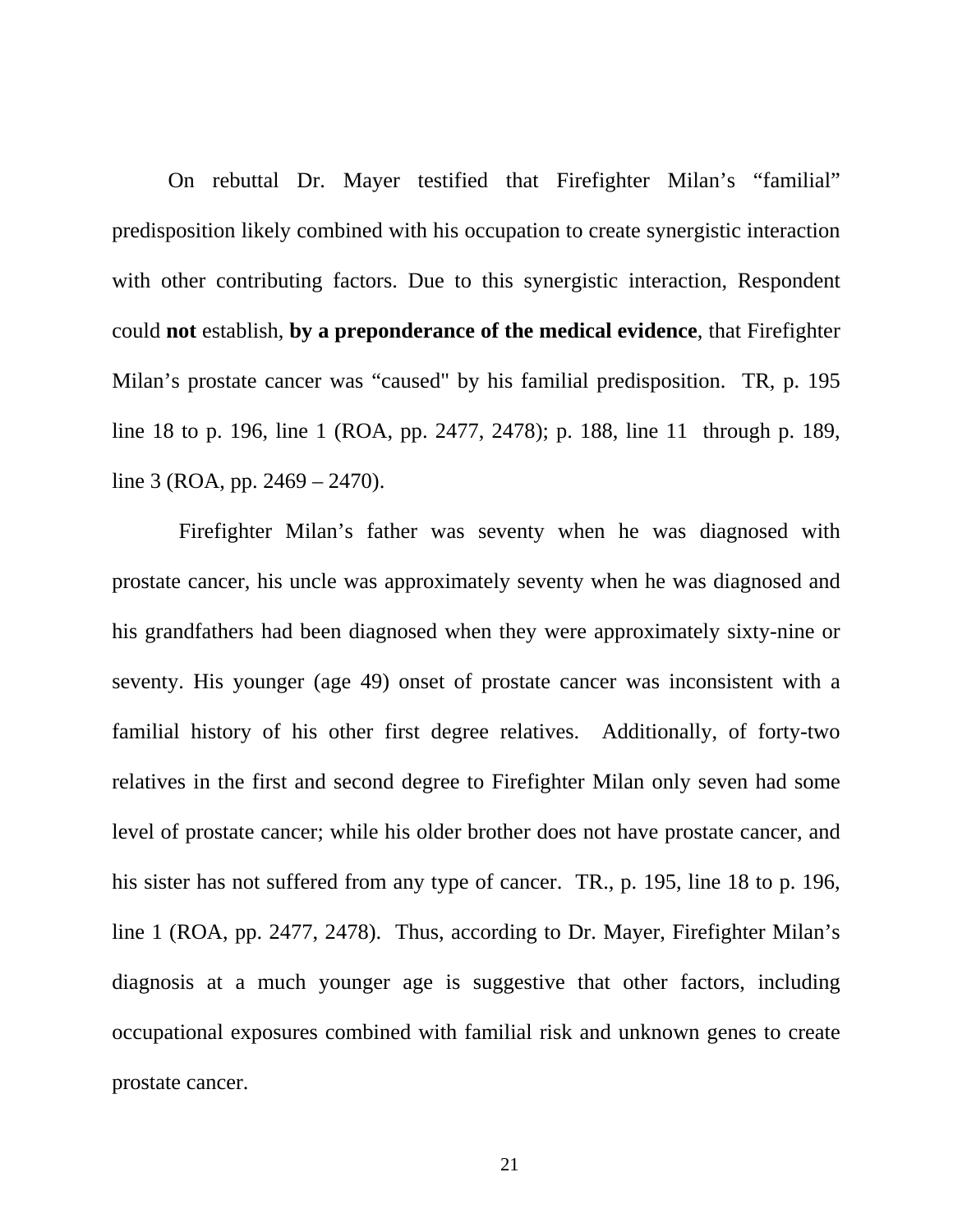Dr. Mayer testified that recent epidemiological studies have demonstrated a nexus between exposure to polyhydrocarbons and the early development of cancer in individuals who were predisposed by heredity to the development of cancer. TR., p. 187, line 2 and page 188, line 7 (ROA, pp. 2468 – 2469). Although these studies have not defined a causal relationship, they provide support for the proposition that there is a "risk" relationship between an early onset of prostate cancer in individuals who are exposed to carcinogens and have a hereditary predisposition.

 Dr. Mayer addressed demographic statistics concerning the morbidity for prostate cancer among individuals at about the age at which Firefighter Milan developed prostate cancer. According to the Colorado Health Information Data Set and the Colorado Central Cancer Registry, the incidence of prostate cancer for individuals who have reached age forty-nine is approximately 75 per 100,000. TR., p. 183, lines  $5 - 11$  (ROA, p. 2465). Thus, approximately 99,925 males in the age category have **not** been diagnosed with prostate cancer. It is statistically likely that this group contains numerous individuals who have familial factors but do not have cancer.

Dr. Mayer's ultimate was:

The development of cancer is a complex multistage process involving initiation, promotion, and tumor progression with failure of host repair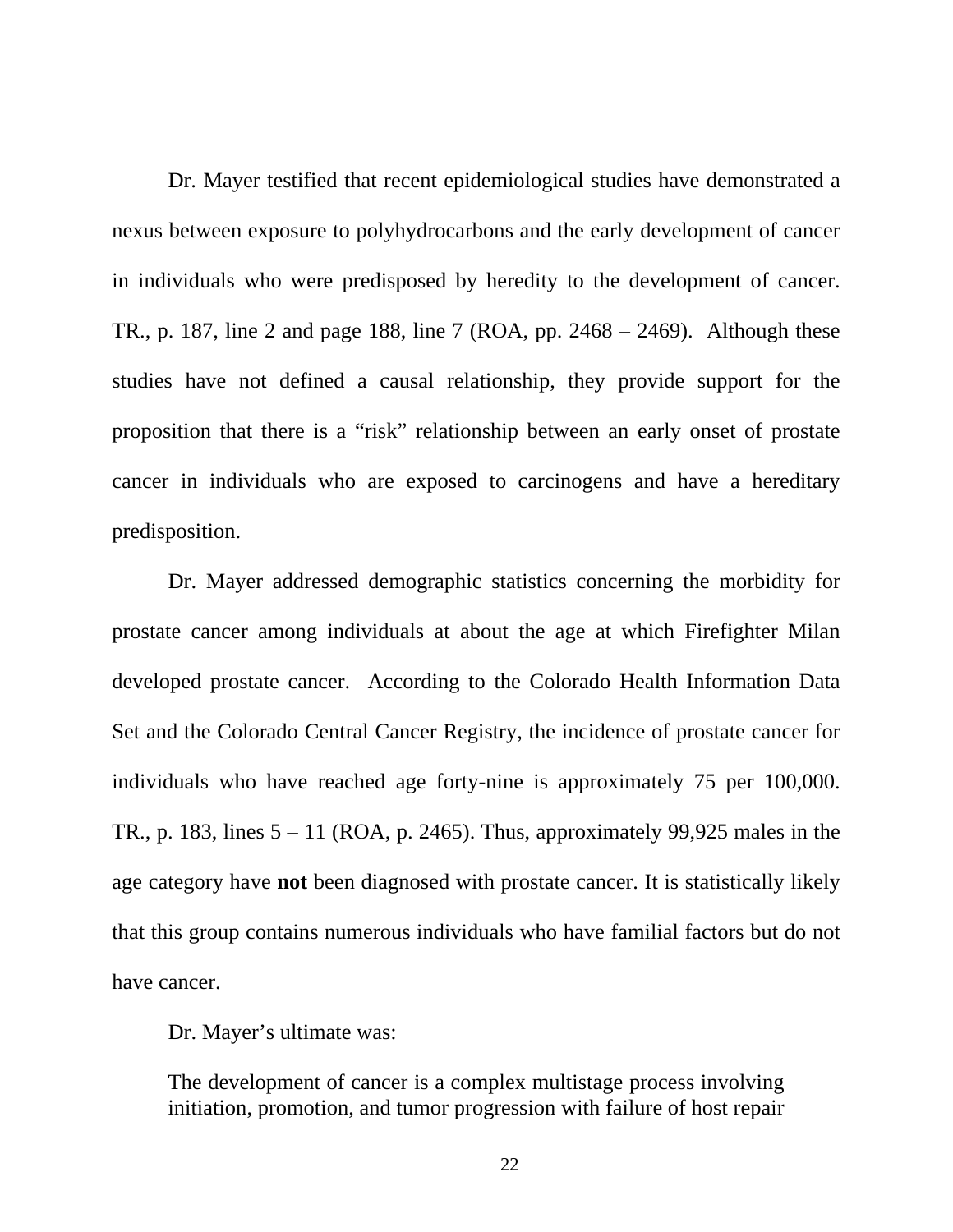mechanisms. Progression to clinically evident disease occurred after he had been working as a firefighter. The Colorado Division of Workers' Compensation considers a condition to be work related if the work exposure causes or accelerates the expected natural history of an underlying condition. In my opinion, on a more likely than not basis, there is no way to state with any certainty that the natural history of Mr. Milan's prostate cancer would have been in the absence of his exposures as a firefighter. It is possible he would have developed clinically evident prostate cancer at the same age. But it is also possible that just like his 56 year old brother and approximately 19 other male cousins, he might still have no clinical evidence of prostate cancer at this time.

In my opinion, although Mr. Milan had decidedly increased risk of prostate cancer due to his family history, there is no preponderance of the medical evidence that shows that the clinical presentation of his prostate cancer at age 49 that required the above surgical intervention was completely unaffected by his years of exposures to carcinogens as a firefighter, an occupation associated with a 28% increased risk of prostate cancer.

Exhibit 15, BS 341 (ROA, p. 750).

The ALJ's conclusion was that the testimony of Dr. Mayer was credible and

amply supported by the record. Thus, affirmance by the ICAO was appropriate.

#### **A. Standard of Review**

Firefighter Milan disagrees with Golden's assertion that the issues here relate solely to the application of law. Rather, Firefighter Milan asserts that the both legal and factual questions have been presented. Thus, the ALJ's Findings of Fact were sufficient; the evidence upon which the ALJ relied is supported by the record; and, the ICAO's decision was supported by applicable law. See § 8-43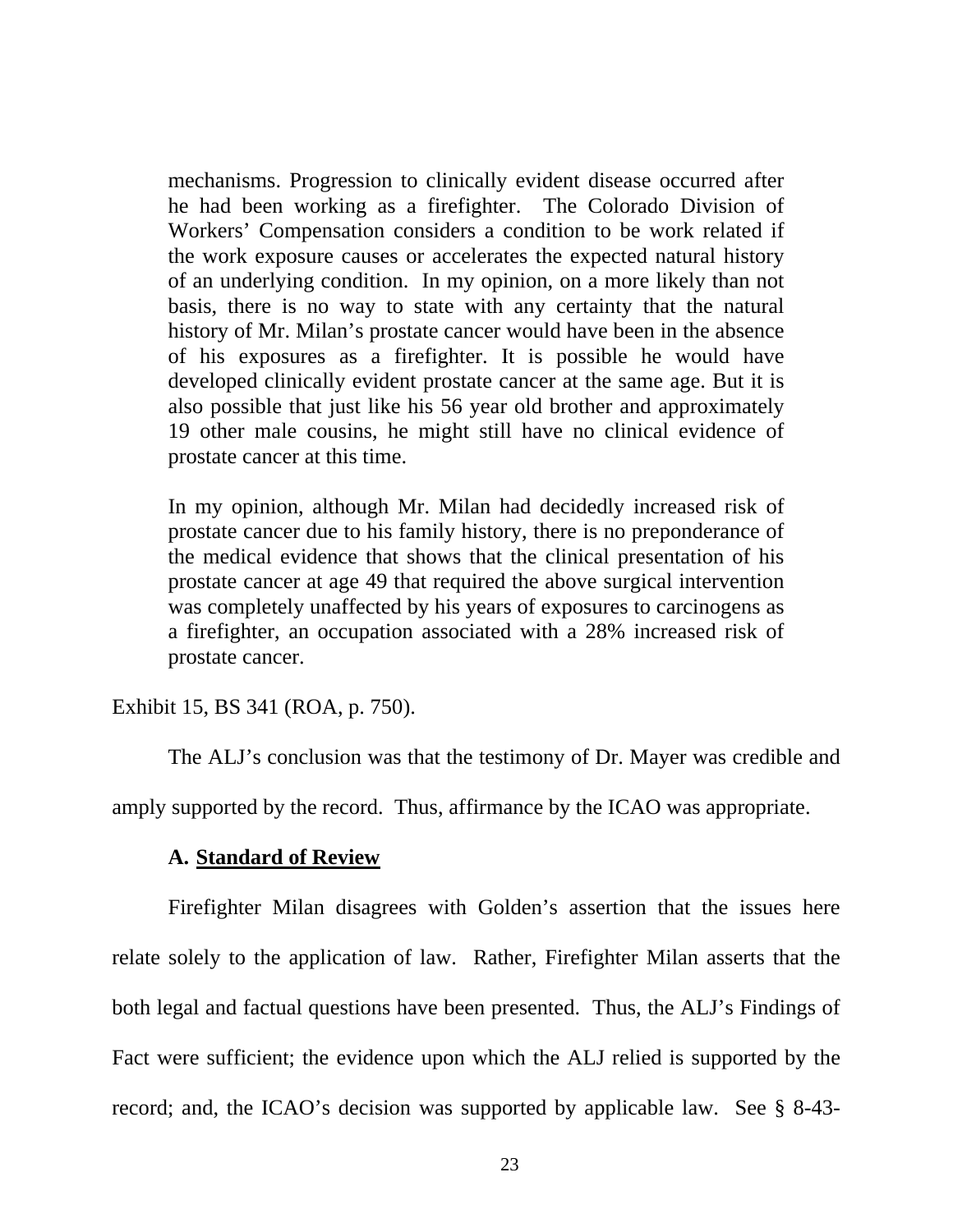308, C.R.S. Since the ALJ's Findings of Fact were supported by substantial evidence the Final Order of ICAO should not be disturbed. *Id.*

#### **IV. ARGUMENT**

### **A. CLAIMANT MET THE THRESHOLD TO TRIGGER COLORADO'S FIREFIGHTER CANCER PRESUMPTION STATUTE**

Section 8-41-209, C.R.S., provides that the presumption that a firefighter's prostate cancer arose as an occupational disease as a firefighter is triggered only when the firefighter can show that he has "completed five or more years of employment as a firefighter" and that "the firefighter underwent a physical examination that failed to reveal substantial evidence of such condition or impairment of health that pre-existed his or her employment as a firefighter. . . ." Golden agrees that Firefighter Milan met § 8-41-209's threshold requirement.

### **B. CITY OF LITTLETON V. ICAO, 12CA1494 (11/01/2012)**

A division of this Court in *City of Littleton v. ICAO,* 10 CA 1494 (11/01/2012)*,* declared that § 8-41-209, C.R.S., provided substantial benefit to firefighters from the risk of carcinogen exposure during their work activity in two important ways:

First, it contemplates a wide range of potential exposures. The statute presumes that the pertinent type of cancer (here, GBM) can be caused by an exposure to some unspecified substance or intangible agent (such as radiation). It presumes that the claimant was exposed to such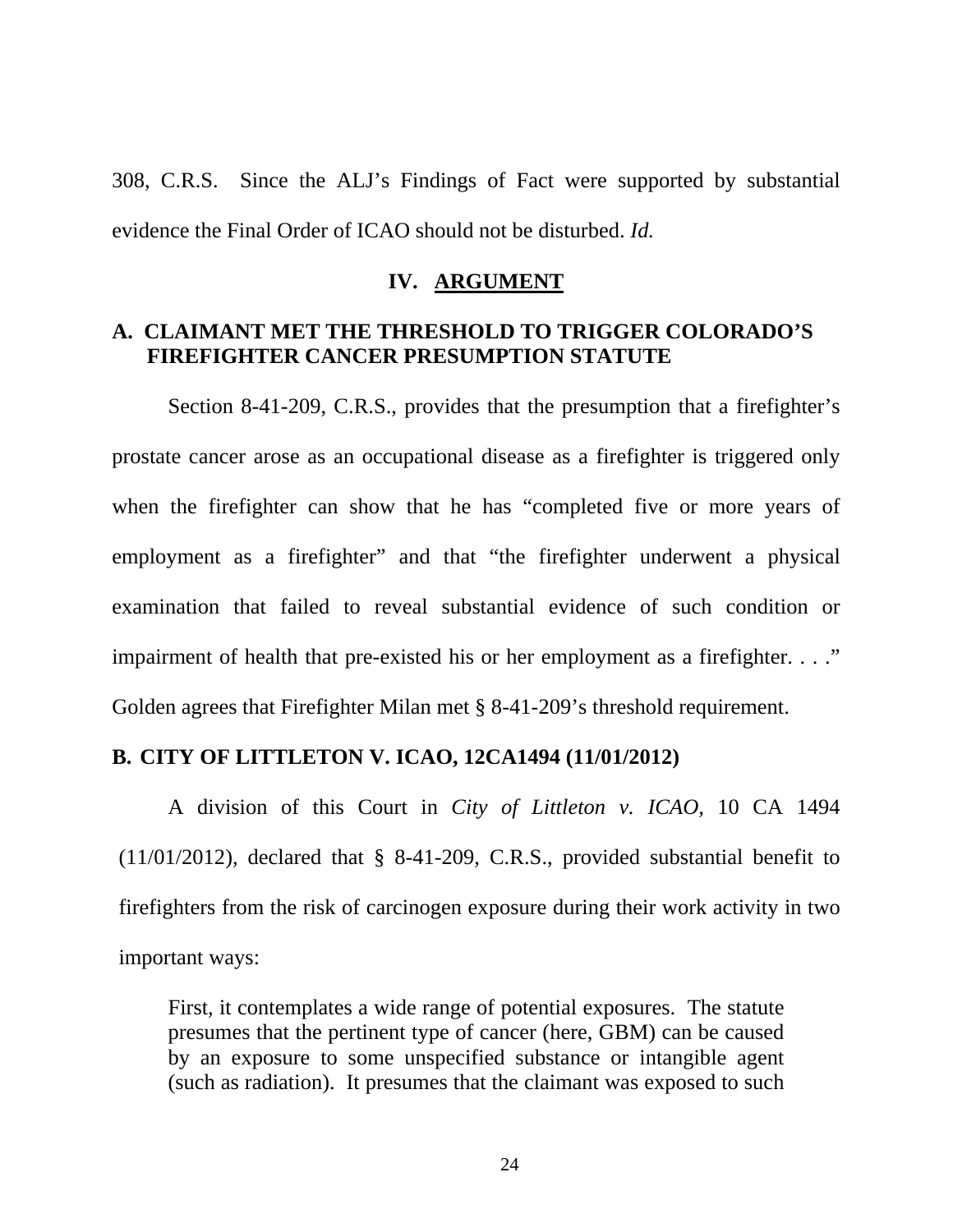substances or agents while working as a firefighter. And it presumes that those exposures caused the firefighter's particular cancer.

Second, it contemplates that the unspecified exposure caused the firefighter's cancer directly, or in combination with other genetic or environmental factors. It presumes that the exposure either caused a disease that would not otherwise have occurred, or hastened the onset of a disease that the firefighter would have developed later.

*Id.*, p. 11 and 12, **[S** 28, 29.

The Court also stated:

The statute places a formidable burden on the firefighter's employer. The difficulty lies not in the degree of proof required (which, as noted, is merely a preponderance of the evidence), but in the breadth of the presumption, the nature of the facts presumed, and its practical effect under traditional toxic tort principles.

*Id.*, p. 12, ¶ 30.

Although Golden agreed that Firefighter Milan met the threshold requirements of § 8-41-209, it views the statute as applied, as placing it an unfair burden of overcoming the presumption of cancer **causation** created by § 8-41- 209, C.R.S. What Golden refuses to acknowledge, or appreciate, is that § 8-41- 209, C.R.S., is constructed to ensure that claims arising are significantly circumscribed by its mandatory threshold requirements.

First, not all firefighters are protected, only those with over five years of firefighting service. Those with less firefighting experience do not enjoy its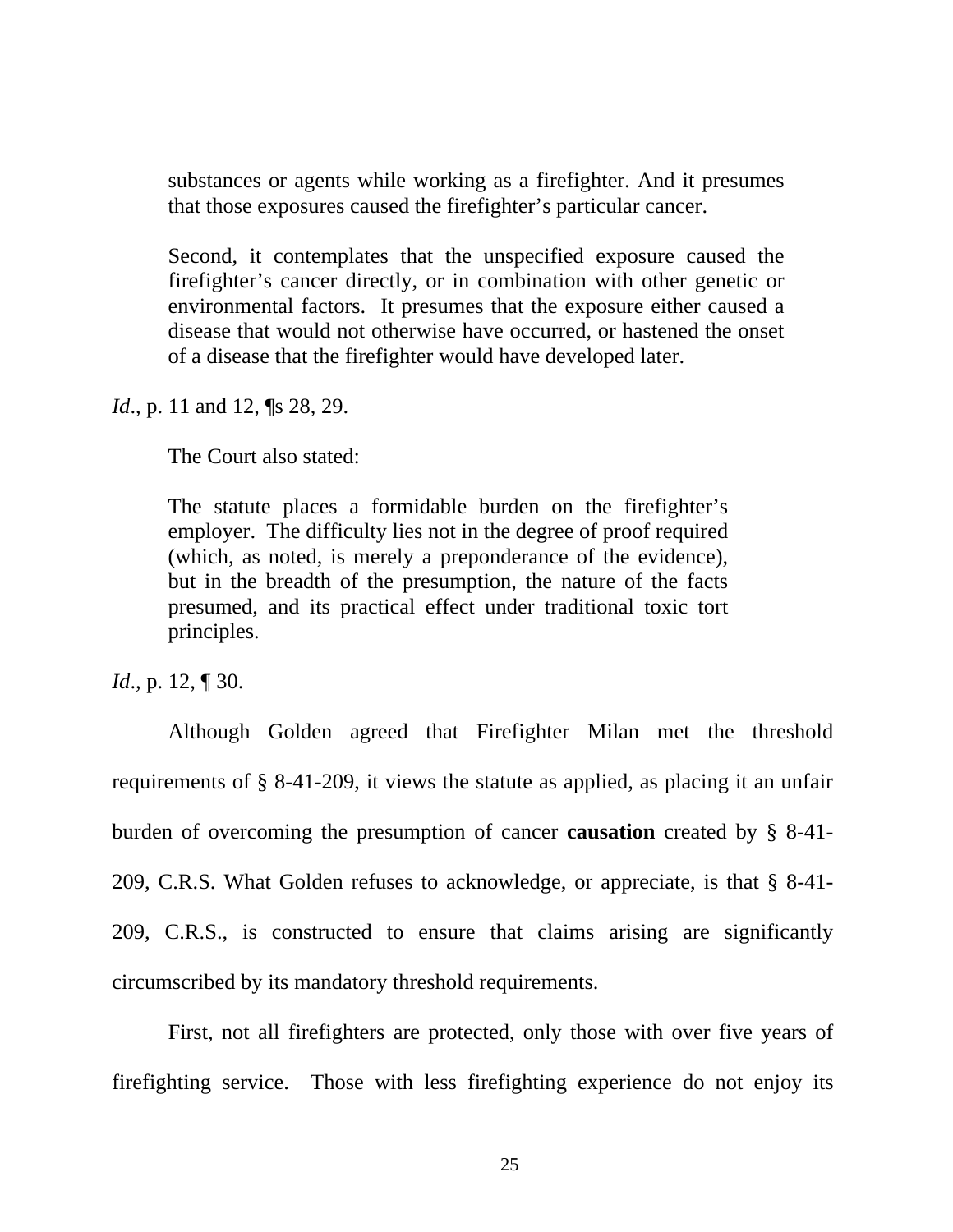substantial benefit, since their carcinogen exposure is presumed to be less, regardless of the intensity of their exposure to carcinogens during their brief tenure.

Next, not all cancers are covered. Only those cancers involving the brain, skin, digestive, hematological or genitourinary systems fall under its purview. Those firefighters with cancers attacking other body parts or systems, such as the respiratory system, the central nervous system (except the brain), the muscular system, the skeletal system, the cardio system, the endocrine system, or the breast, do not receive its substantial benefit.

Finally, coverage only arises when a firefighter, at the time of becoming a firefighter, has undergone a physical examination which failed to detect substantial evidence that his cancer pre-existed his employment. Thus, a firefighter who had been diagnosed with cancer to any of § 8-41-209's enumerated systems, but had been treated and cured, is potentially excluded from its coverage for a newly diagnosed cancer of the same system, assuming the new cancer can be traced by "medical evidence" to the pre-existing cancer.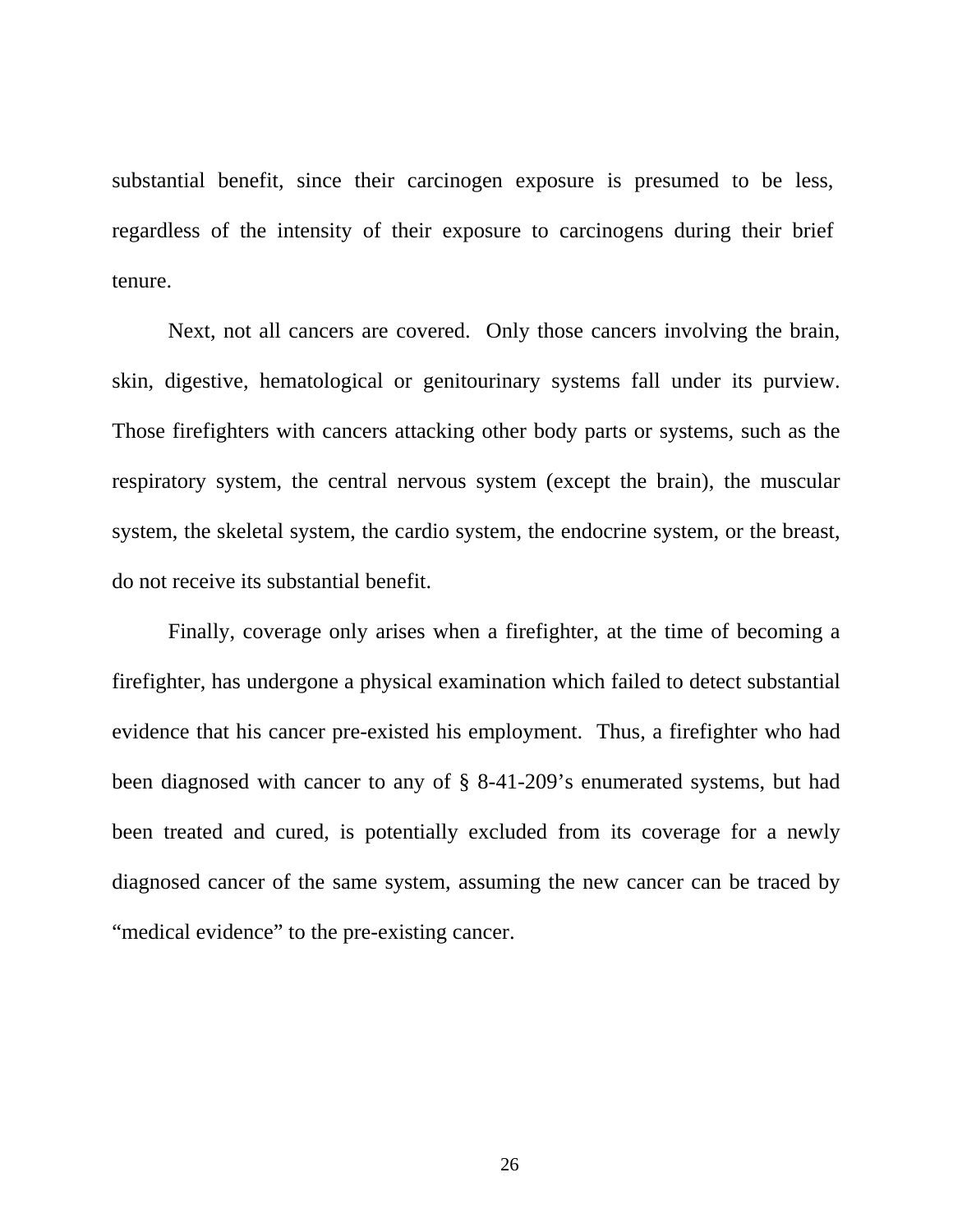# **C**. **GOLDEN FAILED TO OVERCOME THE STATUTORY PRESUMPTION BY PRESENTING EVIDENCE THAT SCIENCE DID NOT SUPPORT THE PREMISE OF THE PRESUMPTION; OR THAT FIREFIGHER MILAN HAD A FAMILIAL PRE-DISPOSITION TO PROSTATE CANCER**

 Section 8-41-209, C.R.S., reverses the burden of proof for the occupational disease of prostate cancer in favor of firefighters**.** Golden was required to show that the condition or impairment arising from cancer of the genitourinary (prostate) system **did not arise** from firefighting by preponderance of **medical evidence**. *Id*. This burden is not satisfied by opinion from members of the scientific community disputing the significance of the risk of prostate cancer for combat firefighters, i.e., disputing the premise of the presumption set forth in § 8-41-209, C.R.S. Next, the presumption is not overcome by expert opinion which *unequivocally acknowledged* that the cause of Firefighter Milan's prostate cancer *is unknown.*  Finally, it is not overcome by speculation that a familial pre-disposition is sufficient to establish that Firefighter Milan's prostate cancer did not occur on the job.

Golden asserted that the ALJ improperly rejected its alleged "medical evidence" challenging both the causal nexus between cancer and firefighting and its reliance on "risk" or "precursor" factor analysis as medical evidence. See Respondent City of Golden's Opening Brief, p. 13. In fact, the ALJ specifically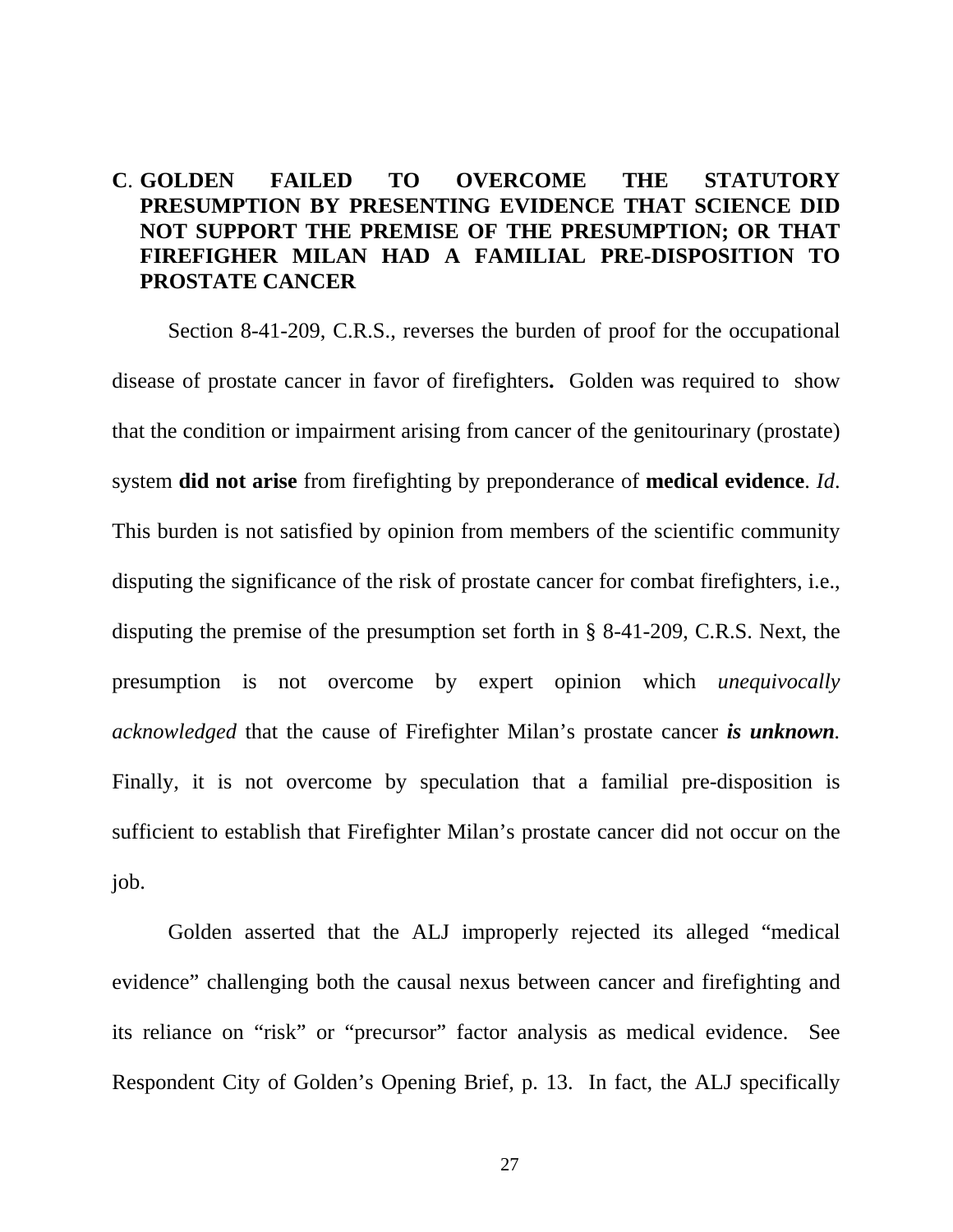recognized Golden's statutory burden by declaring: "Unless the Respondents could prove that the firefighter's cancer was the result of exposures outside of firefighting they could not overcome the presumption." FFCLO, p. 13, ¶10 (ROA, p. 2953). Golden failed to do so.

 Whether § 8-41-209's presumption should have been adopted by the State Legislature is not a matter for consideration by either the Courts, or by experts, holding an opposing view. Such testimony is not **"medical evidence"** that the exposure to carcinogens experienced by combat firefighter did not cause Firefighter Milan's prostate cancer. Further, it does not constitute **"medical evidence"** that cancer did not occur on the job. See Section E, below.

#### **D. ESTABLISHING "RISK" OR 'PRECURSORS 'DOES NOT ESTABLISH CAUSE**

Golden has argued that evidence of the "risk" or "precursor" factors, including familial predisposition, which are higher numerically than that found for firefighting trumps the presumption established by §8-41-209, C.R.S. At its core, Golden's argument is that it overcame the presumption because the presence of another prostate cancer "risks" or "precursors" established by epidemiological studies which may be numerically higher than the firefighting risk to which Firefighter Milan sufficed to overcome § 8-41-209's causation presumption.

Golden, through its experts, argues that since Firefighter Milan's familial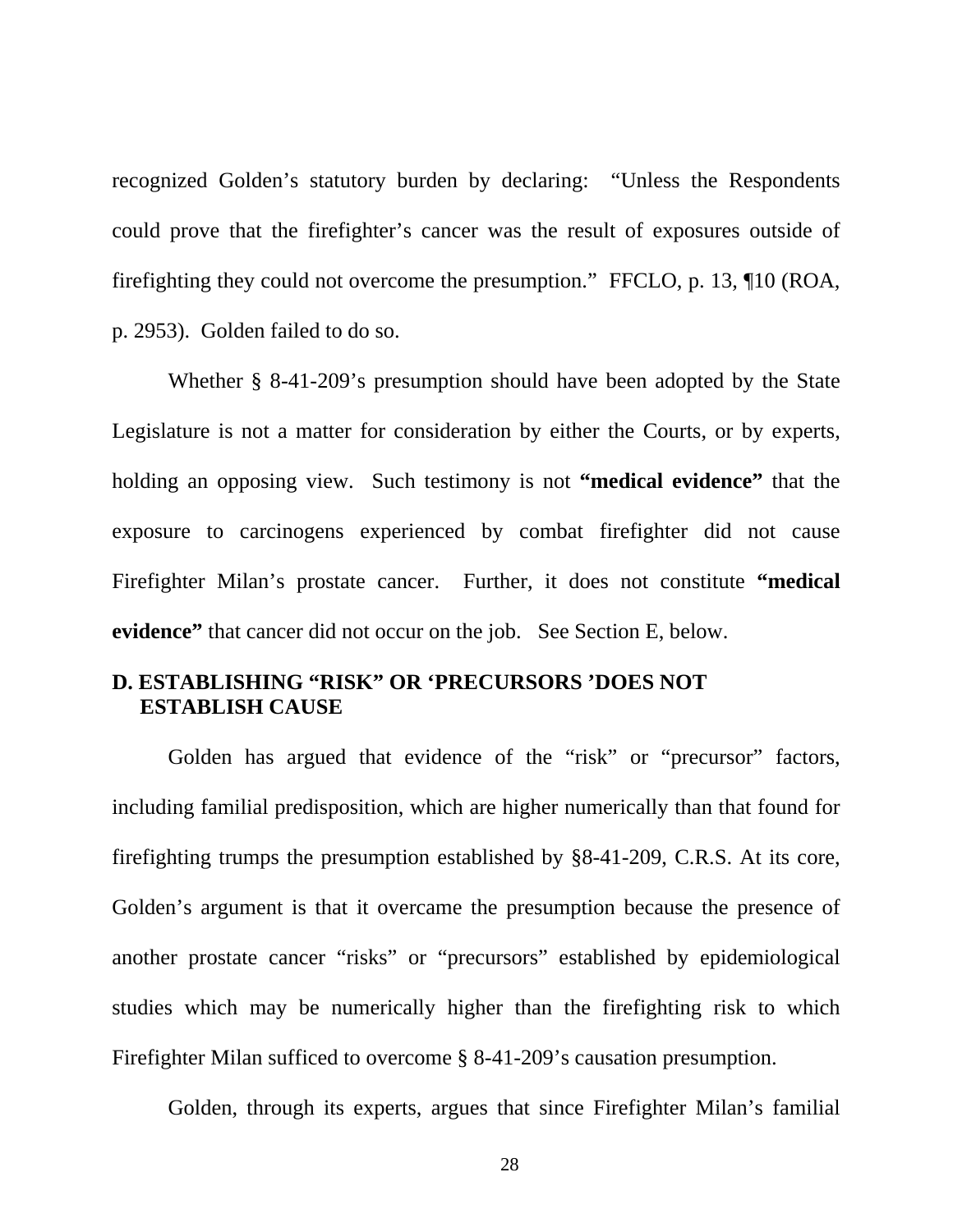risk is 2.0, and this constitutes a higher risk factor than 1.30 arising from the firefighter's exposure to carcinogens Firefighter Milan's prostate cancer did not occur on the job. However, "risk" or "precursors" do not equal "cause".

Although Golden cloaks its argument in "risk" or "precursors" analysis, uncloaked its argument is that imposing liability for prostate cancer based on the firefighter presumption lacks scientific validity because Firefighter Milan has "risk" or "precursors" factors greater than that of firefighting. However, in passing § 8-41-209, the Colorado Legislature never countenanced a mechanical balancing of "risk" or "precursors" factors. In fact, the legislative history contains no such concept. Rather, the Legislature concluded that firefighting has sufficient risk to support occupational disease **causation**. Further, the Legislature never defined a preponderance of "medical evidence" as equating to a quantum of "risk"

*Black's Law Dictionary* defines cause as: "to effect as an agent; to bring about; to bring into existence; to make." *Black's Law Dictionary* 4<sup>th</sup> Edition (1968) p. 278. The *Random House Webster's Unabridged Dictionary* defines "cause" as a thing "that acts, happens, or exists in such a way that some specific thing happens as a result; the producer of an effect." *Random House Webster's Unabridged Dictionary* 2<sup>nd</sup> Edition. "Risk" is defined by *Black's Law Dictionary* as "the degree of hazard" or the "hazard of loss" of a property or things. The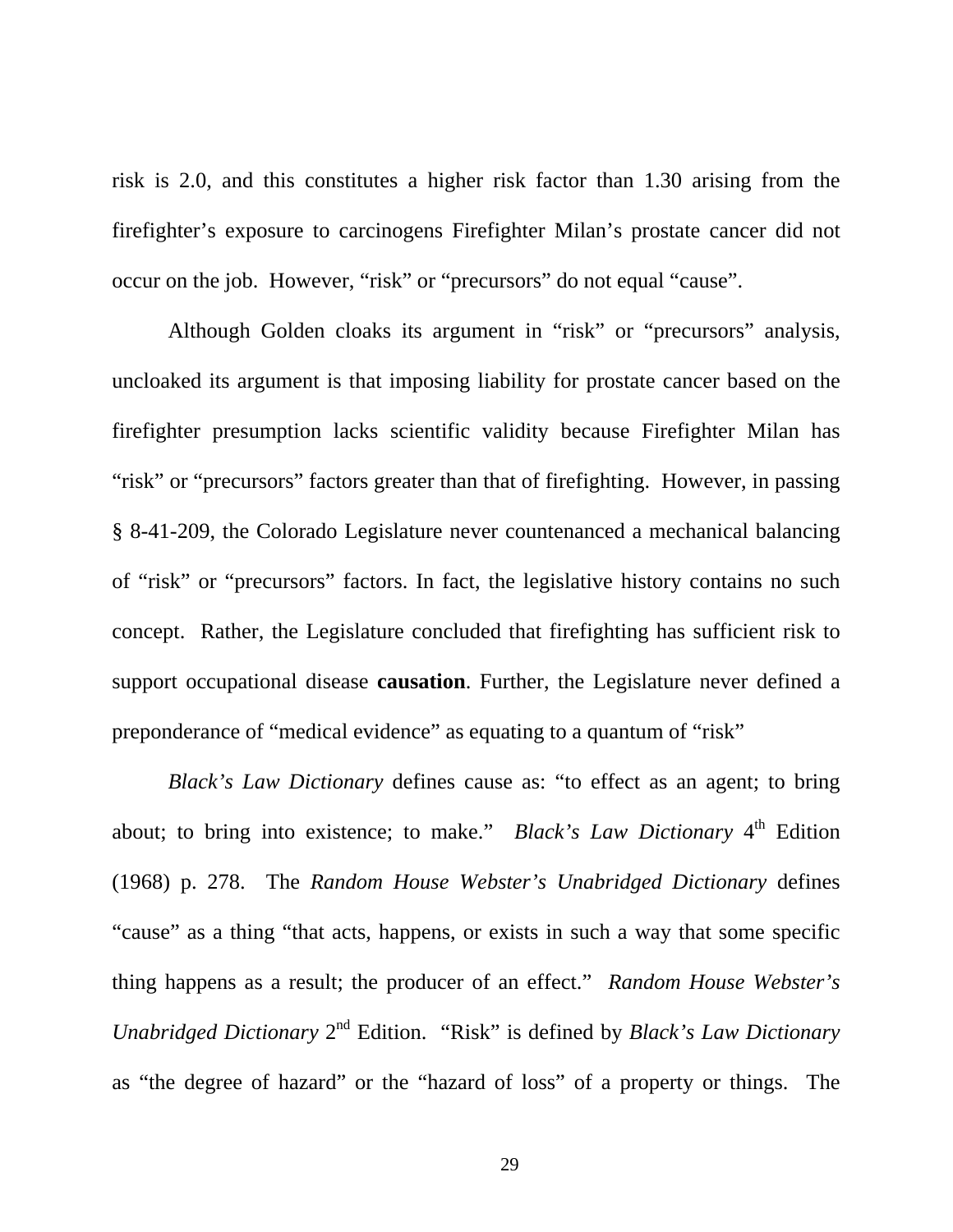*Random House Webster's Unabridged Dictionary,* 2<sup>nd</sup> Edition defines "risk" as "exposure to the chance of injury or loss; a hazard or dangerous chance".

"Risk" does not equal "cause". There was agreement among the experts that despite the risk from predisposing factors there is no reasonable way to determine the actual cause of a specific cancer.

As artfully stated by Dr. Mukherjee in his Pulitzer Prize winning book, *The Emperor of All Maladies*: *A biography of Cancer* (2010): "Statistical methods to identify risk factors for cancers are, by their very nature, descriptive rather than mechanistic: they describe correlation not causes." *Id.*, p. 276.

Taking Golden's argument to its logical conclusion one might assume that identifying risk factors and avoiding them will establish a cancer prevention lifestyle. Not so:

Finding a cancer prevention lifestyle has turned out to be much more difficult that anyone initially imagined. There are some general principles. We should avoid the known toxins-radon, cadmium, asbestos. The number of people who have high exposure to these is small, but the exposure should cease. We should avoid exposure to tobacco and avoid or reduce our exposure to alcohol. We could eat low-meat, fiber-rich diets, we could avoid exposure to UV and to ionizing radiation. But these are rather obvious insights. I have yet to find a "cancer prevention lifestyle" that has been clinically tested in large-scale population studies.

*Id.*, (Interview with Dr. Siddhartha Mukherjee).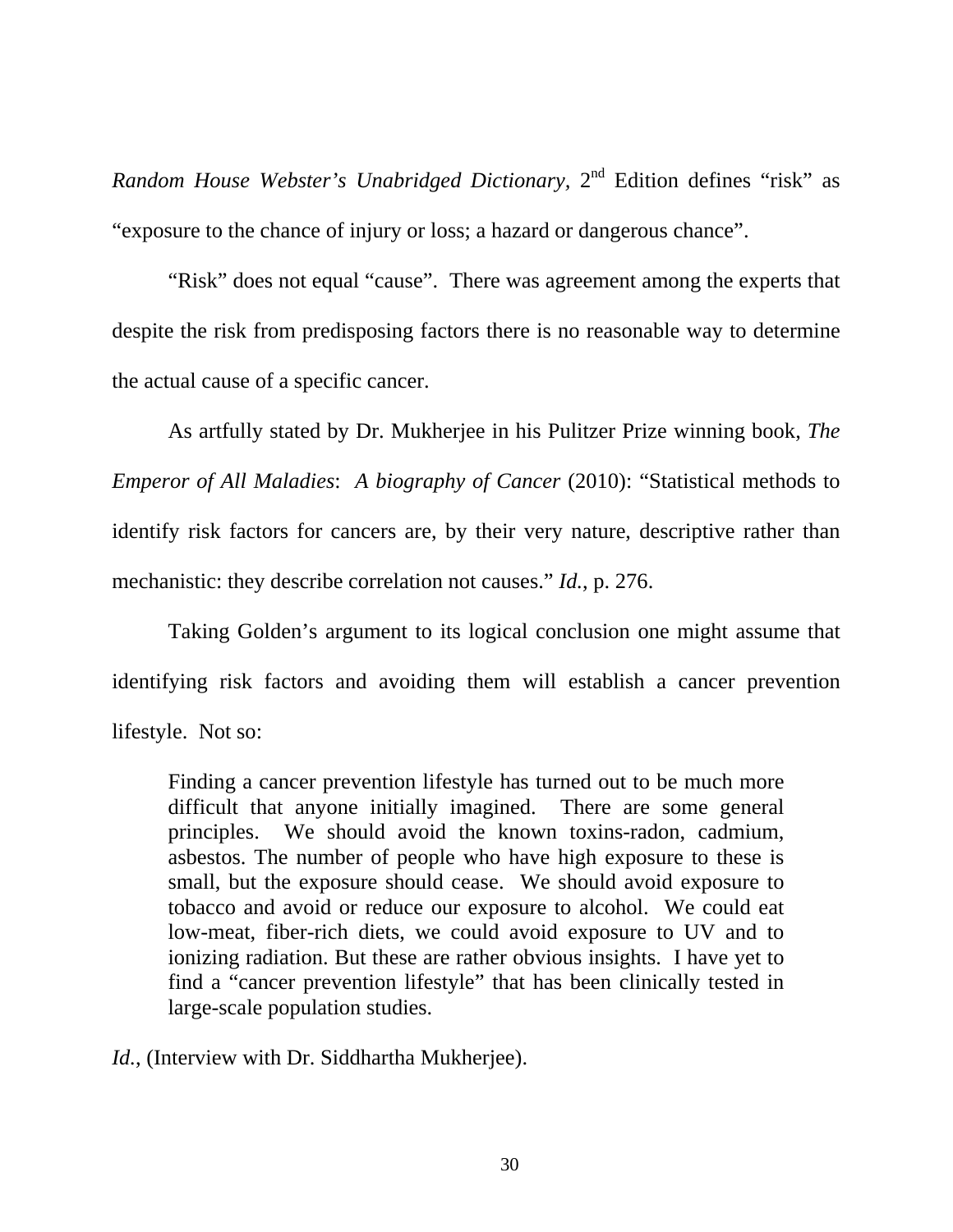In yet another discussion concerning cancer "risk or "precursors" and cancer

causation experts Rohan, Henson, Franco and Albores-Saavedra stated:

An indicated earlier, the term "cancer precursor" refers to specific morphologic changes that precede the development of cancer. The term does not imply that cancer is inevitable; rather, it refers to histologic changes associated with an increased probability or risk for cancer. These histological changes are designated by morphologic terms that convey a mixture of diagnostic, prognostic, and etiologic significance. Such terms have included "atypical hyperplasia," "mild, moderate, or severe dysplasia," epithelial atypia," "high grade or low grade intraepithelial lesion," "in situ carcinoma," "intramucosal carcinoma," "borderline tumor," "grade one-half carcinoma," "intraepithelial neoplasia," and "minimal cancer." Terms such as "actinic keratosis" and "arsenical keratosis" reflect the etiology of these cutaneous in situ carcinomas (Salasche, 2000).

*Cancer Epidemiology and Prevention* (Third Edition), Schottenfield, M.D., and Fraumeni, Jr., M.D., p. 22, Oxford University Press, 2006.

Here it is unsuprising that no expert could state why there are over approximately Colorado 99,925 males age 49 who have not contracted prostate cancer, although many of this population universe have a familial predisposition.

The Colorado Legislature intended to confer a substantial benefit on firefighters who place themselves at risk for the benefit of society. In doing so, it had access to the *LeMasters,* et al, Cancer Risk Among Firefighters: A Review and Meta-analysis of 32 Studies, *JOEM* \* Volume 48, Number 11, (Nov. 2006) which recognized the cancer "risk" of firefighting. ROA, pp. 780 – 794. The Legislature unassailably **never declared** that there was scientific agreement that firefighting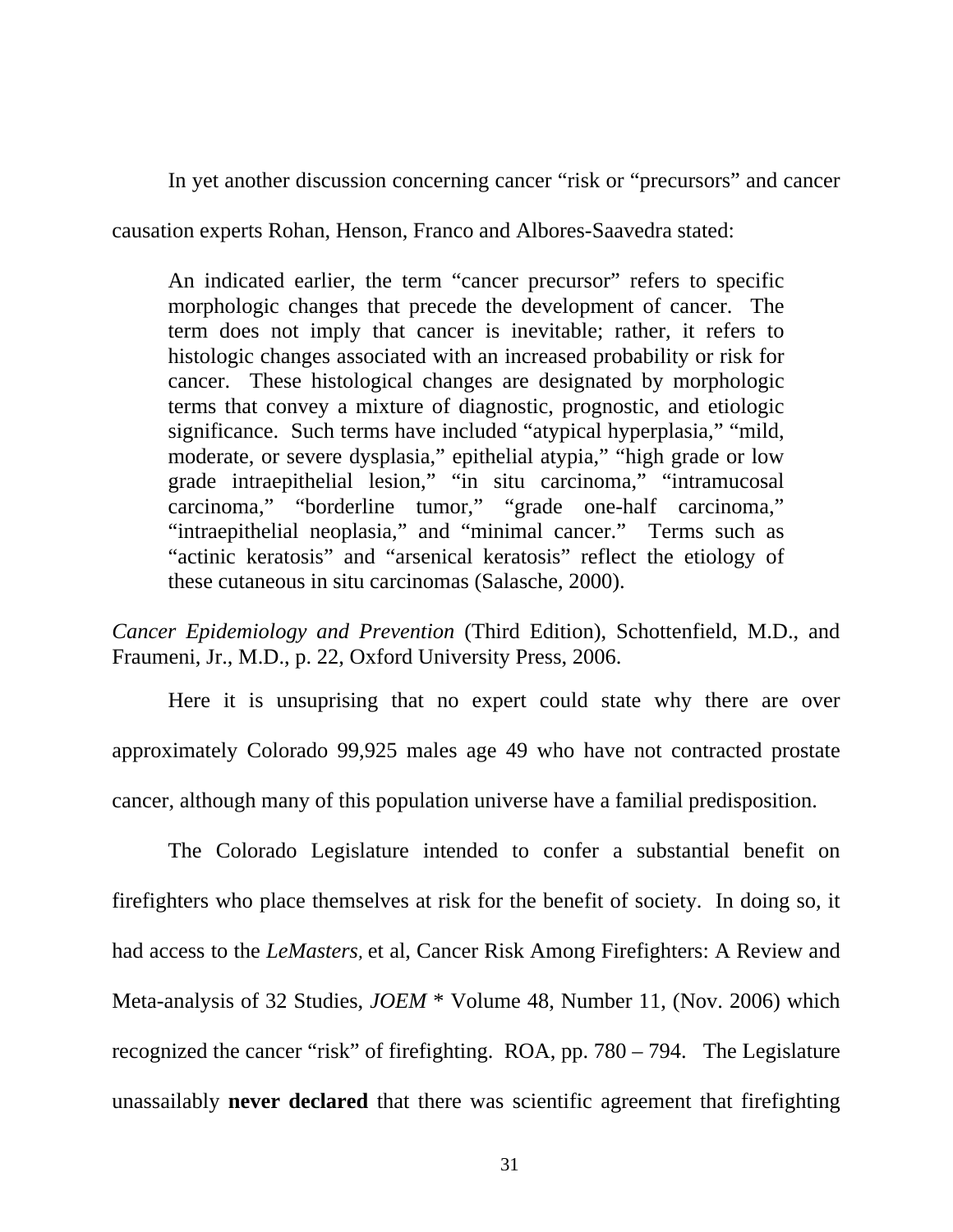caused cancer. Rather, it presumed that the firefighting "risk" of exposure to carcinogens was sufficient to presume its caused a firefighter's occupational disease.

As the ALJ found, the "medical evidence" failed to establish that Firefighter Milan's familial predisposition "caused" his prostate cancer. Thus, the comparing of mathematically concurrent risks did not constitute medical evidence to overcome the presumption that Firefighter Milan's prostate cancer occurred on the job.

### **E**. **GOLDEN'S CHALLENGE TO THE SCIENTIFIC VALIDITY OF THE PRESUMPTION IS NOT MEDICAL EVIDENCE.**

 Firefighter/law enforcement presumptions for stress or heart attacks in effect in other states have an evolved appellate history which sheds light on the proper analysis of scientific invalidity challenges to this type of occupational disease presumptions. The shared conclusion is that it is not for the Courts to disregard the validity of a legislatively enacted premise or presumption.

 The North Dakota Supreme Court explained in *Robertson v. North Dakota, Workers' Compensation Bureau*, 616 N.W. 2d. 844 (N.D. 2000), that the firefighter/policeman heart attack "presumption shifts the burden of going forward with evidence and the burden of persuasion from the Claimant to the Bureau". *Id.*, at 853.

32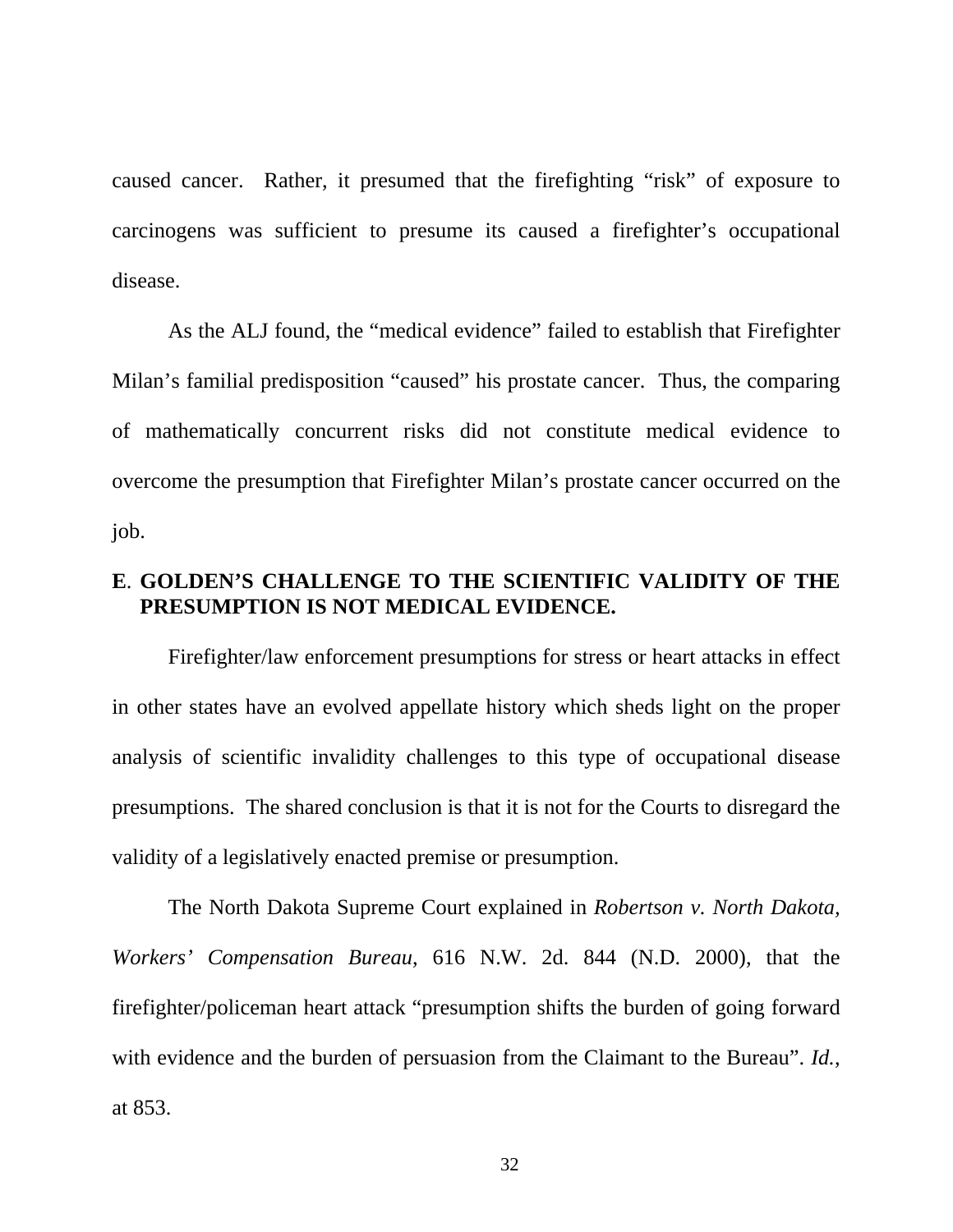Relying on caselaw from other jurisdictions, the North Dakota Supreme

Court declared:

[E]xpert medical opinion rejecting the premise of the presumption is **insufficient** to rebut the presumption. . . .We agree the **effect of the presumption would be defeated if it could be rebutted by expert medical opinion generally denying the validity of the legislatively premise. . . .** 

**. . .** 

**We conclude that expert medical opinion that denied the underlying premise of a causal relationship** between a law enforcement officer's work stress, including the Claimant's **predisposition to risk factors**, and heart disease **is insufficient to rebut the presumption the heart disease suffered in the line of duty**.

*Id*., (emphasis).

 The North Dakota Supreme Court again wrestled with this issue when addressing a firefighter lung disease presumption in *Wanstrom v. North Dakota Workers' Compensation Bureau*, 621 N.W. 2d 864 (N.D. 2001). Rejecting a lower Court ruling, the N.D. Supreme Court explained that "**the presumption's purpose is to relieve firefighters of the nearly impossible burden of proving firefighting actually caused their disease."** *Id.* 867(emphasis); see also *Sperbeck v. Dept. of Industry, Labor and Human Relations*, 174 N.W. 2d 546, 549 (Wisc. 1970).

The Minnesota Supreme Court in *Swanson v. City of St. Paul,* 526 N.W. 2d. 366 (Minn. 1995):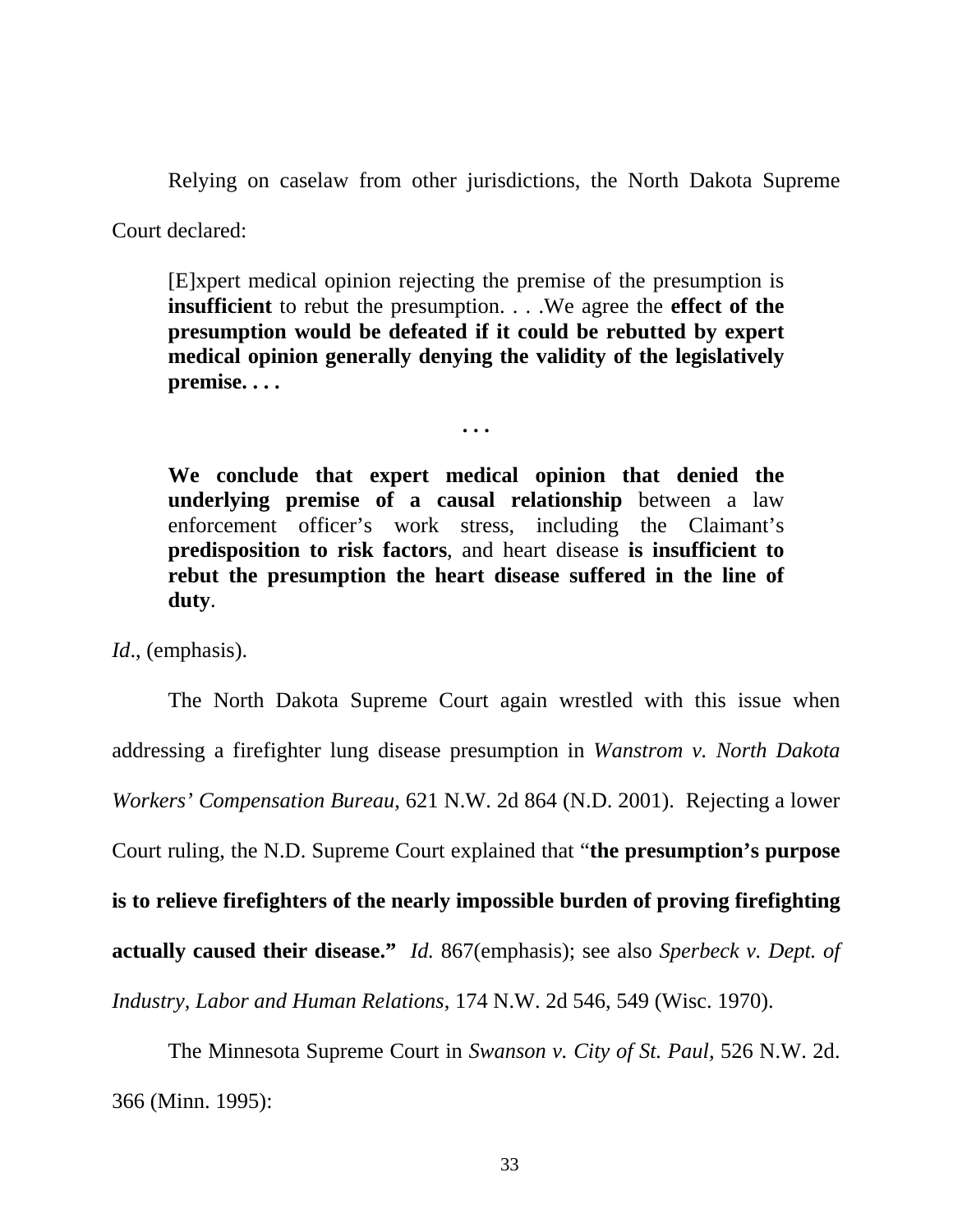Certainly, causation in heart cases is difficult enough to determine by applying medical theory to observable facts, but the difficulty is compounded by the persisting split in medical theory itself on the relation of stress and heart disease. That, however, is not a matter for the courts to consider where the legislature has decided that work common to certain occupations contributes causally to named diseases when the pre-employment physical examination evinces the absence of the disease at the time. Consequently, when there is evidence that a claimant performed the work common to the occupation named in the statute or when the nature of the work done **undisputed legal causation** is established.

As we observed in *Egeland* [v. City of Minneapolis, 344 N.W .2d 597(Minn. 1984)], stress in the workplace does not incapacitate the majority of workers in occupations named in the statute and, like Egeland, Swanson was "probably constitutionally predisposed" to his heart disease. *Egeland*, 344 N.W .2d at 604. **But a predisposition to disease does not disqualify a claimant from the coverage provided by the Workers Compensation Act.** 

The compensation act was designed for the protection of all laborers coming within its purview. That is, it does not apply to those only who are strong in body. Neither is it limited to those only who are normal. Those who are below normal, have a weakness or carry perchance a disease, are also within its protection. Compensation is not dependent upon any implied assumption of perfect health. It does not exclude the weak or physically unfortunate.

*Id.* at *368* (emphasis); see also, *Linnell v. City of St. Louis Park*, 305 N.W. 2d 599 (Minn. 1981).

Each of the employer's experts below testified to the lack of scientifically valid support for the causal nexus between combat firefighter's exposure to carcinogens and prostate cancer. They opined that there either should be no statutory presumption of prostate cancer causation, since science does not support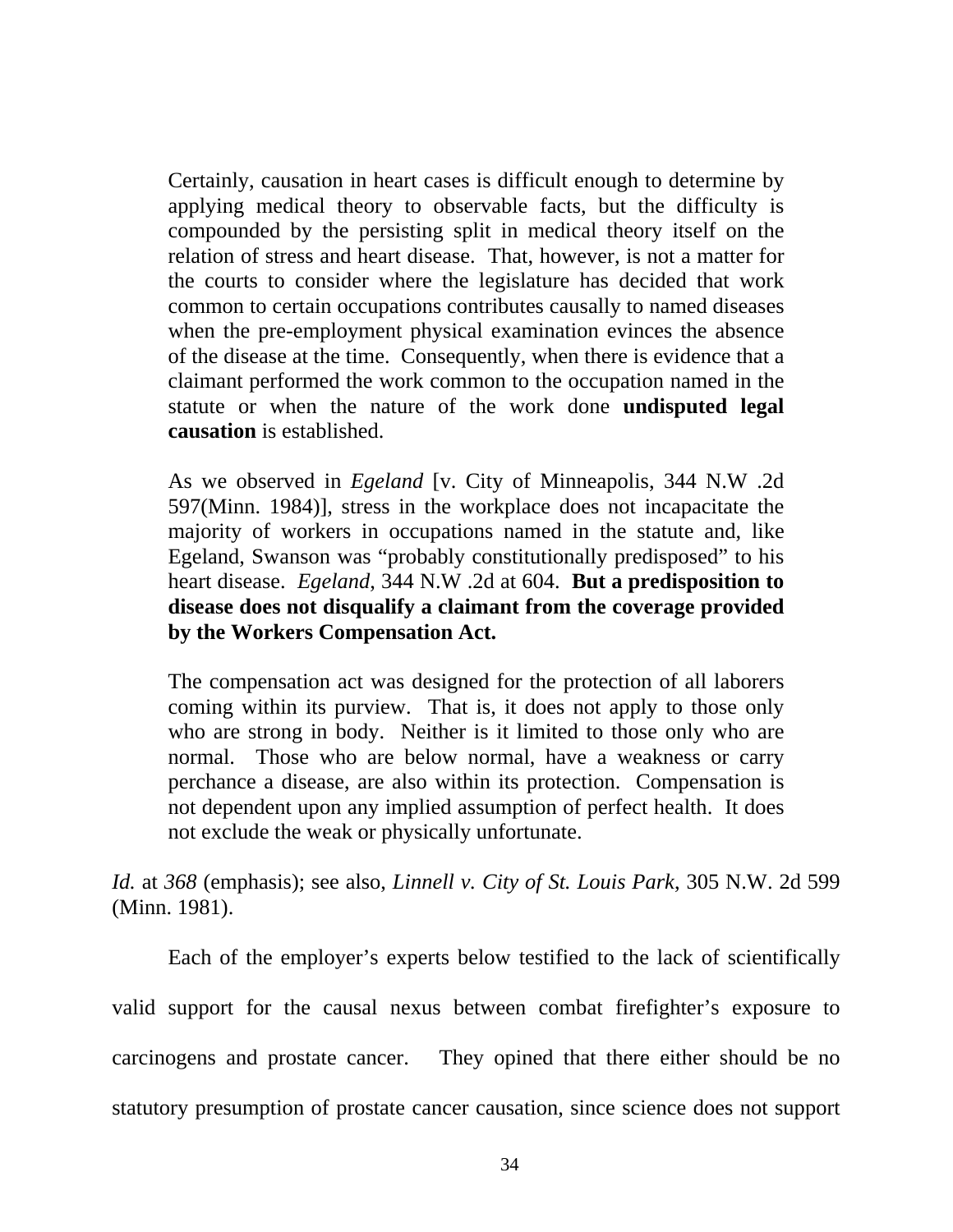a causal connection between combat firefighting and the development of prostate cancer. Unfortunately for those of their ilk, and fortunately for Firefighter Milan, this ship has sailed.

 Any scientific dispute over the occupational causation for cancer for combat firefighters suffering prostate cancer, was resolved by the Legislature by the passage of § 8-41-209, C.R.S. This constituted a unequivocal declaration by the Legislature that the public policy of ensuring equitable protection for firefighters who place their lives and well-being at risk by exposing themselves to carcinogens for society's benefit is a paramount concern.

Because both Drs. Weiss and Milliken testified that Firefighter Milan's prostate cancer is not likely related to his risk exposure as a combat firefighter, their opinions constituted a rejection of § 8-41-209 presumption's premise. Further, their opinions are speculative, at best, since no other causative agent of Firefighter Milan's prostate cancer was identified: i.e., **these experts could not, or would not, state what actually** caused Firefighter Milan's prostate cancer. Rather, their opinions were that the job risks confronted by Firefighter Milan's were insufficiently established scientifically to support § 8-41-209's legislative causation presumption.

35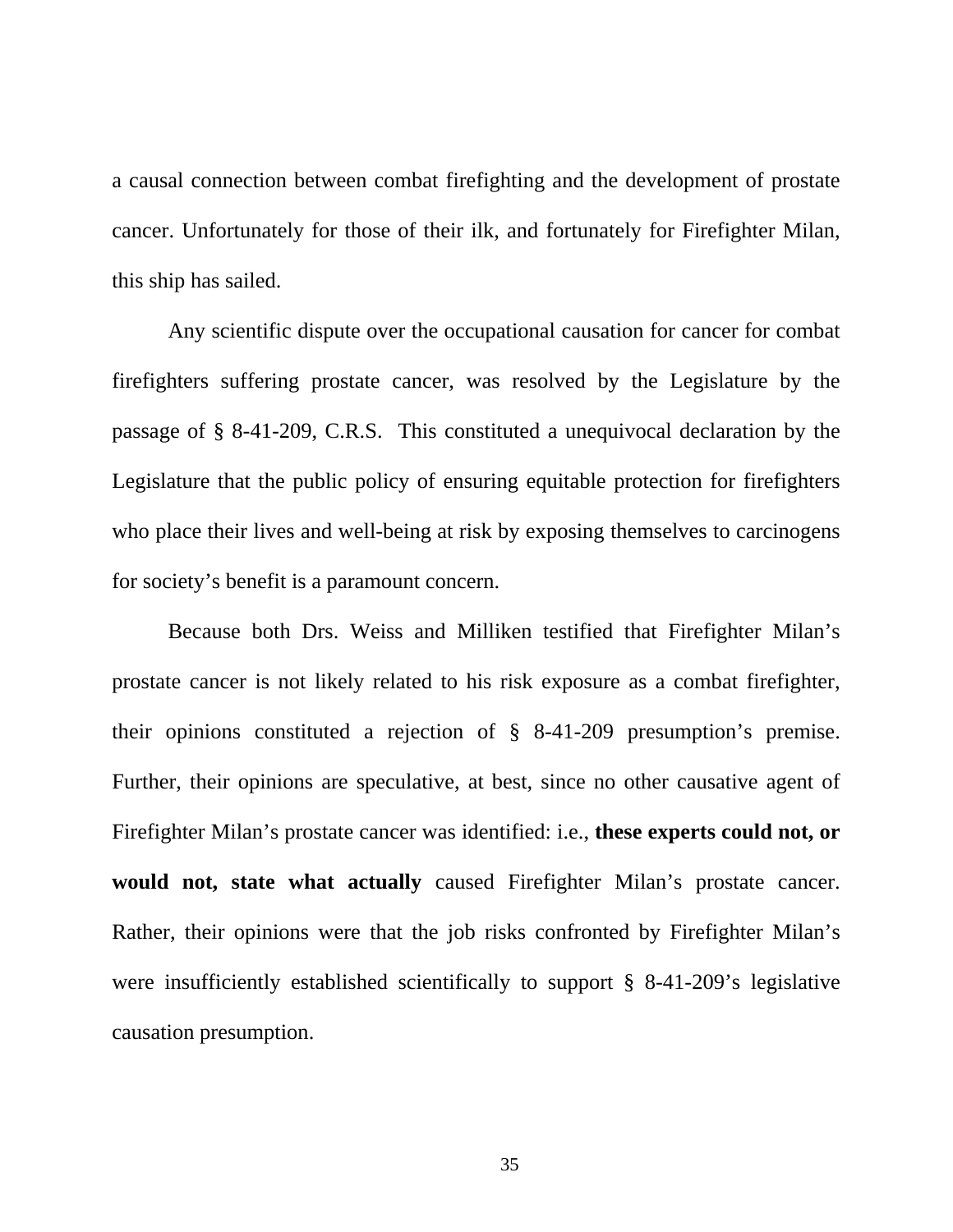Dr. Milliken opined that it is unlikely that prostate cancer could arise from carcinogen exposure from firefighting because the excretory process did not involve the prostate. Again, this is a direct challenge to the statute's scientific validity. As such, it is not medical evidence that Firefighter Milan's prostate cancer did not occur on the job.

Respondent expert witness Dr. Augspurger could not state what constituted Firefighter Milan's firefighting risk; and he did not attempt to estimate what role Firefighter Milan's combat firefighting carcinogen exposure risk would, or could, have had in contributing to Firefighter Milan's prostate cancer. He speculated that Firefighter Milan's cancer was "highly suspicious' when Firefighter Milan's prostate had a 1.3 PSA at age thirty-five. Exhibit G (ROA, p. 957). What this suggests is anyone's guess, since he also testified that Firefighter Milan did not have clinical significant prostate cancer until the 2008 biopsy.

Given an arguable scientific dispute over such issues as combat firefighter carcinogen dose levels, the impact of duration of carcinogen exposure, the variability of fire suppression venues, the impact of the healthy worker effect, or the small size of firefighter sampling, etc., it would have been difficult, or perhaps "nearly impossible", for Firefighter Milan to have mounted convincing support for his occupational disease claim in the absence of the presumption.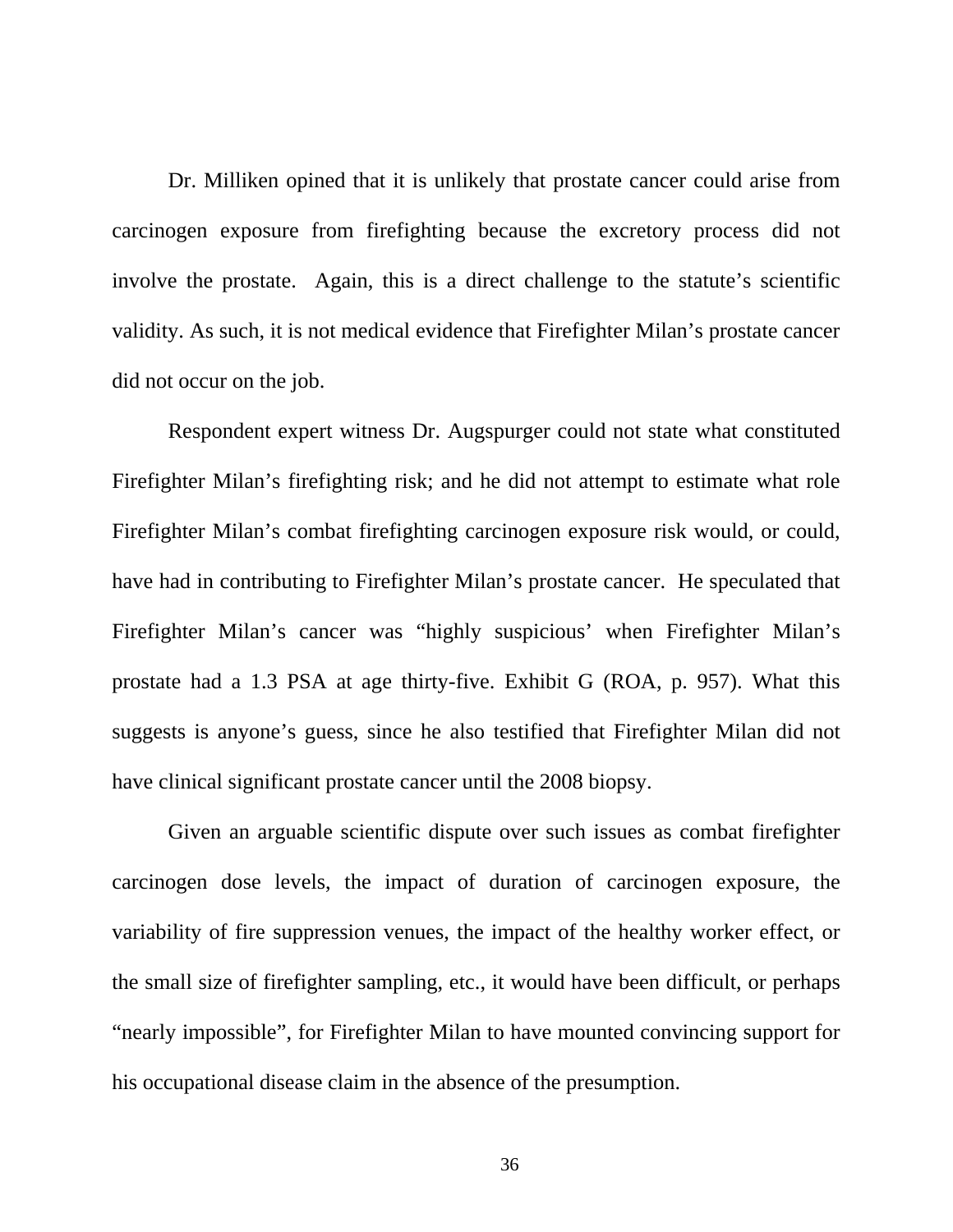As the Colorado Legislature recognized, had there been no presumptive legislation Firefighter Milan would have shouldered the burden of proving prostate cancer causation. Perhaps, based on any one of Respondents' expert's opinion, Firefighter Milan's cause may have failed since he may have been unable to prove causation by preponderance of the evidence. However, as stated by the North Dakota Supreme Court in *Wanstrom v. Workers' Compensation Bureau*, supra,, the purpose of the causation presumption "is to relieve firefighters of the nearly impossible burden of proving firefighting actually caused their disease." *Wanstrom*, supra p. 867. The Colorado Legislature agreed, and relieved Firefighter Milan from this burden in recognition of the essential societal function combat firefighters serve.

Implicitly, Golden suggests that the ALJ imposed a profoundly difficult burden of proof upon it. It is wrong.

First, Respondent's burden is imposed by the Colorado Legislature to serve a social policy purpose. Second, the presumption limits the employer from meeting its burden by relying on a scientific disagreement as to whether the Colorado Legislature should have passed the presumption in the first place. Thus, § 8-41-209 deprives Golden from relying on "speculation" as "proof" of cause. Third, the presumption ensures that a firefighter will not be deprived of its

37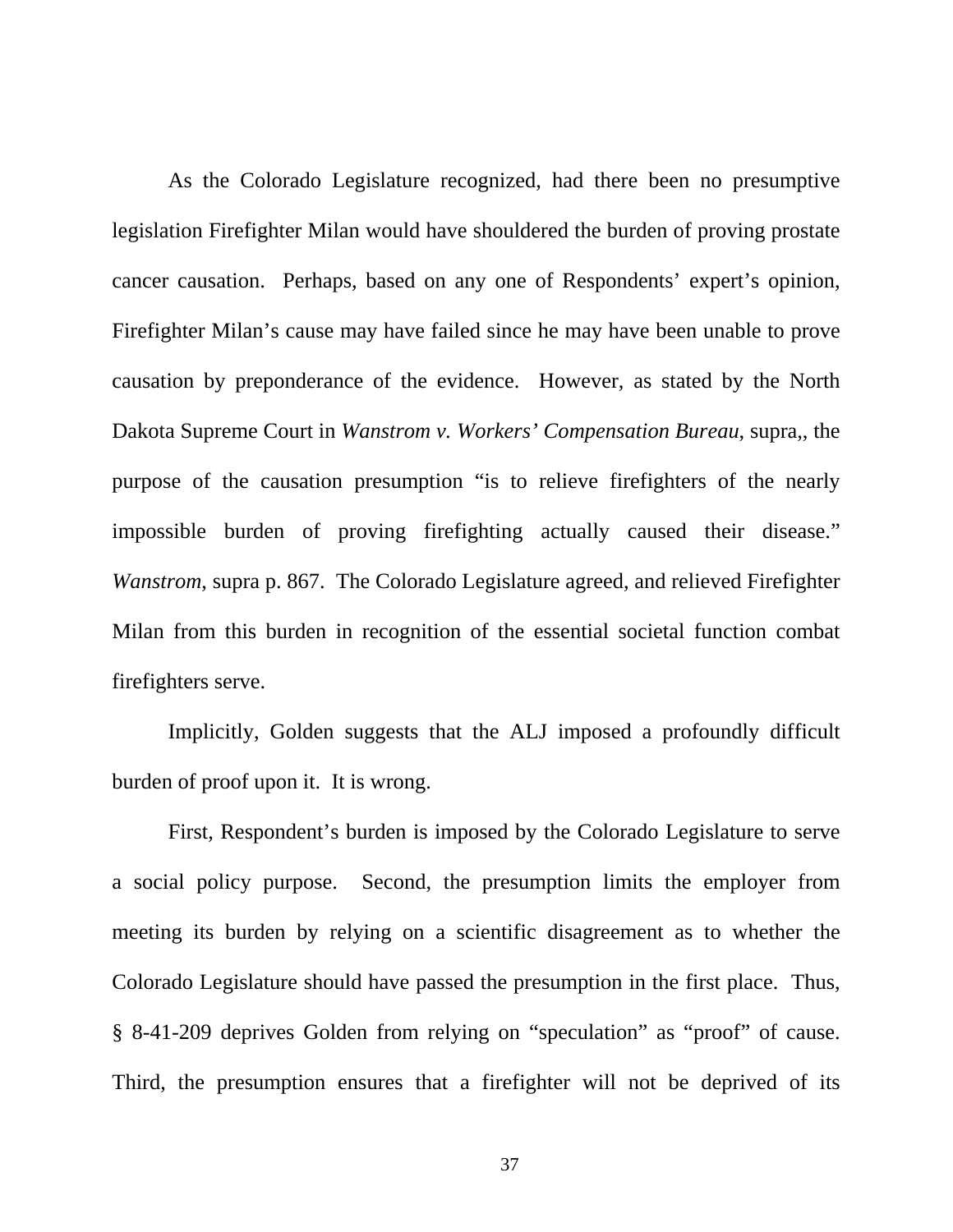statutory protection because a Respondent has retained experts to identify multiple "risks" of cancer without establishing that these "risks" equals cause.

As Dr. Weaver pointed out in her legislative testimony, (Exhibit 17) (ROA, pp. 759 – 760), the limitations of scientific explanation are precisely why the presumption is needed. The legislature recognized as much by adopting § 8-41- 209, C.R.S. Under this statutory scheme, Respondent failed to meet its burden of overcoming the presumption that Firefighter Milan's prostate cancer is compensable as an occupational disease by a preponderance of medical evidence.

Although Golden may view the statutory scheme of § 8-41-209, C.R.S., unfair, as applied by the ALJ, Colorado Legislature has opted to protect the societally critical combat firefighter from the risk of cancer presumed to arise from firefighters exposure to carcinogens. The ALJ proceeded accordingly.

## **F. GOLDEN FAILED TO PRESENT A PREPONDERANCE OF MEDICAL EVIDENCE THAT FIREFIGHTER MILAN'S PROSTATE CANCER DID NOT OCCUR "ON THE JOB".**

 Golden has argued that ALJ Henk erred in concluding that it had not provided sufficient evidence to overcome the presumption found at § 8-41-209, C.R.S.

 As evidenced from her Findings of Fact, ALJ Henk expressly considered and rejected the Respondent's argument that Firefighter Milan's cancer did not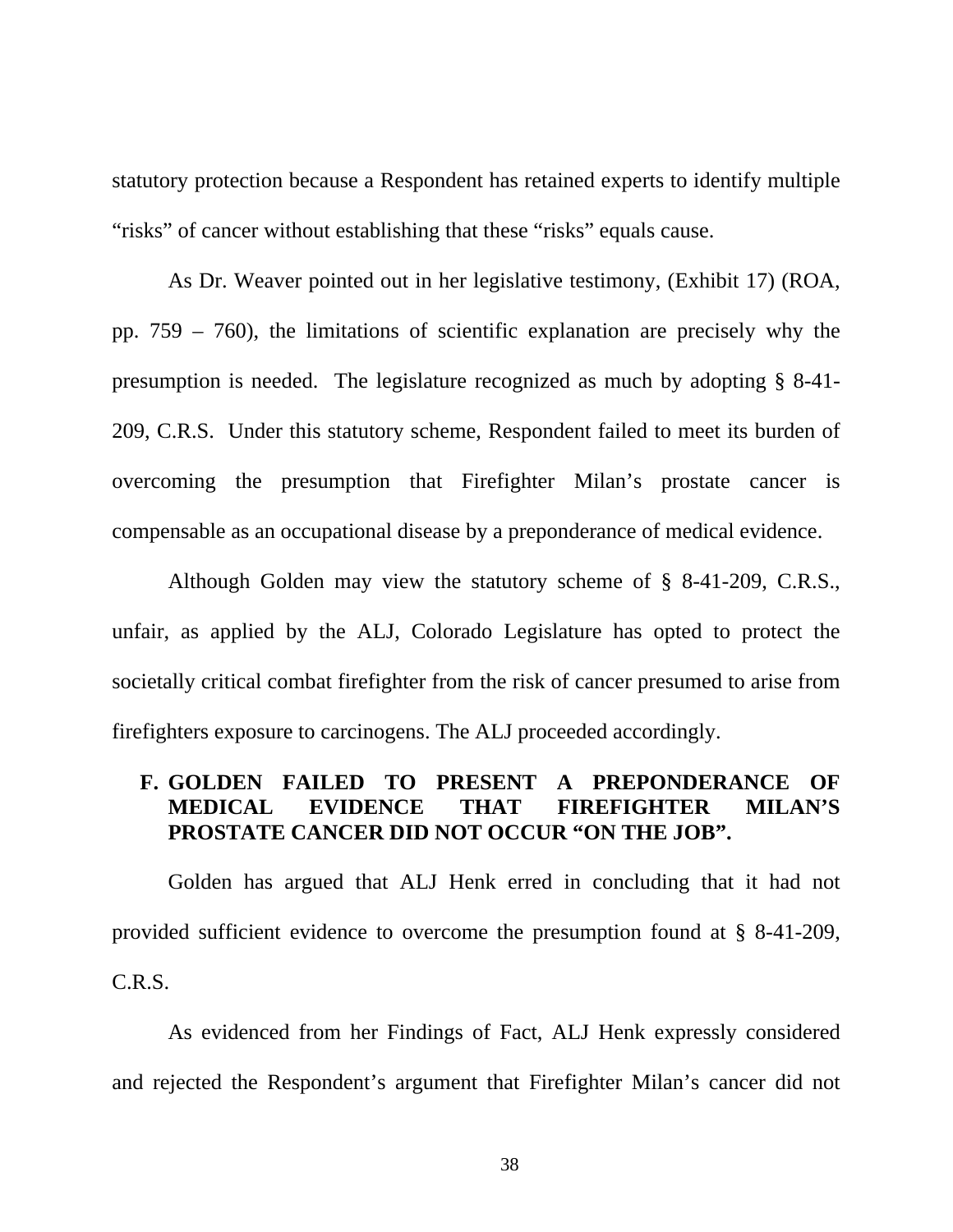occur on the job. Her opinion was amply supported by the medical evidence and was consistent with the presumption.

 Golden's argument rests on the proposition that a familial predisposition is a sufficient "risk" to overcome the presumption that Firefighter Milan's prostate cancer occurred on the job. Its argument expands the opinions of its own experts beyond those presented at hearing

Golden's medical experts either opined that the cause of cancer was unknown, or that a familial predisposition did not establish that an individual would suffer from prostate cancer. Further, Golden's experts agreed that how, if at all, familial risk predisposition impacts the development of prostate cancer remains unknown. Thus, there is no explanation for the fact that out of a 100,000 males only 75 had prostate cancer at age 49 while there is a statistical probability that some portion of the remaining 99,925 individuals contains a family predisposition. Nor, could they explain why Firefighter Milan's brother, an individual in the first degree of familial relationship, does not have prostate cancer, while Firefighter Milan does.

 As is evident from the record, the ALJ's opinion below was supported by substantial evidence, i.e. the quantum of probative evidence which a rational fact finder would accept as adequate. See *Durocher v. Industrial Claim Appeals Office*,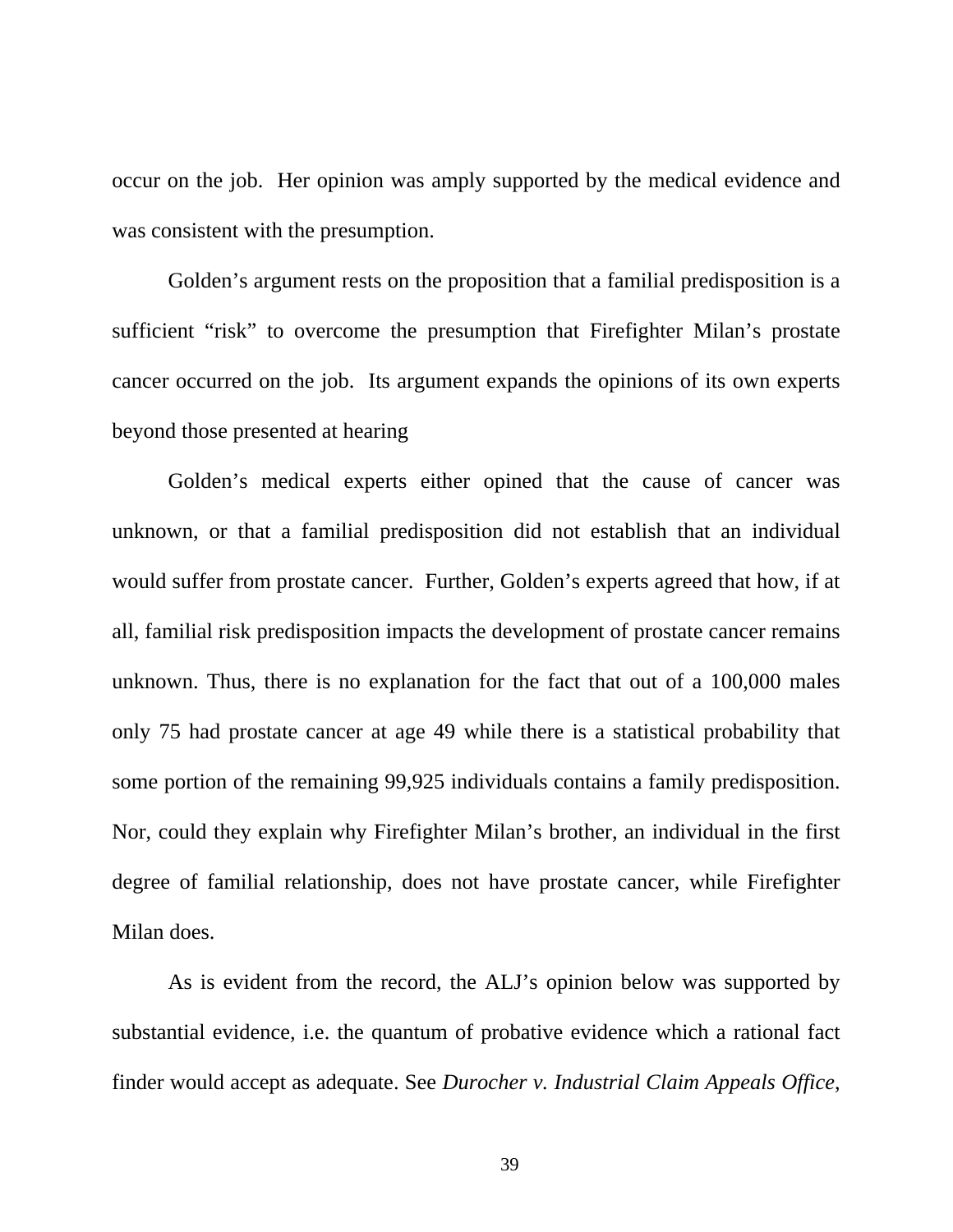905 P. 2d 4 (Colo. App. 1995). Even assuming that Golden presented evidence which would permit a contrary result, this evidence was not credited. Therefore, it provides for no relief on appeal*. Cordova v. Industrial Claim Appeal Office*, 55 P. 3d 186 (Colo. App. 2002).

#### V. **CONCLUSION**

Wherefore, Firefighter Milan requests that the Appeal by Golden be denied and the decision of the ICAO affirmed.

Dated this \_\_\_\_\_ day of \_\_\_\_\_\_\_\_\_\_\_\_\_\_\_, \_\_\_\_\_\_\_.

Respectfully submitted,

**LAW OFFICE OF O'TOOLE & SBARBARO, P.C.**

By: Neil D. O'Toole, #9887-01 226 West Twelfth Avenue Denver, CO 80204-3625 Telephone (303) 595-4777

\_\_\_\_\_\_\_\_\_\_\_\_\_\_\_\_\_\_\_\_\_\_\_\_\_

ATTORNEY FOR APPELLEE KEVIN MILAN